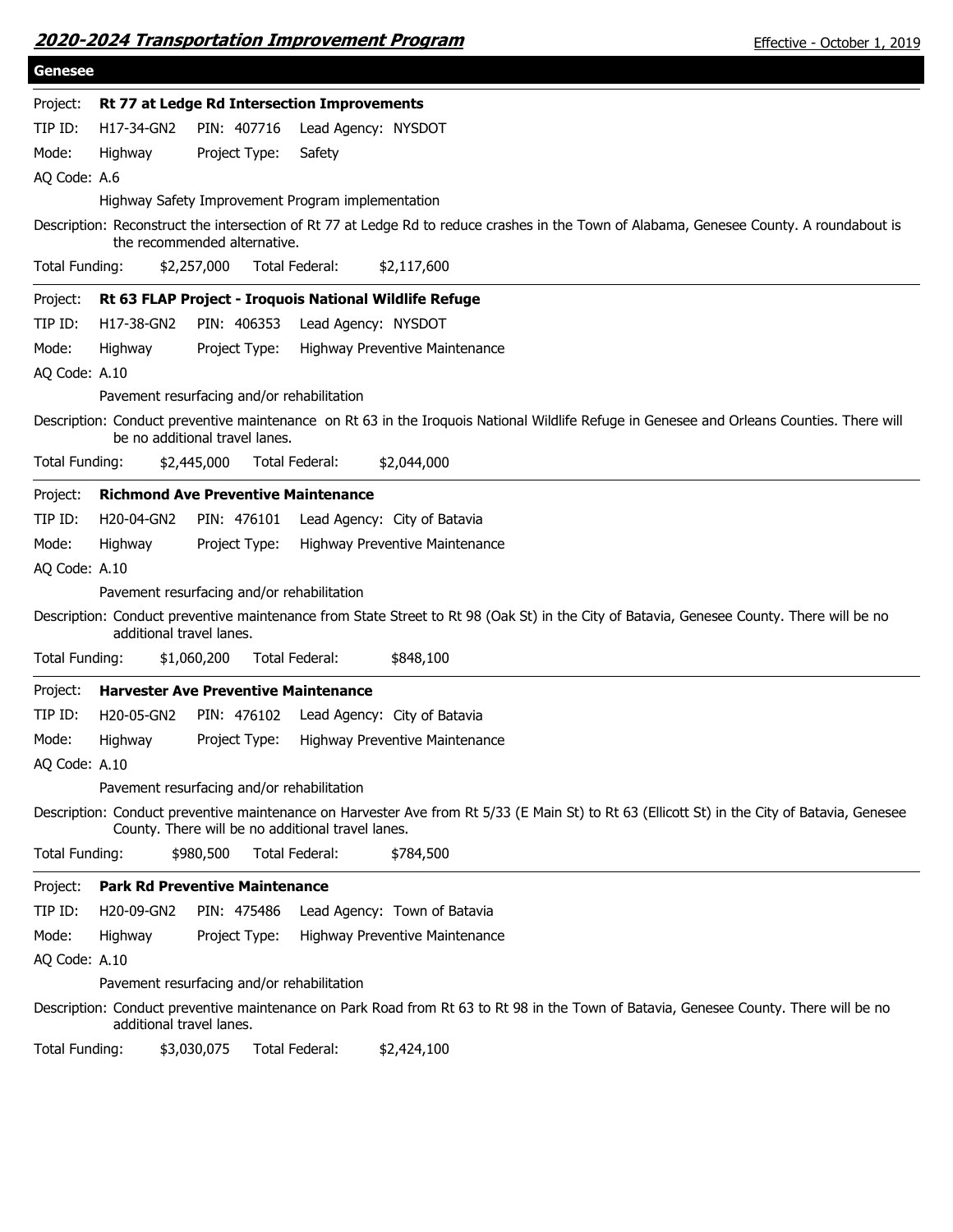|                |                          | 2020-2024 Transportation Improvement Program       |                           |                                                                                                                                                                                                                                                                              | Effective - October 1, 2019                                                                                                                |
|----------------|--------------------------|----------------------------------------------------|---------------------------|------------------------------------------------------------------------------------------------------------------------------------------------------------------------------------------------------------------------------------------------------------------------------|--------------------------------------------------------------------------------------------------------------------------------------------|
| Project:       |                          | Rt 98 Rehabilitation and Intersection Improvements |                           |                                                                                                                                                                                                                                                                              |                                                                                                                                            |
| TIP ID:        | H20-10-GN2               | PIN: 476104                                        |                           | Lead Agency: Town of Batavia                                                                                                                                                                                                                                                 |                                                                                                                                            |
| Mode:          | Highway                  | Project Type:                                      | Highway Rehabilitation    |                                                                                                                                                                                                                                                                              |                                                                                                                                            |
| AQ Code: A.6   |                          |                                                    |                           |                                                                                                                                                                                                                                                                              |                                                                                                                                            |
|                |                          | Highway Safety Improvement Program implementation  |                           |                                                                                                                                                                                                                                                                              |                                                                                                                                            |
|                | lanes.                   |                                                    |                           | Description: Rehabilitate Rt 98 from Federal Dr. to W Saile Dr and construct of intersection improvements at the intersection of Rt 98 and W<br>Saile Dr to reduce crashes and improve operations in the Town of Batavia, Genesee County. There will be no additional travel |                                                                                                                                            |
| Total Funding: |                          | \$2,554,200                                        | Total Federal:            | \$1,242,000                                                                                                                                                                                                                                                                  |                                                                                                                                            |
| Project:       |                          | Hundredmark Rd over Drainage Ditch                 |                           |                                                                                                                                                                                                                                                                              |                                                                                                                                            |
| TIP ID:        | B17-32-GN2               | PIN: 4GN001                                        |                           | Lead Agency: Genesee County                                                                                                                                                                                                                                                  |                                                                                                                                            |
| Mode:          | <b>Bridge</b>            | Project Type:                                      | <b>Bridge Replacement</b> |                                                                                                                                                                                                                                                                              |                                                                                                                                            |
| AQ Code: A.19  |                          |                                                    |                           |                                                                                                                                                                                                                                                                              |                                                                                                                                            |
|                |                          |                                                    |                           | Widening narrow pavements or reconstructing bridges (no additional travel lanes)                                                                                                                                                                                             |                                                                                                                                            |
|                | travel lanes.            |                                                    |                           | Description: Replace the Hundredmark Road bridge over a drainage ditch in the Town of Elba, Genesee County. There will be no additional                                                                                                                                      |                                                                                                                                            |
| Total Funding: |                          | \$1,683,414                                        | Total Federal:            | \$1,346,731                                                                                                                                                                                                                                                                  |                                                                                                                                            |
| Project:       |                          | <b>Judge Road over Whitney Creek</b>               |                           |                                                                                                                                                                                                                                                                              |                                                                                                                                            |
| TIP ID:        | B17-33-GN2               |                                                    |                           | PIN: 4GN002 Lead Agency: Genesee County                                                                                                                                                                                                                                      |                                                                                                                                            |
| Mode:          | Bridge                   | Project Type:                                      | <b>Bridge Replacement</b> |                                                                                                                                                                                                                                                                              |                                                                                                                                            |
| AQ Code: A.19  |                          |                                                    |                           |                                                                                                                                                                                                                                                                              |                                                                                                                                            |
|                |                          |                                                    |                           | Widening narrow pavements or reconstructing bridges (no additional travel lanes)                                                                                                                                                                                             |                                                                                                                                            |
|                | lanes.                   |                                                    |                           | Description: Replace the Judge Road bridge over Whitney Creek in the Town of Alabama, Genesee County. There will be no additional travel                                                                                                                                     |                                                                                                                                            |
| Total Funding: |                          | \$1,182,739                                        | Total Federal:            | \$946,191                                                                                                                                                                                                                                                                    |                                                                                                                                            |
| Project:       |                          | S Lyon St over Tonawanda Creek Bridge Replacement  |                           |                                                                                                                                                                                                                                                                              |                                                                                                                                            |
| TIP ID:        | B20-08-GN2               |                                                    |                           | PIN: 4GN004 Lead Agency: Genesee County                                                                                                                                                                                                                                      |                                                                                                                                            |
| Mode:          | Bridge                   | Project Type: Bridge Replacement                   |                           |                                                                                                                                                                                                                                                                              |                                                                                                                                            |
| AQ Code: A.19  |                          |                                                    |                           |                                                                                                                                                                                                                                                                              |                                                                                                                                            |
|                |                          |                                                    |                           | Widening narrow pavements or reconstructing bridges (no additional travel lanes)                                                                                                                                                                                             |                                                                                                                                            |
|                |                          |                                                    |                           | lane to 2 lanes to better accommodate two-way traffic consistent with the approach lanes.                                                                                                                                                                                    | Description: Replace the S Lyon St bridge over Tonawanda Creek in the City of Batavia, Genesee County. The bridge will be converted from 1 |
| Total Funding: |                          | \$4,103,700                                        | Total Federal:            | \$3,283,100                                                                                                                                                                                                                                                                  |                                                                                                                                            |
| Project:       |                          | <b>McLernon Rd over Black Creek</b>                |                           |                                                                                                                                                                                                                                                                              |                                                                                                                                            |
| TIP ID:        | B20-09-GN2               | PIN: 4GN003                                        |                           | Lead Agency: Genesee County                                                                                                                                                                                                                                                  |                                                                                                                                            |
| Mode:          | <b>Bridge</b>            | Project Type:                                      | <b>Bridge Replacement</b> |                                                                                                                                                                                                                                                                              |                                                                                                                                            |
| AQ Code: A.19  |                          |                                                    |                           |                                                                                                                                                                                                                                                                              |                                                                                                                                            |
|                |                          |                                                    |                           | Widening narrow pavements or reconstructing bridges (no additional travel lanes)                                                                                                                                                                                             |                                                                                                                                            |
|                | additional travel lanes. |                                                    |                           | Description: Reconstruct the McLernon Rd bridge over Black Creek Bridge in the Town of Bethany, Genesee County. There will be no                                                                                                                                             |                                                                                                                                            |
| Total Funding: |                          | \$1,601,400                                        | Total Federal:            | \$1,281,100                                                                                                                                                                                                                                                                  |                                                                                                                                            |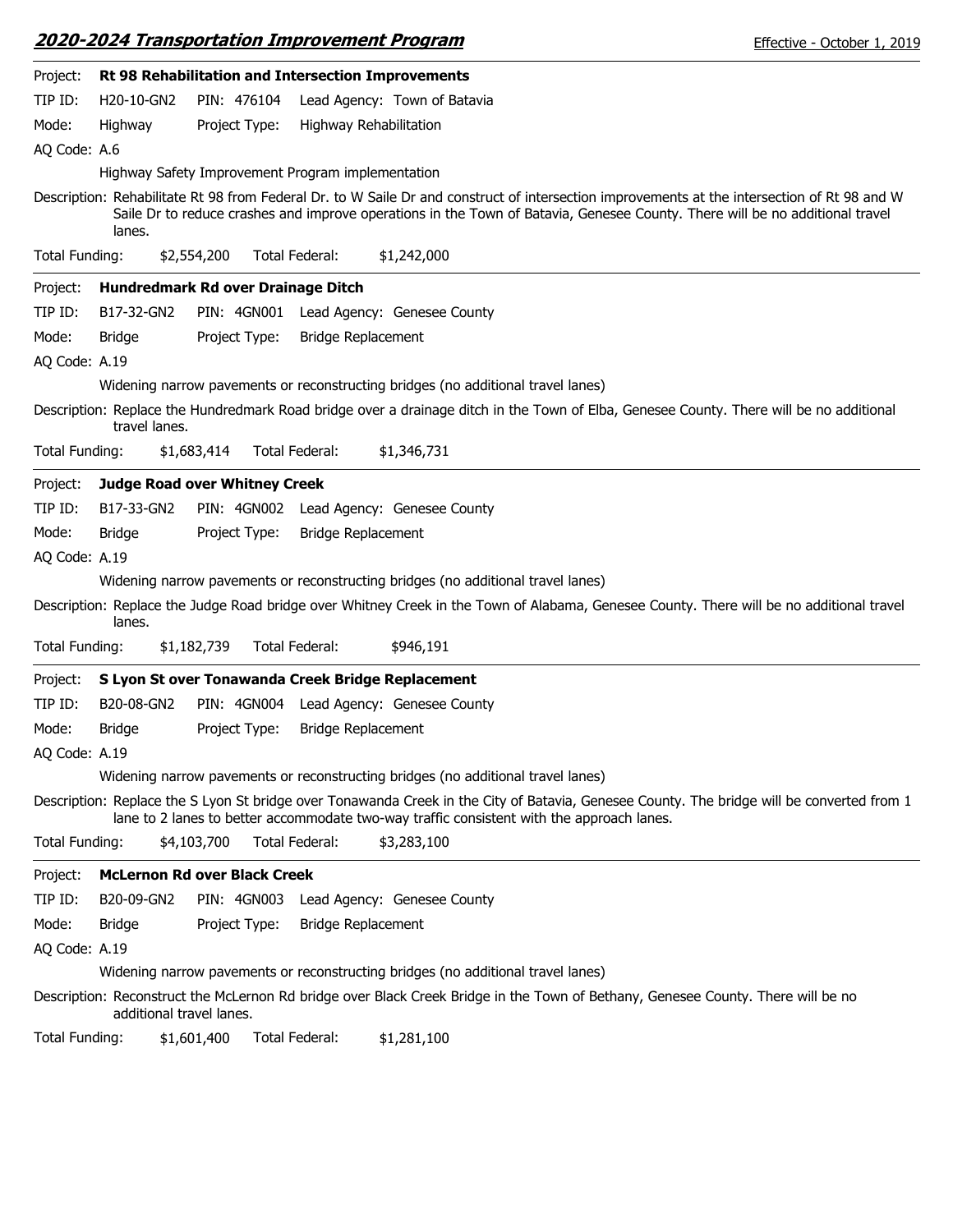|  | 2020-2024 Transportation Improvement Program |
|--|----------------------------------------------|
|  |                                              |

| Livingston     |                          |                                                                   |                              |                                |                                                                                                                                                                                                                                         |
|----------------|--------------------------|-------------------------------------------------------------------|------------------------------|--------------------------------|-----------------------------------------------------------------------------------------------------------------------------------------------------------------------------------------------------------------------------------------|
| Project:       |                          | CR 62 (Bronson Hill Rd) Rehabilitation                            |                              |                                |                                                                                                                                                                                                                                         |
| TIP ID:        | H20-08-LV2               | PIN: 4LV002                                                       |                              | Lead Agency: Livingston County |                                                                                                                                                                                                                                         |
| Mode:          | Highway                  | Project Type:                                                     | Highway Rehabilitation       |                                |                                                                                                                                                                                                                                         |
| AQ Code: A.10  |                          |                                                                   |                              |                                |                                                                                                                                                                                                                                         |
|                |                          | Pavement resurfacing and/or rehabilitation                        |                              |                                |                                                                                                                                                                                                                                         |
|                |                          | Livingston County. There will be no additional travel lanes.      |                              |                                | Description: Rehabilitate CR 62 (Bronson Hill Rd) from Rt 5/US 20 (Avon-Lima Rd) to US 20A (Big Tree Rd) in the Towns of Avon and Livonia,                                                                                              |
| Total Funding: |                          | \$3,272,400                                                       | Total Federal:               | \$2,618,000                    |                                                                                                                                                                                                                                         |
| Project:       |                          | I-390, from R 5/US 20 (Exit 10 - Avon) to Rt 251 (Exit 11 - Rush) |                              |                                |                                                                                                                                                                                                                                         |
| TIP ID:        | H20-34-LV2               | PIN: 439088                                                       |                              | Lead Agency: NYSDOT            |                                                                                                                                                                                                                                         |
| Mode:          | Highway                  | Project Type:                                                     |                              | Highway Preventive Maintenance |                                                                                                                                                                                                                                         |
| AQ Code: A.10  |                          |                                                                   |                              |                                |                                                                                                                                                                                                                                         |
|                |                          | Pavement resurfacing and/or rehabilitation                        |                              |                                |                                                                                                                                                                                                                                         |
|                |                          |                                                                   |                              |                                | Description: Conduct preventive maintenance on I-390 from Rt 5/US 20 (Exit 10 - Avon) to Rt 251 (Exit 11 - Ru) in the Town of Avon and the<br>Town of Rush in Monroe and Livingston Counties. There will be no additional travel lanes. |
| Total Funding: |                          | \$5,048,500                                                       | Total Federal:               | \$4,123,600                    |                                                                                                                                                                                                                                         |
| Project:       |                          | Rt 408 at I-390 Interchange                                       |                              |                                |                                                                                                                                                                                                                                         |
| TIP ID:        | H20-35-LV2               | PIN: 440810                                                       |                              | Lead Agency: NYSDOT            |                                                                                                                                                                                                                                         |
| Mode:          | Highway                  | Project Type:                                                     |                              | <b>Highway Reconstruction</b>  |                                                                                                                                                                                                                                         |
| AQ Code: A.10  |                          |                                                                   |                              |                                |                                                                                                                                                                                                                                         |
|                |                          | Pavement resurfacing and/or rehabilitation                        |                              |                                |                                                                                                                                                                                                                                         |
|                | additional travel lanes. |                                                                   |                              |                                | Description: Reconstruct Rt 408 at I-390 interchange (Exit 7 - Mt. Morris) in the Town of Groveland, Livingston County. There will be no                                                                                                |
| Total Funding: |                          | \$4,692,200                                                       | Total Federal:               | \$3,753,800                    |                                                                                                                                                                                                                                         |
| Project:       |                          | Dow Rd over Bidwell Creek Bridge                                  |                              |                                |                                                                                                                                                                                                                                         |
| TIP ID:        | B20-04-LV2               | PIN: 4LV003                                                       |                              | Lead Agency: Livingston County |                                                                                                                                                                                                                                         |
| Mode:          | <b>Bridge</b>            | Project Type:                                                     | <b>Bridge Rehabilitation</b> |                                |                                                                                                                                                                                                                                         |
| AQ Code: A.19  |                          |                                                                   |                              |                                |                                                                                                                                                                                                                                         |
|                |                          |                                                                   |                              |                                | Widening narrow pavements or reconstructing bridges (no additional travel lanes)                                                                                                                                                        |
|                |                          |                                                                   |                              |                                | Description: Rehabilitate the Dow Rd bridge over Bidwell Creek in the Town of York, Livingston County. There will be no additional travel lanes.                                                                                        |
| Total Funding: |                          | \$1,126,100                                                       | Total Federal:               | \$901,000                      |                                                                                                                                                                                                                                         |
| Project:       |                          | I-390 over Plaza Drive Bridge Deck Replacement                    |                              |                                |                                                                                                                                                                                                                                         |
| TIP ID:        | B20-25-LV2               | PIN: 439097                                                       |                              | Lead Agency: NYSDOT            |                                                                                                                                                                                                                                         |
| Mode:          | Bridge                   | Project Type:                                                     | <b>Bridge Rehabilitation</b> |                                |                                                                                                                                                                                                                                         |
| AQ Code: A.19  |                          |                                                                   |                              |                                |                                                                                                                                                                                                                                         |
|                |                          |                                                                   |                              |                                | Widening narrow pavements or reconstructing bridges (no additional travel lanes)                                                                                                                                                        |
|                | additional travel lanes. |                                                                   |                              |                                | Description: Replace the decks of the I-390 bridges over Commerce Drive in the Town of North Dansville, Livingston County. There will be no                                                                                             |
| Total Funding: |                          | \$7,359,600                                                       | Total Federal:               | \$6,620,900                    |                                                                                                                                                                                                                                         |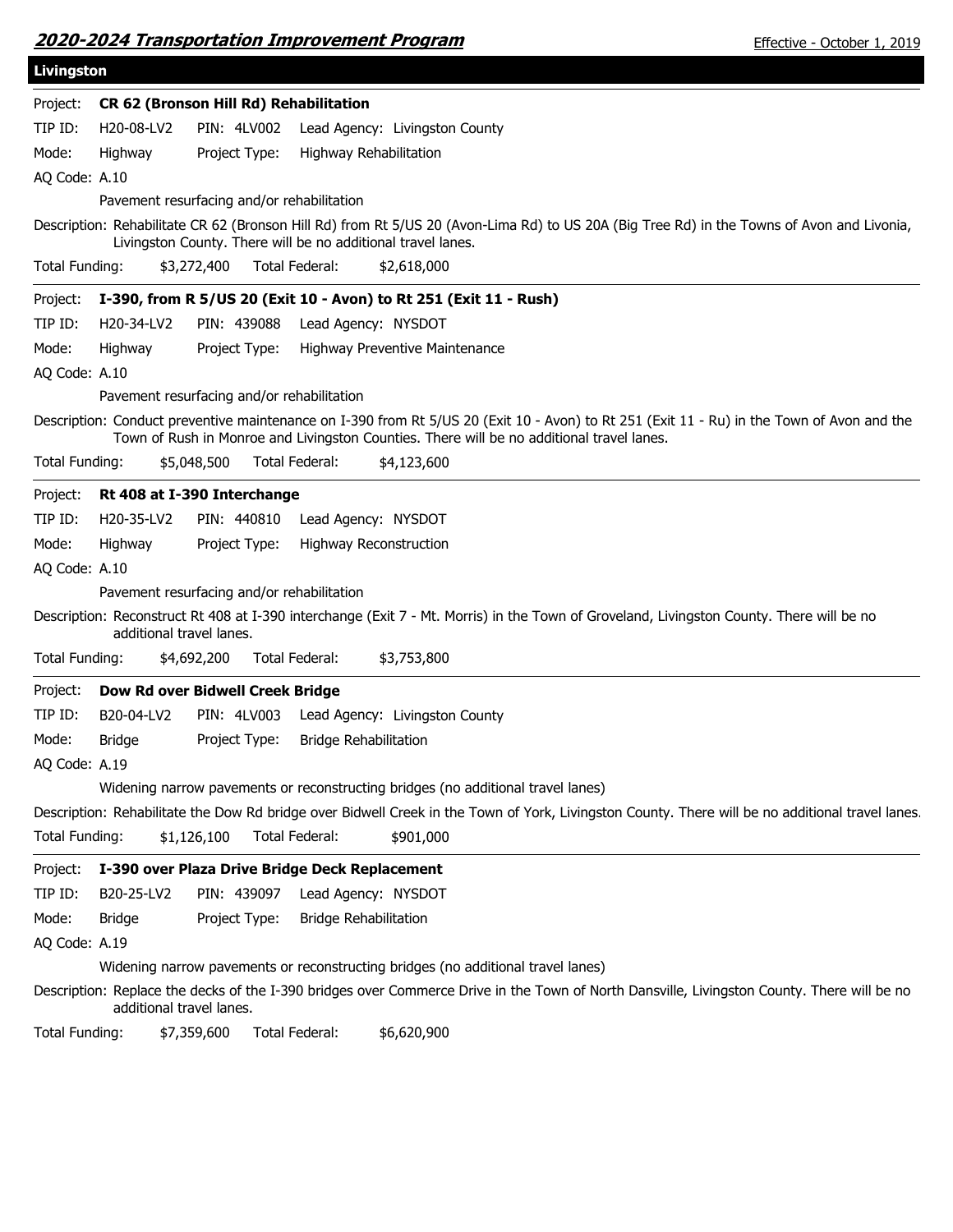| 2020-2024 Transportation Improvement Program |
|----------------------------------------------|
|----------------------------------------------|

| <b>Monroe</b>  |            |                                            |                                                                                                                                                                                                                     |
|----------------|------------|--------------------------------------------|---------------------------------------------------------------------------------------------------------------------------------------------------------------------------------------------------------------------|
| Project:       |            |                                            | <b>Mount Hope Avenue Improvements - Phase 2</b>                                                                                                                                                                     |
| TIP ID:        | H14-29-MN1 | PIN: 476076                                | Lead Agency: City of Rochester                                                                                                                                                                                      |
| Mode:          | Highway    | Project Type:                              | <b>Highway Reconstruction</b>                                                                                                                                                                                       |
| AQ Code: A.10  |            |                                            |                                                                                                                                                                                                                     |
|                |            | Pavement resurfacing and/or rehabilitation |                                                                                                                                                                                                                     |
|                |            | no additional travel lanes.                | Description: Reconstruct Mount Hope Ave from Rossiter Rd. to the Brighton Town line in the City of Rochester, Monroe County. There will be                                                                          |
| Total Funding: |            | \$8,318,688                                | Total Federal:<br>\$6,094,950                                                                                                                                                                                       |
| Project:       |            | <b>Highway Preventive Maintenance #7</b>   |                                                                                                                                                                                                                     |
| TIP ID:        | H17-04-MN1 |                                            | PIN: 4MN004 Lead Agency: Monroe County                                                                                                                                                                              |
| Mode:          | Highway    | Project Type:                              | Highway Preventive Maintenance                                                                                                                                                                                      |
| AQ Code: A.10  |            |                                            |                                                                                                                                                                                                                     |
|                |            | Pavement resurfacing and/or rehabilitation |                                                                                                                                                                                                                     |
|                |            |                                            | Description: Conduct preventive maintenance at various locations in Monroe County - S Lincoln Rd. (Commercial Dr. - Bluff Dr.), Turk Hill Rd.<br>(County Line - Rt. 31F). There will be no additional travel lanes. |
| Total Funding: |            | \$2,577,206                                | Total Federal:<br>\$2,061,765                                                                                                                                                                                       |
| Project:       |            | Rt 252, Lowenthal Rd to Marketplace Dr     |                                                                                                                                                                                                                     |
| TIP ID:        | H17-05-MN1 | PIN: 425212                                | Lead Agency: NYSDOT                                                                                                                                                                                                 |
| Mode:          | Highway    | Project Type:                              | Highway Preventive Maintenance                                                                                                                                                                                      |
| AQ Code: A.10  |            |                                            |                                                                                                                                                                                                                     |
|                |            | Pavement resurfacing and/or rehabilitation |                                                                                                                                                                                                                     |
|                |            |                                            | Description: Conduct preventive maintenance on Rt 252 (Jefferson Rd) from Lowenthal Rd to Marketplace Dr in the Town of Henrietta,<br>Monroe County. There will be no additional travel lanes.                      |
| Total Funding: |            | \$5,699,500                                | Total Federal:<br>\$4,594,200                                                                                                                                                                                       |
| Project:       |            | Rt 390, Lexington Ave to Rt 104            |                                                                                                                                                                                                                     |
| TIP ID:        | H17-06-MN1 | PIN: 439077                                | Lead Agency: NYSDOT                                                                                                                                                                                                 |
| Mode:          | Highway    | Project Type:                              | Highway Preventive Maintenance                                                                                                                                                                                      |
| AQ Code: A.10  |            |                                            |                                                                                                                                                                                                                     |
|                |            | Pavement resurfacing and/or rehabilitation |                                                                                                                                                                                                                     |
|                |            |                                            | Description: Conduct preventive maintenance on Rt 390 from Lyell Ave to Rt 104 (West Ridge Rd) in the Towns of Gates and Greece, Monroe<br>County. There will be no additional travel lanes.                        |
| Total Funding: |            | \$8,244,080                                | <b>Total Federal:</b><br>\$7,315,944                                                                                                                                                                                |
| Project:       |            | I-490, Bushnells Basin to S Landing Rd     |                                                                                                                                                                                                                     |
| TIP ID:        | H17-08-MN1 | PIN: 449046                                | Lead Agency: NYSDOT                                                                                                                                                                                                 |
| Mode:          | Highway    | Project Type:                              | Highway Preventive Maintenance                                                                                                                                                                                      |
| AQ Code: A.10  |            |                                            |                                                                                                                                                                                                                     |
|                |            | Pavement resurfacing and/or rehabilitation |                                                                                                                                                                                                                     |
|                |            |                                            | Description: Conduct preventive maintenance on I-490 from Bushnell's Basin to S Landing St in the Towns of Brighton, Pittsford, and Perinton,<br>Monroe County. There will be no additional travel lanes.           |
| Total Funding: |            | \$13,430,670                               | Total Federal:<br>\$12,087,603                                                                                                                                                                                      |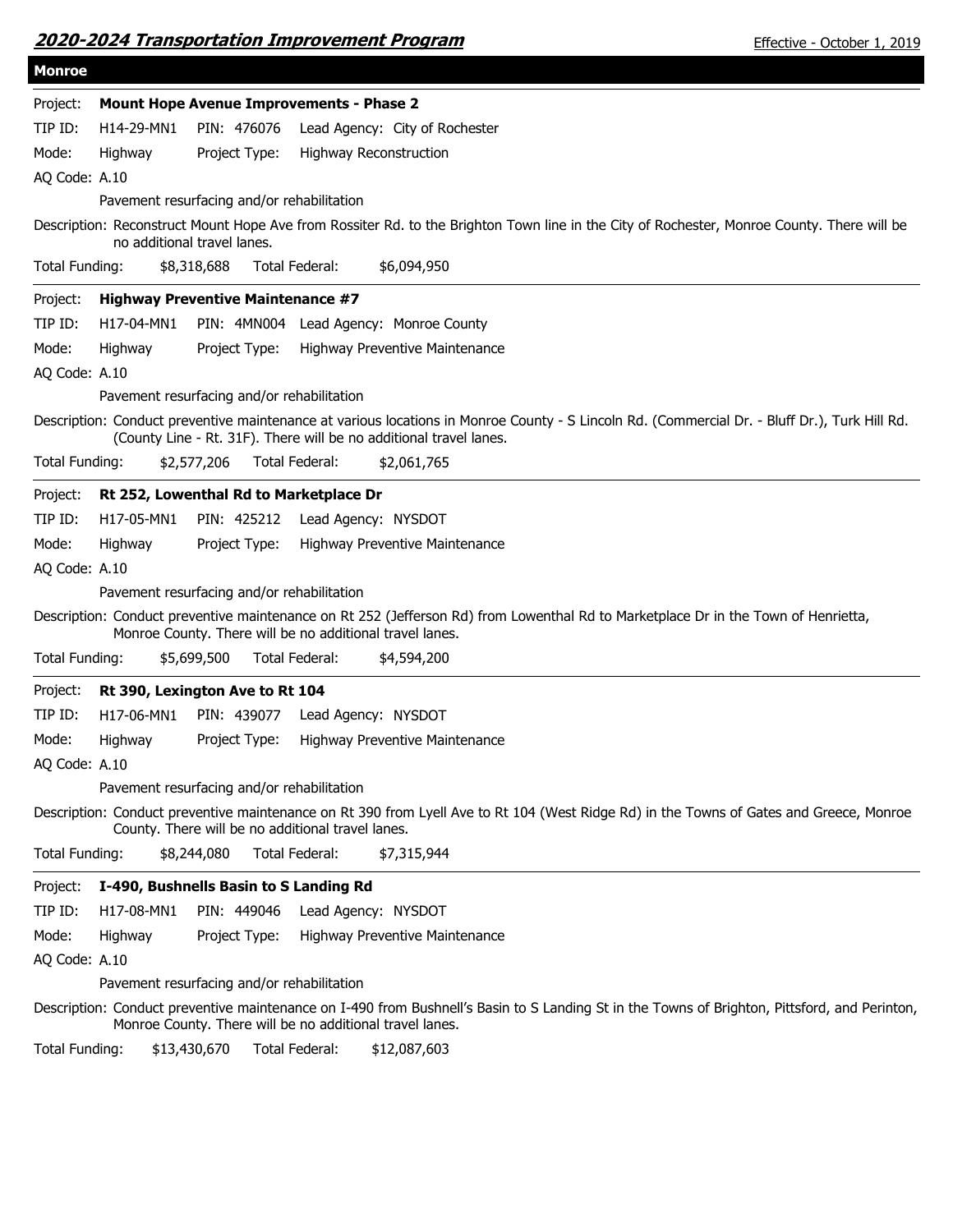|                |               | <u> 2020-2024 Transportation Improvement Program</u> |                |                                |                                                                                                 | Effective - October 1, 2019                                                                                                                  |
|----------------|---------------|------------------------------------------------------|----------------|--------------------------------|-------------------------------------------------------------------------------------------------|----------------------------------------------------------------------------------------------------------------------------------------------|
| Project:       |               | Rt 96, Mitchell Rd to Garnsey Rd                     |                |                                |                                                                                                 |                                                                                                                                              |
| TIP ID:        | H17-11-MN1    | PIN: 409668                                          |                | Lead Agency: NYSDOT            |                                                                                                 |                                                                                                                                              |
| Mode:          | Highway       | Project Type:                                        |                | Highway Preventive Maintenance |                                                                                                 |                                                                                                                                              |
| AQ Code: A.10  |               |                                                      |                |                                |                                                                                                 |                                                                                                                                              |
|                |               | Pavement resurfacing and/or rehabilitation           |                |                                |                                                                                                 |                                                                                                                                              |
|                |               | no additional travel lanes.                          |                |                                |                                                                                                 | Description: Conduct preventive maintenance on Rt 96 from Mitchell Rd to Garnsey Rd in the Town of Pittsford, Monroe County. There will be   |
| Total Funding: |               | \$3,036,600                                          | Total Federal: | \$2,429,280                    |                                                                                                 |                                                                                                                                              |
| Project:       |               | <b>East Main Street Reconstruction</b>               |                |                                |                                                                                                 |                                                                                                                                              |
| TIP ID:        | H17-14-MN1    | <b>PIN: 4CR005</b>                                   |                | Lead Agency: City of Rochester |                                                                                                 |                                                                                                                                              |
| Mode:          | Highway       | Project Type:                                        |                | <b>Highway Reconstruction</b>  |                                                                                                 |                                                                                                                                              |
| AQ Code: A.10  |               |                                                      |                |                                |                                                                                                 |                                                                                                                                              |
|                |               | Pavement resurfacing and/or rehabilitation           |                |                                |                                                                                                 |                                                                                                                                              |
|                | travel lanes. |                                                      |                |                                |                                                                                                 | Description: Reconstruct E Main St between N Goodman St and Culver Rd in the City of Rochester, Monroe County. There will be no additional   |
| Total Funding: |               | \$9,001,051                                          | Total Federal: | \$5,112,908                    |                                                                                                 |                                                                                                                                              |
| Project:       |               | Northeast, Group 1                                   |                |                                |                                                                                                 |                                                                                                                                              |
| TIP ID:        | H17-15-MN1    | <b>PIN: 4CR000</b>                                   |                | Lead Agency: City of Rochester |                                                                                                 |                                                                                                                                              |
| Mode:          | Highway       | Project Type:                                        |                | Highway Preventive Maintenance |                                                                                                 |                                                                                                                                              |
| AQ Code: A.10  |               |                                                      |                |                                |                                                                                                 |                                                                                                                                              |
|                |               | Pavement resurfacing and/or rehabilitation           |                |                                |                                                                                                 |                                                                                                                                              |
|                |               |                                                      |                |                                | to Hudson Ave), St. Paul St (Gorham St to Lowell St). There will be no additional travel lanes. | Description: Conduct preventive maintenance at various locations in the City of Rochester, Monroe County - Upper Falls Blvd (Genesee River   |
| Total Funding: |               | \$2,874,826                                          | Total Federal: | \$2,080,661                    |                                                                                                 |                                                                                                                                              |
| Project:       |               | <b>Northeast, Group 9</b>                            |                |                                |                                                                                                 |                                                                                                                                              |
| TIP ID:        | H17-18-MN1    | <b>PIN: 4CR003</b>                                   |                | Lead Agency: City of Rochester |                                                                                                 |                                                                                                                                              |
| Mode:          | Highway       | Project Type:                                        |                | Highway Preventive Maintenance |                                                                                                 |                                                                                                                                              |
| AQ Code: A.10  |               |                                                      |                |                                |                                                                                                 |                                                                                                                                              |
|                |               | Pavement resurfacing and/or rehabilitation           |                |                                |                                                                                                 |                                                                                                                                              |
|                |               |                                                      |                |                                | St. Paul St (Central Ave to Gorham St). There will be no additional travel lanes.               | Description: Conduct preventive maintenance at various locations in the City of Rochester, Monroe County - Hudson Ave (North St. to Rt 104), |
| Total Funding: |               | \$4,056,558                                          | Total Federal: | \$3,245,246                    |                                                                                                 |                                                                                                                                              |
| Project:       |               | <b>Lyell Ave, Group 11</b>                           |                |                                |                                                                                                 |                                                                                                                                              |
| TIP ID:        | H17-19-MN1    | <b>PIN: 4CR004</b>                                   |                | Lead Agency: City of Rochester |                                                                                                 |                                                                                                                                              |
| Mode:          | Highway       | Project Type:                                        |                | Highway Preventive Maintenance |                                                                                                 |                                                                                                                                              |
| AQ Code: A.10  |               |                                                      |                |                                |                                                                                                 |                                                                                                                                              |
|                |               | Pavement resurfacing and/or rehabilitation           |                |                                |                                                                                                 |                                                                                                                                              |
|                |               | be no additional travel lanes.                       |                |                                |                                                                                                 | Description: Conduct preventive maintenance on Lyell Ave from Lake Ave to Mt. Read Blvd in the City of Rochester, Monroe County. There will  |
| Total Funding: |               | \$3,658,386                                          | Total Federal: | \$2,926,709                    |                                                                                                 |                                                                                                                                              |
|                |               |                                                      |                |                                |                                                                                                 |                                                                                                                                              |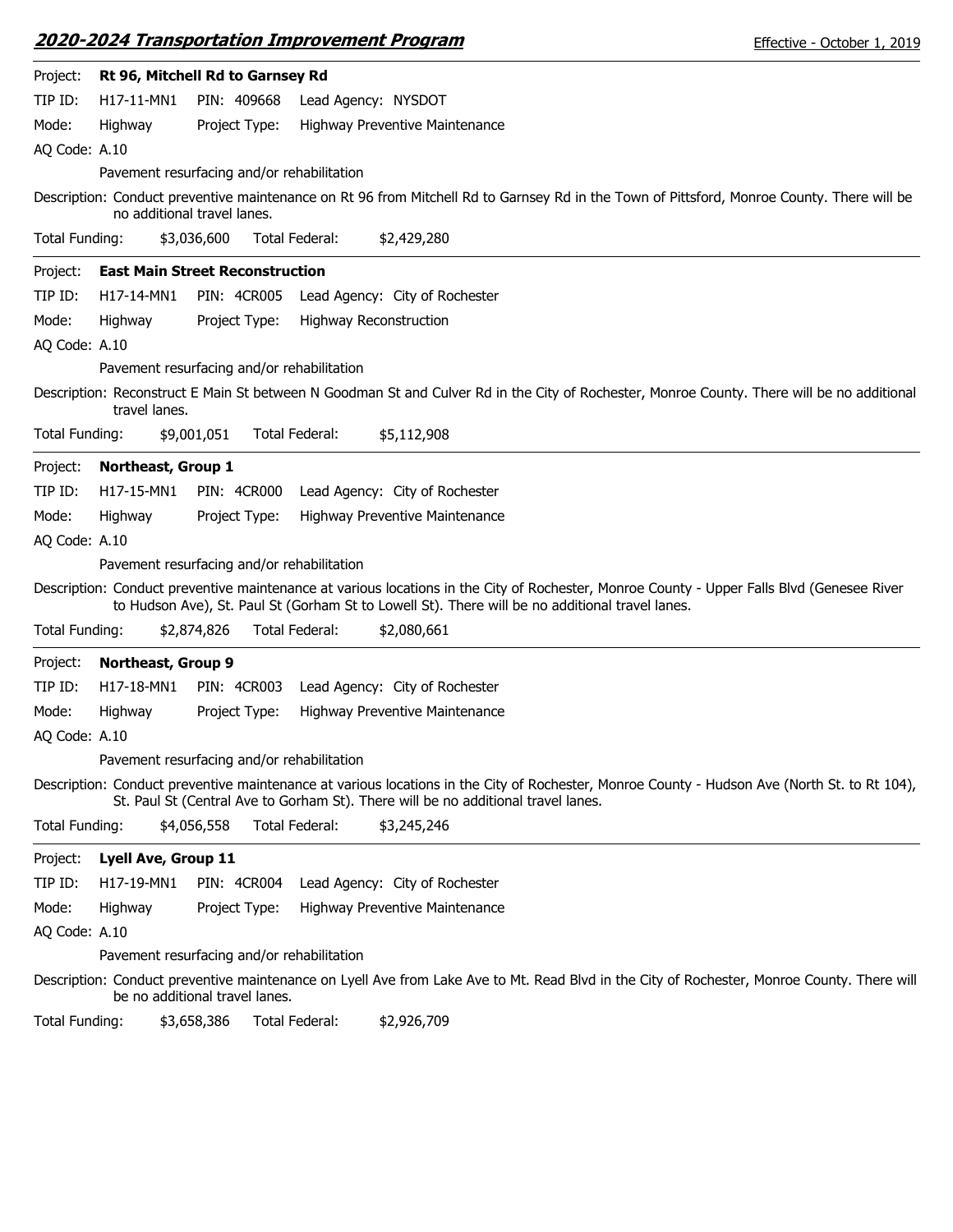|--|

| Effective - October 1, 2019 |  |
|-----------------------------|--|
|-----------------------------|--|

| Project:       |            |                                            | Rt 286 at Five Mile Line Rd Intersection Improvements                                                                                                                                                                 |
|----------------|------------|--------------------------------------------|-----------------------------------------------------------------------------------------------------------------------------------------------------------------------------------------------------------------------|
| TIP ID:        | H17-49-MN1 | PIN: 428606                                | Lead Agency: NYSDOT                                                                                                                                                                                                   |
| Mode:          | Highway    | Project Type:                              | Safety                                                                                                                                                                                                                |
| AQ Code: A.6   |            |                                            |                                                                                                                                                                                                                       |
|                |            |                                            | Highway Safety Improvement Program implementation                                                                                                                                                                     |
|                |            |                                            | Description: Construct intersection improvements at Rt 286 and Five Mile Line Rd in the Town of Penfield, Monroe County to reduce crashes.<br>A roundabout is the recommended alternative.                            |
| Total Funding: |            | \$2,272,500                                | Total Federal:<br>\$2,045,250                                                                                                                                                                                         |
| Project:       |            |                                            | Rt 941B (Empire Blvd) Preventive Maintenance                                                                                                                                                                          |
| TIP ID:        | H17-67-MN1 | PIN: 440419                                | Lead Agency: NYSDOT                                                                                                                                                                                                   |
| Mode:          | Highway    | Project Type:                              | Highway Preventive Maintenance                                                                                                                                                                                        |
| AQ Code: A.10  |            |                                            |                                                                                                                                                                                                                       |
|                |            | Pavement resurfacing and/or rehabilitation |                                                                                                                                                                                                                       |
|                |            |                                            | Description: Conduct preventive maintenance on Rt 941B (Empire Blvd) from Culver Rd to Helendale Rd in the City of Rochester and the<br>Town of Irondequoit, Monroe County. There will be no additional travel lanes. |
| Total Funding: |            | \$3,685,000                                | Total Federal:<br>\$2,836,000                                                                                                                                                                                         |
| Project:       |            |                                            | Pedestrian Safety Action Plan - Phase III (Monroe County)                                                                                                                                                             |
| TIP ID:        | H17-72-MN1 | PIN: 40PS03                                | Lead Agency: Monroe County                                                                                                                                                                                            |
| Mode:          | Highway    | Project Type:                              | Safety                                                                                                                                                                                                                |
| AQ Code: C.2   |            |                                            |                                                                                                                                                                                                                       |
|                |            | Bicycle and pedestrian facilities          |                                                                                                                                                                                                                       |
|                |            |                                            | Description: Implement systemic pedestrian safety treatments on locally owned facilities in Monroe County.                                                                                                            |
| Total Funding: |            | \$1,270,000                                | Total Federal:<br>\$1,270,000                                                                                                                                                                                         |
| Project:       |            |                                            | Pedestrian Safety Action Plan - Phase III (City of Rochester)                                                                                                                                                         |
| TIP ID:        | H17-73-MN1 | PIN: 40PS04                                | Lead Agency: City of Rochester                                                                                                                                                                                        |
| Mode:          | Highway    | Project Type:                              | Safety                                                                                                                                                                                                                |
| AQ Code: A.6   |            |                                            |                                                                                                                                                                                                                       |
|                |            |                                            | Highway Safety Improvement Program implementation                                                                                                                                                                     |
|                |            |                                            | Description: Implementation of systemic pedestrian safety treatments for City of Rochester facilities.                                                                                                                |
| Total Funding: |            | \$2,794,050                                | Total Federal:<br>\$2,794,050                                                                                                                                                                                         |
| Project:       |            | I-490 at I-590 Preventive Maintenance      |                                                                                                                                                                                                                       |
| TIP ID:        | H17-75-MN1 | PIN: 449041                                | Lead Agency: NYSDOT                                                                                                                                                                                                   |
| Mode:          | Highway    | Project Type:                              | Highway Preventive Maintenance                                                                                                                                                                                        |
| AQ Code: A.10  |            |                                            |                                                                                                                                                                                                                       |
|                |            | Pavement resurfacing and/or rehabilitation |                                                                                                                                                                                                                       |
|                |            |                                            | Description: Conduct preventive maintenance of I-490/I-590/Rt 590 Interchange in the Town of Brighton and the City of Rochester, Monroe<br>County. There will be no additional travel lanes.                          |
| Total Funding: |            | \$7,640,956                                | Total Federal:<br>\$6,730,500                                                                                                                                                                                         |
| Project:       |            |                                            | Rt 204 (Brooks Ave), Rt 33A to Rochester City Line                                                                                                                                                                    |
| TIP ID:        | H17-76-MN1 | PIN: 420426                                | Lead Agency: NYSDOT                                                                                                                                                                                                   |
| Mode:          | Highway    | Project Type:                              | Highway Preventive Maintenance                                                                                                                                                                                        |
| AQ Code: A.10  |            |                                            |                                                                                                                                                                                                                       |
|                |            | Pavement resurfacing and/or rehabilitation |                                                                                                                                                                                                                       |
|                |            |                                            | Description: Conduct preventive maintenance of Rt 204 (Brooks Ave) from Rt 33A (Chili Ave) to the City of Rochester in the Town of Gates,                                                                             |

Total Funding: \$3,262,700 Total Federal: \$2,610,120

Monroe County including guide rail improvements. There will be no additional travel lanes.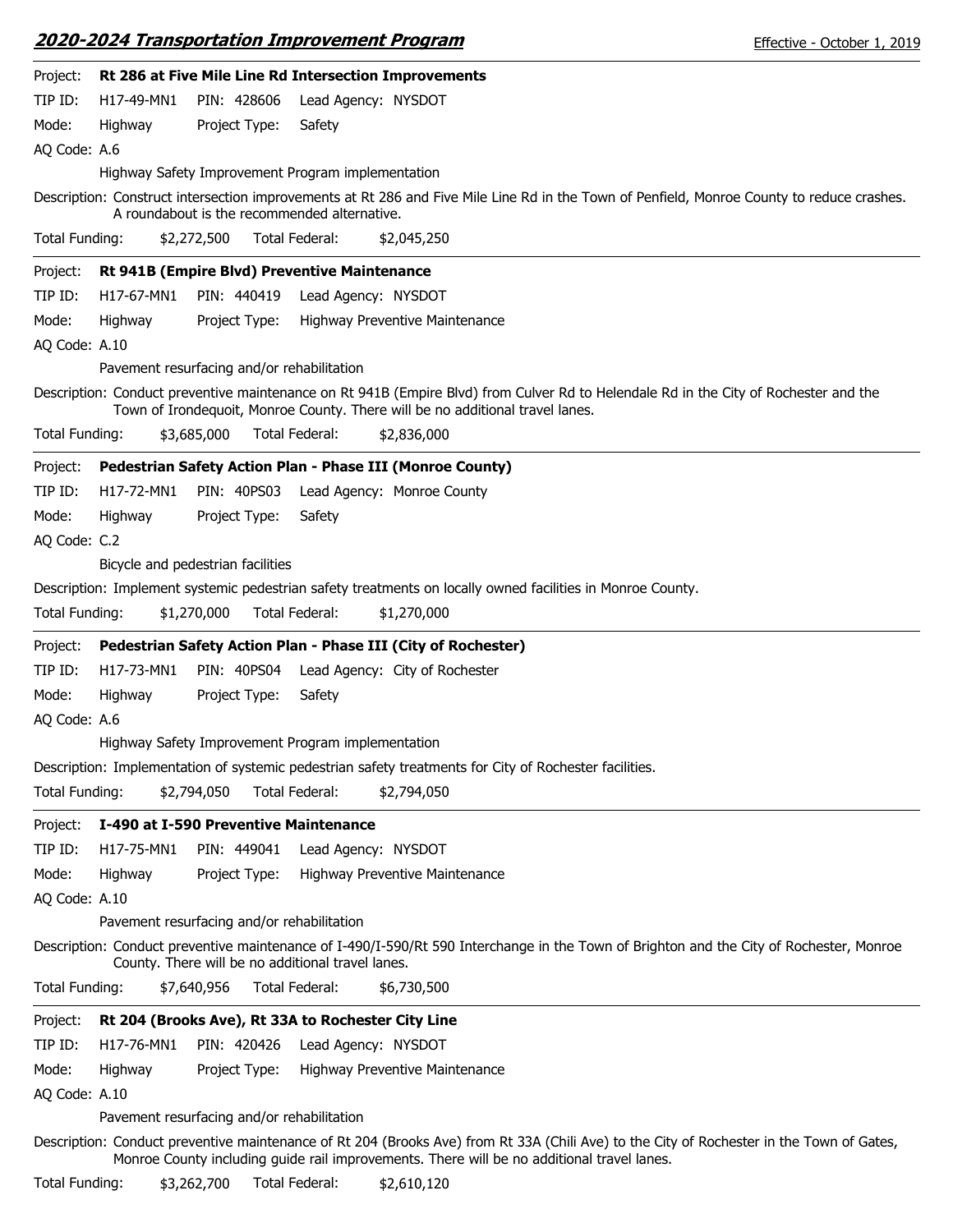| Project:       | <b>State St Reconstruction</b>      |                                                                                                                                                                                                                                                                                                                                                                                             |
|----------------|-------------------------------------|---------------------------------------------------------------------------------------------------------------------------------------------------------------------------------------------------------------------------------------------------------------------------------------------------------------------------------------------------------------------------------------------|
| TIP ID:        | H17-78-MN1                          | <b>PIN: 4CR006</b><br>Lead Agency: City of Rochester                                                                                                                                                                                                                                                                                                                                        |
| Mode:          | Highway                             | Project Type:<br><b>Highway Reconstruction</b>                                                                                                                                                                                                                                                                                                                                              |
| AQ Code: A.10  |                                     |                                                                                                                                                                                                                                                                                                                                                                                             |
|                |                                     | Pavement resurfacing and/or rehabilitation                                                                                                                                                                                                                                                                                                                                                  |
|                | travel lanes.                       | Description: Reconstruct State St from Basin St to Rt 940T (Inner Loop) in the City of Rochester, Monroe County. There will be no additional                                                                                                                                                                                                                                                |
| Total Funding: |                                     | Total Federal:<br>\$4,387,900<br>\$5,833,600                                                                                                                                                                                                                                                                                                                                                |
| Project:       |                                     | <b>Highway Preventive Maintenance #8</b>                                                                                                                                                                                                                                                                                                                                                    |
| TIP ID:        | H17-79-MN1                          | PIN: 4MN008 Lead Agency: Monroe County                                                                                                                                                                                                                                                                                                                                                      |
| Mode:          | Highway                             | Project Type:<br>Highway Preventive Maintenance                                                                                                                                                                                                                                                                                                                                             |
| AQ Code: A.10  |                                     |                                                                                                                                                                                                                                                                                                                                                                                             |
|                |                                     | Pavement resurfacing and/or rehabilitation                                                                                                                                                                                                                                                                                                                                                  |
|                |                                     | Description: Conduct preventive maintenance at various locations in Monroe County - S Winton/Pinnacle Rd (Rt 252 - Red Lion Rd), Kings<br>Hwy (E Ridge Rd - Kings Gate), Wegman Rd (Rt 33 - Lyell Ave), Westside Dr (I-490 - Rt 33A), Baird Rd (Rt 31F - Whitney Rd),<br>Calkins Rd (Clover St - Pinnacle Rd), Edgewood Ave (Erie Canal - Rt 31). There will be no additional travel lanes. |
| Total Funding: |                                     | \$5,909,400<br>Total Federal:<br>\$4,727,500                                                                                                                                                                                                                                                                                                                                                |
| Project:       | Northwest, Group 12                 |                                                                                                                                                                                                                                                                                                                                                                                             |
| TIP ID:        | H17-83-MN1                          | PIN: 4CR011<br>Lead Agency: City of Rochester                                                                                                                                                                                                                                                                                                                                               |
| Mode:          | Highway                             | Project Type:<br>Highway Preventive Maintenance                                                                                                                                                                                                                                                                                                                                             |
| AQ Code: A.10  |                                     |                                                                                                                                                                                                                                                                                                                                                                                             |
|                |                                     | Pavement resurfacing and/or rehabilitation                                                                                                                                                                                                                                                                                                                                                  |
|                | lanes.                              | Description: Conduct preventive maintenance at various locations in the City of Rochester, Monroe County - Driving Park Ave. (Dewey Ave. -<br>CSX RR), Emerson Street (Dewey Ave. - Mt. Read Blvd.), Jay Street (Mt. Read Blvd. - CSX RR). There will be no additional travel                                                                                                               |
| Total Funding: |                                     | Total Federal:<br>\$2,468,600<br>\$3,085,800                                                                                                                                                                                                                                                                                                                                                |
| Project:       |                                     | <b>Highway Preventive Maintenance - Group 1</b>                                                                                                                                                                                                                                                                                                                                             |
| TIP ID:        | H20-11-MN1                          | PIN: 4CR013<br>Lead Agency: City of Rochester                                                                                                                                                                                                                                                                                                                                               |
| Mode:          | Highway                             | Project Type:<br>Highway Preventive Maintenance                                                                                                                                                                                                                                                                                                                                             |
| AQ Code: A.10  |                                     |                                                                                                                                                                                                                                                                                                                                                                                             |
|                |                                     | Pavement resurfacing and/or rehabilitation                                                                                                                                                                                                                                                                                                                                                  |
|                |                                     | Description: Conduct preventive maintenance at various locations in the City of Rochester, Monroe County - South Ave (Science Pkwy -<br>Elmwood Ave), University Ave (Culver Rd - Blossom Rd), Culver Rd (Monroe Ave - Norris Dr) and (University Ave - Humboldt St),<br>East Ave (Culver Rd - Probert St). There will be no additional travel lanes.                                       |
| Total Funding: |                                     | Total Federal:<br>\$3,799,400<br>\$3,039,500                                                                                                                                                                                                                                                                                                                                                |
| Project:       |                                     | <b>Highway Preventive Maintenance - Group 2</b>                                                                                                                                                                                                                                                                                                                                             |
| TIP ID:        | H <sub>20</sub> -12-MN <sub>1</sub> | PIN: 4CR014 Lead Agency: City of Rochester                                                                                                                                                                                                                                                                                                                                                  |
| Mode:          | Highway                             | Project Type:<br>Highway Preventive Maintenance                                                                                                                                                                                                                                                                                                                                             |
| AQ Code: A.10  |                                     |                                                                                                                                                                                                                                                                                                                                                                                             |
|                |                                     | Pavement resurfacing and/or rehabilitation                                                                                                                                                                                                                                                                                                                                                  |
|                |                                     | Description: Conduct preventive maintenance at various locations in the City of Rochester, Monroe County - Culver Rd (Clifford Ave - Norton<br>St) and (Laurelton Rd - Garson Ave), North St (Cumberland St - Woodward St). There will be no additional travel lanes.                                                                                                                       |

Total Funding: \$2,874,300 Total Federal: \$2,299,400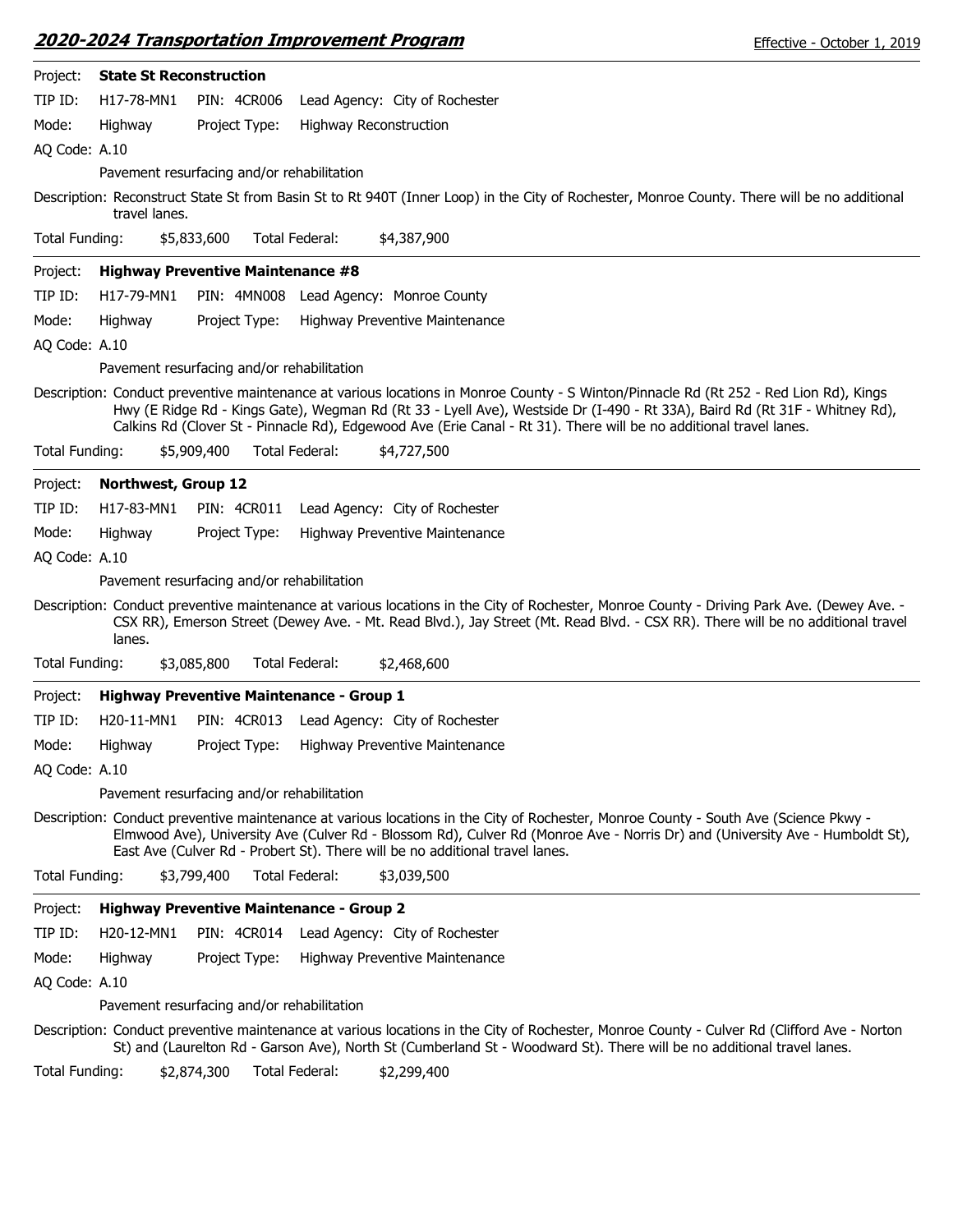| Effective - October 1, 2019 |  |  |
|-----------------------------|--|--|
|-----------------------------|--|--|

| Project:              |                       | <b>Genesee St Reconstruction</b>           |                                                                                                                                             |
|-----------------------|-----------------------|--------------------------------------------|---------------------------------------------------------------------------------------------------------------------------------------------|
| TIP ID:               | H20-15-MN1            | PIN: 4CR015                                | Lead Agency: City of Rochester                                                                                                              |
| Mode:                 | Highway               | Project Type:                              | Highway Reconstruction                                                                                                                      |
| AQ Code: A.10         |                       |                                            |                                                                                                                                             |
|                       |                       | Pavement resurfacing and/or rehabilitation |                                                                                                                                             |
|                       |                       | no additional travel lanes.                | Description: Reconstruct Genesee St (Rt 383) from Genesee Park Blvd to Brooks Ave in the City of Rochester, Monroe County. There will be    |
| Total Funding:        |                       | \$5,702,201                                | Total Federal:<br>\$4,276,650                                                                                                               |
| Project:              |                       | Highway Lighting Rehabilitation - North    |                                                                                                                                             |
| TIP ID:               | H20-17-MN1            |                                            | PIN: 4MN009 Lead Agency: Monroe County                                                                                                      |
| Mode:                 | Highway               | Project Type:                              | Other                                                                                                                                       |
| AQ Code: A.18         |                       |                                            |                                                                                                                                             |
|                       | Lighting improvements |                                            |                                                                                                                                             |
|                       |                       | of Irondequoit, Monroe County.             | Description: Rehabilitate the highway lighting system on Rt 104 from the Genesee River to Goodman St in the City of Rochester and the Town  |
| <b>Total Funding:</b> |                       | \$4,303,500                                | Total Federal:<br>\$3,442,800                                                                                                               |
| Project:              |                       |                                            | I-390 at Rt 383 (Scottsville Road) Intersection Safety Improvements                                                                         |
| TIP ID:               | H20-18-MN1            | PIN: 439096                                | Lead Agency: NYSDOT                                                                                                                         |
| Mode:                 | Highway               | Project Type:                              | Safety                                                                                                                                      |
| AQ Code: A.6          |                       |                                            |                                                                                                                                             |
|                       |                       |                                            | Highway Safety Improvement Program implementation                                                                                           |
|                       |                       | There will be no additional travel lanes.  | Description: Construct intersection improvements at I-390 and Rt 383 interchange to reduce crashes in the Town of Gates, Monroe County.     |
| Total Funding:        |                       | \$3,251,600                                | Total Federal:<br>\$2,893,900                                                                                                               |
| Project:              |                       |                                            | Rt 31 from Rt 19 to west of Salmon Creek Rd                                                                                                 |
| TIP ID:               | H20-19-MN2            | PIN: 403173                                | Lead Agency: NYSDOT                                                                                                                         |
| Mode:                 | Highway               | Project Type:                              | Safety                                                                                                                                      |
| AQ Code: A.6          |                       |                                            |                                                                                                                                             |
|                       |                       |                                            | Highway Safety Improvement Program implementation                                                                                           |
|                       |                       | There will be no additional travel lanes.  | Description: Construct safety improvements on Rt 31 from Transit Way to Rt 19 to reduce crashes in the Village of Brockport, Monroe County. |
| Total Funding:        |                       | \$5,027,100                                | Total Federal:<br>\$4,175,600                                                                                                               |
| Project:              |                       | Rt 96, Ontario County Line to Garnsey Rd   |                                                                                                                                             |
| TIP ID:               | H20-20-MN1            | PIN: 409660                                | Lead Agency: NYSDOT                                                                                                                         |
| Mode:                 | Highway               | Project Type:                              | Highway Preventive Maintenance                                                                                                              |
| AQ Code: A.10         |                       |                                            |                                                                                                                                             |
|                       |                       | Pavement resurfacing and/or rehabilitation |                                                                                                                                             |
|                       |                       | There will be no additional travel lanes.  | Description: Conduct preventive maintenance of Rt 96 from Ontario County Line to Garnsey Rd in the Town of Perinton, Monroe County.         |

Total Funding: \$3,500,900 Total Federal: \$2,800,700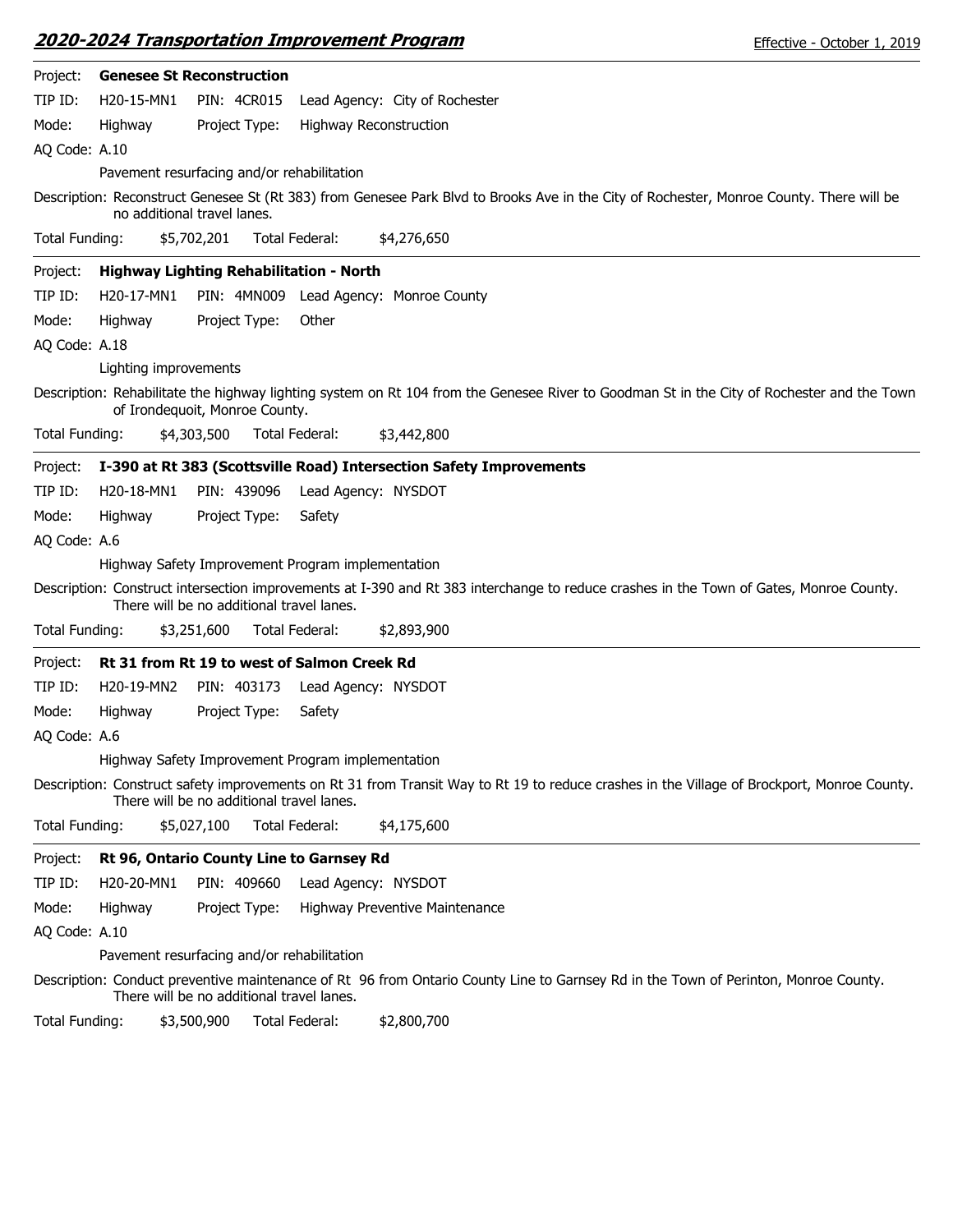|                |                          |                                                          |                       | <b>2020-2024 Transportation Improvement Program</b>   | Effective - October 1, 2019                                                                                                               |
|----------------|--------------------------|----------------------------------------------------------|-----------------------|-------------------------------------------------------|-------------------------------------------------------------------------------------------------------------------------------------------|
| Project:       |                          | Rt 531, from Harek Rd to I-490                           |                       |                                                       |                                                                                                                                           |
| TIP ID:        | H20-21-MN1               | PIN: 453108                                              |                       | Lead Agency: NYSDOT                                   |                                                                                                                                           |
| Mode:          | Highway                  | Project Type:                                            |                       | Highway Preventive Maintenance                        |                                                                                                                                           |
| AQ Code: A.10  |                          |                                                          |                       |                                                       |                                                                                                                                           |
|                |                          | Pavement resurfacing and/or rehabilitation               |                       |                                                       |                                                                                                                                           |
|                | additional travel lanes. |                                                          |                       |                                                       | Description: Conduct preventive maintenance on Rt 531 from to I-490 to Harek Road in the Town of Gates, Monroe County. There will be no   |
| Total Funding: |                          | \$2,754,600                                              | <b>Total Federal:</b> | \$2,203,700                                           |                                                                                                                                           |
| Project:       |                          |                                                          |                       | Rt 15A (E Henrietta Rd), from I-90 (Thruway) to I-390 |                                                                                                                                           |
| TIP ID:        | H20-24-MN1               | PIN: 401545                                              |                       | Lead Agency: NYSDOT                                   |                                                                                                                                           |
| Mode:          | Highway                  | Project Type:                                            |                       | Highway Preventive Maintenance                        |                                                                                                                                           |
| AQ Code: A.10  |                          |                                                          |                       |                                                       |                                                                                                                                           |
|                |                          | Pavement resurfacing and/or rehabilitation               |                       |                                                       |                                                                                                                                           |
|                |                          | Monroe County. There will be no additional travel lanes. |                       |                                                       | Description: Conduct preventive maintenance of Rt 15A (East Henrietta Road), from I-90 (thruway) to I-390 in the Town of Henrietta,       |
| Total Funding: |                          | \$6,224,200                                              | Total Federal:        | \$4,979,400                                           |                                                                                                                                           |
| Project:       |                          | Rt 31/Rt 96/Rt 64, within V. of Pittsford                |                       |                                                       |                                                                                                                                           |
| TIP ID:        | H20-28-MN1               | PIN: 403108                                              |                       | Lead Agency: NYSDOT                                   |                                                                                                                                           |
| Mode:          | Highway                  | Project Type:                                            |                       | Highway Preventive Maintenance                        |                                                                                                                                           |
| AQ Code: A.10  |                          |                                                          |                       |                                                       |                                                                                                                                           |
|                |                          | Pavement resurfacing and/or rehabilitation               |                       |                                                       |                                                                                                                                           |
|                | additional travel lanes. |                                                          |                       |                                                       | Description: Conduct preventive maintenance of Rt 31 from Rt 96 to Rt 64 within the Village of Pittsford, Monroe County. There will be no |
| Total Funding: |                          | \$6,567,300                                              | Total Federal:        | \$5,274,400                                           |                                                                                                                                           |
| Project:       |                          | Rt 104, from Rt 940M (Lake Ave) to Culver Road           |                       |                                                       |                                                                                                                                           |
| TIP ID:        | H20-30-MN1               | PIN: 410490                                              |                       | Lead Agency: NYSDOT                                   |                                                                                                                                           |
| Mode:          | Highway                  | Project Type:                                            |                       | Highway Preventive Maintenance                        |                                                                                                                                           |
| AQ Code: A.10  |                          |                                                          |                       |                                                       |                                                                                                                                           |
|                |                          | Pavement resurfacing and/or rehabilitation               |                       |                                                       |                                                                                                                                           |
|                |                          | County. There will be no additional travel lanes.        |                       |                                                       | Description: Conduct preventive maintenance of Rt 104 from the Rt 940M (Lake Ave) to Culver Road in the Town of Irondequoit, Monroe       |
| Total Funding: |                          | \$16,759,400                                             | Total Federal:        | \$13,407,600                                          |                                                                                                                                           |
| Project:       |                          | Rt 250, from Rt 96 to Rt 31                              |                       |                                                       |                                                                                                                                           |
| TIP ID:        | H20-32-MN1               | PIN: 425012                                              |                       | Lead Agency: NYSDOT                                   |                                                                                                                                           |
| Mode:          | Highway                  | Project Type:                                            |                       | Highway Preventive Maintenance                        |                                                                                                                                           |
| AQ Code: A.10  |                          |                                                          |                       |                                                       |                                                                                                                                           |
|                |                          | Pavement resurfacing and/or rehabilitation               |                       |                                                       |                                                                                                                                           |
|                | additional travel lanes. |                                                          |                       |                                                       | Description: Conduct preventive maintenance on Rt 250 from Rt 96 to Rt 31 in the Town of Perinton, Monroe County. There will be no        |
| Total Funding: |                          | \$2,019,400                                              | Total Federal:        | \$1,615,500                                           |                                                                                                                                           |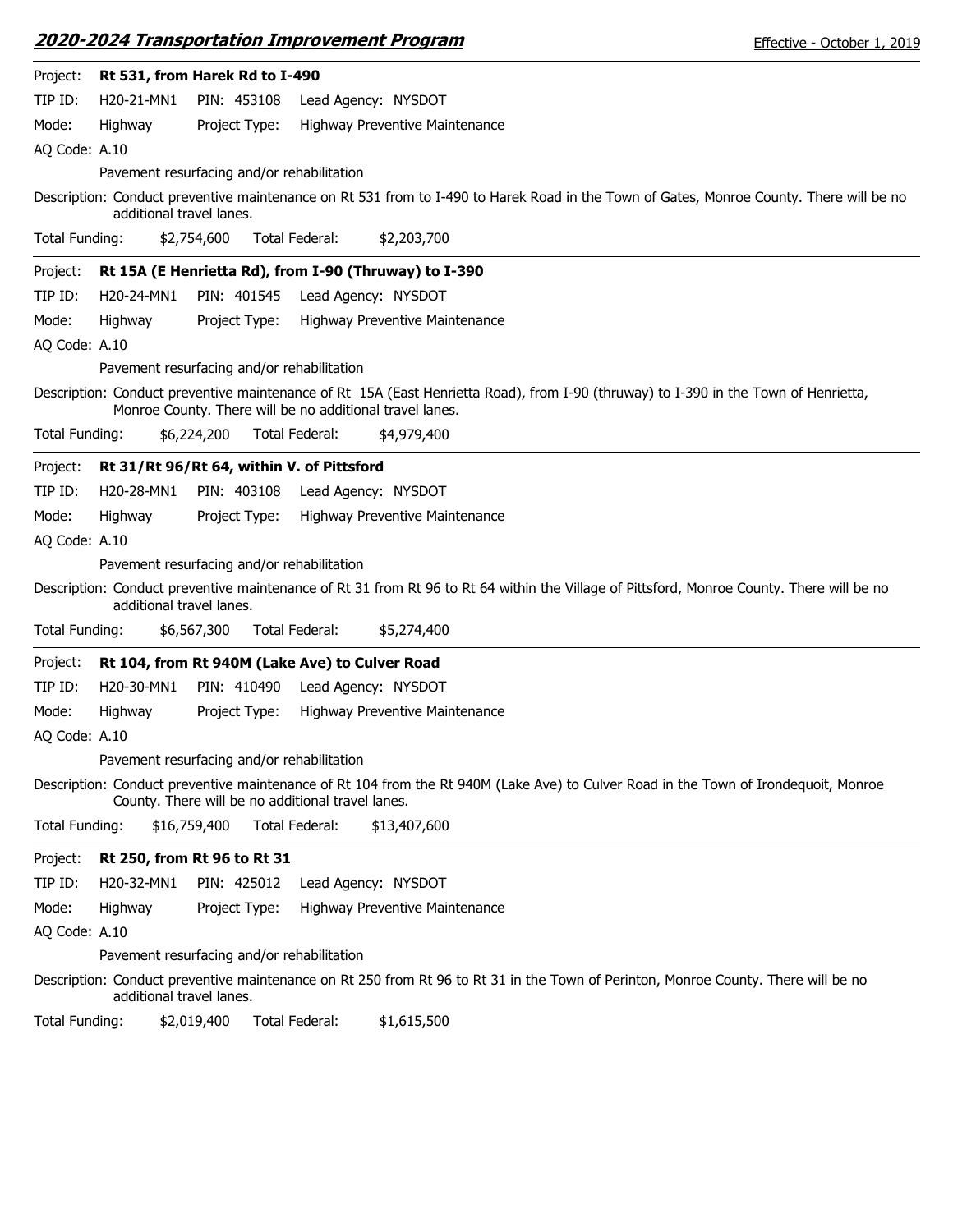|                       |               |                                                    |                       | <b>2020-2024 Transportation Improvement Program</b>                              |                                                                                                                                       | Effective - October 1, 2019                                                                                                                   |
|-----------------------|---------------|----------------------------------------------------|-----------------------|----------------------------------------------------------------------------------|---------------------------------------------------------------------------------------------------------------------------------------|-----------------------------------------------------------------------------------------------------------------------------------------------|
| Project:              |               |                                                    |                       | Rt 260 (Sweden Walker Rd), from Rt 31 to Rt 104 (W Ridge Rd)                     |                                                                                                                                       |                                                                                                                                               |
| TIP ID:               | H20-33-MN2    | PIN: 426006                                        |                       | Lead Agency: NYSDOT                                                              |                                                                                                                                       |                                                                                                                                               |
| Mode:                 | Highway       | Project Type:                                      |                       | Highway Preventive Maintenance                                                   |                                                                                                                                       |                                                                                                                                               |
| AQ Code: A.10         |               |                                                    |                       |                                                                                  |                                                                                                                                       |                                                                                                                                               |
|                       |               | Pavement resurfacing and/or rehabilitation         |                       |                                                                                  |                                                                                                                                       |                                                                                                                                               |
|                       |               |                                                    |                       | and Sweden, Monroe County. There will be no additional travel lanes.             |                                                                                                                                       | Description: Conduct preventive maintenance of Rt 260 (Sweden Walker Rd) from Rt 31 to Rt 104 (W. Ridge Road) in the Towns of Clarkson        |
| <b>Total Funding:</b> |               | \$2,443,500                                        | <b>Total Federal:</b> | \$1,954,800                                                                      |                                                                                                                                       |                                                                                                                                               |
| Project:              |               |                                                    |                       | I-390, from Rt 251 (Exit 11 - Rush) to I-90 (Exit 12 - Thruway)                  |                                                                                                                                       |                                                                                                                                               |
| TIP ID:               | H20-37-MN2    | PIN: 439094                                        |                       | Lead Agency: NYSDOT                                                              |                                                                                                                                       |                                                                                                                                               |
| Mode:                 | Highway       | Project Type:                                      |                       | Highway Preventive Maintenance                                                   |                                                                                                                                       |                                                                                                                                               |
| AQ Code: A.10         |               |                                                    |                       |                                                                                  |                                                                                                                                       |                                                                                                                                               |
|                       |               | Pavement resurfacing and/or rehabilitation         |                       |                                                                                  |                                                                                                                                       |                                                                                                                                               |
|                       |               |                                                    |                       | Rush, Monroe County. There will be no additional travel lanes.                   |                                                                                                                                       | Description: Conduct preventive maintenance on I-390 from Rt 251 (Exit 11-Rush) to I-90 (Exit 12 - Thruway) in the Towns of Henrietta and     |
| Total Funding:        |               | \$12,580,100                                       | Total Federal:        | \$11,322,100                                                                     |                                                                                                                                       |                                                                                                                                               |
| Project:              |               | <b>Highway Preventive Maintenance #9</b>           |                       |                                                                                  |                                                                                                                                       |                                                                                                                                               |
| TIP ID:               | H20-50-MN1    |                                                    |                       | PIN: 4MN011 Lead Agency: Monroe County                                           |                                                                                                                                       |                                                                                                                                               |
| Mode:                 | Highway       | Project Type:                                      |                       | Highway Preventive Maintenance                                                   |                                                                                                                                       |                                                                                                                                               |
| AQ Code: A.10         |               |                                                    |                       |                                                                                  |                                                                                                                                       |                                                                                                                                               |
|                       |               | Pavement resurfacing and/or rehabilitation         |                       |                                                                                  |                                                                                                                                       |                                                                                                                                               |
|                       |               |                                                    |                       | (Long Pond Rd - Long Pond Rd). There will be no additional travel lanes.         |                                                                                                                                       | Description: Conduct preventive maintenance at various locations in Monroe County - Long Pond Rd (Ridgeway Ave to Janes Rd), Mitchell Rd      |
| <b>Total Funding:</b> |               | \$5,870,100                                        | Total Federal:        | \$4,695,900                                                                      |                                                                                                                                       |                                                                                                                                               |
| Project:              |               |                                                    |                       | Rt 33A over Erie Canal Replacement (BIN 4443340)                                 |                                                                                                                                       |                                                                                                                                               |
| TIP ID:               | B17-05-MN1    | PIN: 403371                                        |                       | Lead Agency: NYSDOT                                                              |                                                                                                                                       |                                                                                                                                               |
| Mode:                 | <b>Bridge</b> | Project Type:                                      |                       | <b>Bridge Replacement</b>                                                        |                                                                                                                                       |                                                                                                                                               |
| AQ Code: A.19         |               |                                                    |                       |                                                                                  |                                                                                                                                       |                                                                                                                                               |
|                       |               |                                                    |                       | Widening narrow pavements or reconstructing bridges (no additional travel lanes) |                                                                                                                                       |                                                                                                                                               |
|                       |               |                                                    |                       |                                                                                  | Description: Replace the Rt 33A bridge over Erie Canal in the Town of Gates, Monroe County. There will be no additional travel lanes. |                                                                                                                                               |
| <b>Total Funding:</b> |               | \$13,486,140                                       | Total Federal:        | \$10,788,932                                                                     |                                                                                                                                       |                                                                                                                                               |
| Project:              |               | Rt 31 over Erie Canal Bridge (East) Rehabilitation |                       |                                                                                  |                                                                                                                                       |                                                                                                                                               |
| TIP ID:               | B17-45-MN1    | PIN: 403199                                        |                       | Lead Agency: NYSDOT                                                              |                                                                                                                                       |                                                                                                                                               |
| Mode:                 | Bridge        | Project Type:                                      |                       | <b>Bridge Rehabilitation</b>                                                     |                                                                                                                                       |                                                                                                                                               |
| AQ Code: A.19         |               |                                                    |                       |                                                                                  |                                                                                                                                       |                                                                                                                                               |
|                       |               |                                                    |                       | Widening narrow pavements or reconstructing bridges (no additional travel lanes) |                                                                                                                                       |                                                                                                                                               |
|                       | lanes.        |                                                    |                       |                                                                                  |                                                                                                                                       | Description: Rehabilitate the Rt 31 bridge over the Erie Canal in the Village of Pittsford, Monroe County. There will be no additional travel |
| Total Funding:        |               | \$5,795,300                                        | Total Federal:        | \$4,636,200                                                                      |                                                                                                                                       |                                                                                                                                               |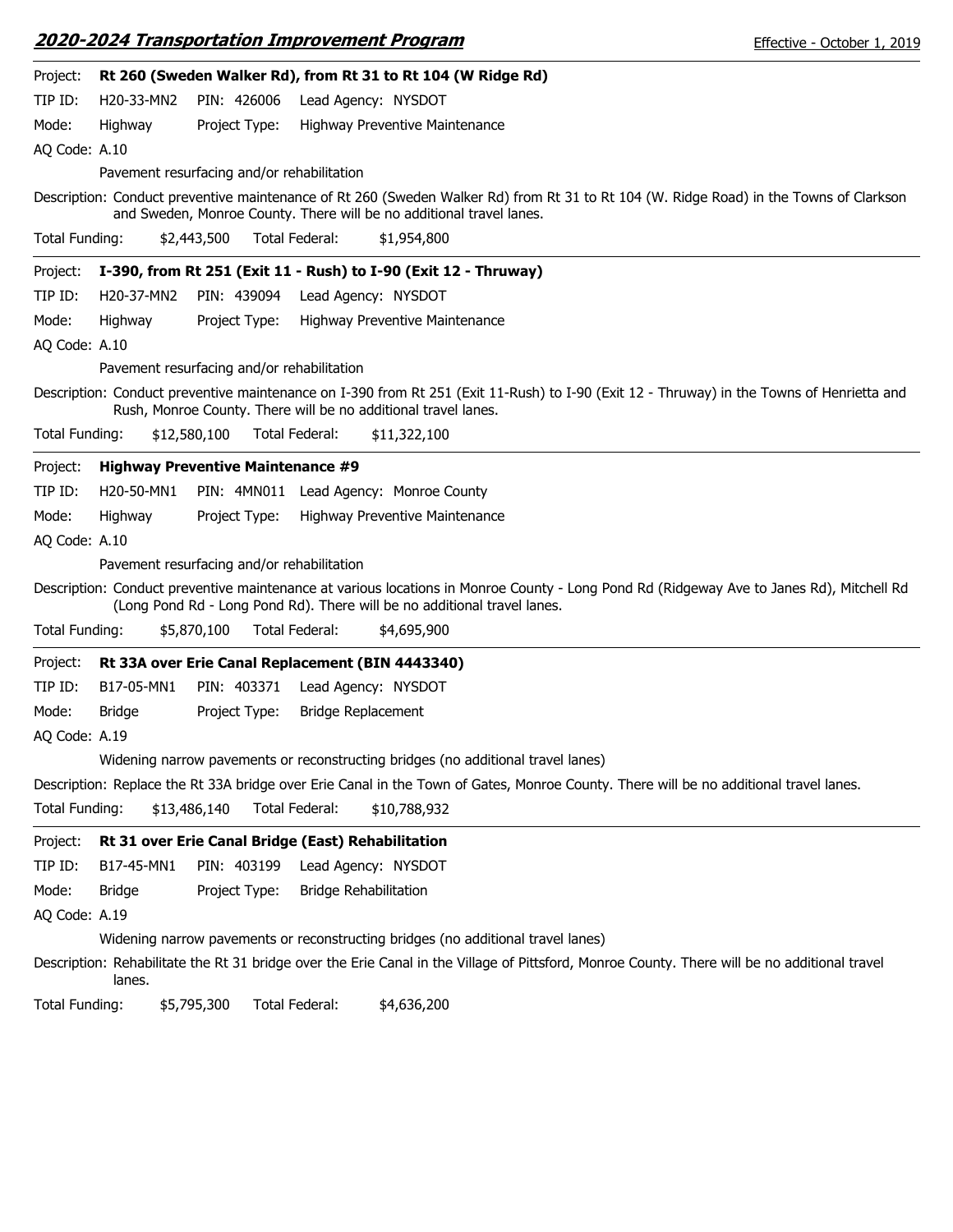|                |               |                                                   |                    | 2020-2024 Transportation Improvement Program                                     | Effective - October 1, 2019                                                                                                                  |
|----------------|---------------|---------------------------------------------------|--------------------|----------------------------------------------------------------------------------|----------------------------------------------------------------------------------------------------------------------------------------------|
| Project:       |               | Rt 250 over Thomas Creek Bridge Replacement       |                    |                                                                                  |                                                                                                                                              |
| TIP ID:        | B20-10-MN1    | PIN: 425011                                       |                    | Lead Agency: NYSDOT                                                              |                                                                                                                                              |
| Mode:          | Bridge        | Project Type:                                     |                    | <b>Bridge Replacement</b>                                                        |                                                                                                                                              |
| AQ Code: A.19  |               |                                                   |                    |                                                                                  |                                                                                                                                              |
|                |               |                                                   |                    | Widening narrow pavements or reconstructing bridges (no additional travel lanes) |                                                                                                                                              |
|                | lanes.        |                                                   |                    |                                                                                  | Description: Rehabilitate the Rt 250 bridge over Thomas Creek in the Village of Fairport, Monroe County. There will be no additional travel  |
| Total Funding: |               | \$2,885,000                                       | Total Federal:     | \$2,308,000                                                                      |                                                                                                                                              |
| Project:       |               |                                                   |                    | I-390 over Erie Canal Barrier Replacement and Fascia Repairs                     |                                                                                                                                              |
| TIP ID:        | B20-17-MN1    | PIN: 439082                                       |                    | Lead Agency: NYSDOT                                                              |                                                                                                                                              |
| Mode:          | <b>Bridge</b> | Project Type:                                     |                    | <b>Bridge Rehabilitation</b>                                                     |                                                                                                                                              |
| AQ Code: A.19  |               |                                                   |                    |                                                                                  |                                                                                                                                              |
|                |               |                                                   |                    | Widening narrow pavements or reconstructing bridges (no additional travel lanes) |                                                                                                                                              |
|                |               | County. There will be no additional travel lanes. |                    |                                                                                  | Description: Replace the concrete barrier and repair of the fascias on the I-390 bridges over Erie Canal in the Town of Brighton, Monroe     |
| Total Funding: |               | \$1,586,700                                       | Total Federal:     | \$1,428,100                                                                      |                                                                                                                                              |
| Project:       |               | I-590 Bridges over Rt. 31 and Allens Creek Rd     |                    |                                                                                  |                                                                                                                                              |
| TIP ID:        | B20-21-MN1    | PIN: 459004                                       |                    | Lead Agency: NYSDOT                                                              |                                                                                                                                              |
| Mode:          | Bridge        | Project Type:                                     |                    | Bridge Replacement                                                               |                                                                                                                                              |
| AQ Code: A.19  |               |                                                   |                    |                                                                                  |                                                                                                                                              |
|                |               |                                                   |                    | Widening narrow pavements or reconstructing bridges (no additional travel lanes) |                                                                                                                                              |
|                | travel lanes. |                                                   |                    |                                                                                  | Description: Replace the I-590 bridges over Rt 31 and Allens Creek Rd in the Town of Brighton, Monroe County. There will be no additional    |
| Total Funding: |               | \$20,641,500                                      | Total Federal:     | \$18,577,500                                                                     |                                                                                                                                              |
| Project:       |               |                                                   |                    | Rt 18 over Northrup and Smith Creeks Bridge Replacements                         |                                                                                                                                              |
| TIP ID:        | B20-24-MN1    | PIN: 401802                                       |                    | Lead Agency: NYSDOT                                                              |                                                                                                                                              |
| Mode:          | <b>Bridge</b> | Project Type:                                     |                    | <b>Bridge Replacement</b>                                                        |                                                                                                                                              |
| AQ Code: A.19  |               |                                                   |                    |                                                                                  |                                                                                                                                              |
|                |               |                                                   |                    | Widening narrow pavements or reconstructing bridges (no additional travel lanes) |                                                                                                                                              |
|                | travel lanes. |                                                   |                    |                                                                                  | Description: Replace the Rt 18 bridges over Northrup and Smith Creeks in the Town of Greece, Monroe County. There will be no additional      |
| Total Funding: |               | \$2,942,400                                       | Total Federal:     | \$2,354,200                                                                      |                                                                                                                                              |
| Project:       |               | Main St Streetscape - Phase 2                     |                    |                                                                                  |                                                                                                                                              |
| TIP ID:        | N17-01-MN1    | <b>PIN: 4CR009</b>                                |                    | Lead Agency: City of Rochester                                                   |                                                                                                                                              |
| Mode:          | Bike/Ped      | Project Type:                                     | Bicycle/Pedestrian |                                                                                  |                                                                                                                                              |
| AQ Code: C.2   |               |                                                   |                    |                                                                                  |                                                                                                                                              |
|                |               | Bicycle and pedestrian facilities                 |                    |                                                                                  |                                                                                                                                              |
|                |               |                                                   |                    |                                                                                  | Description: Replace sidewalks and streetscape improvements on Main St from St. Paul St to State St in the City of Rochester, Monroe County. |
| Total Funding: |               | \$2,565,000                                       | Total Federal:     | \$1,903,750                                                                      |                                                                                                                                              |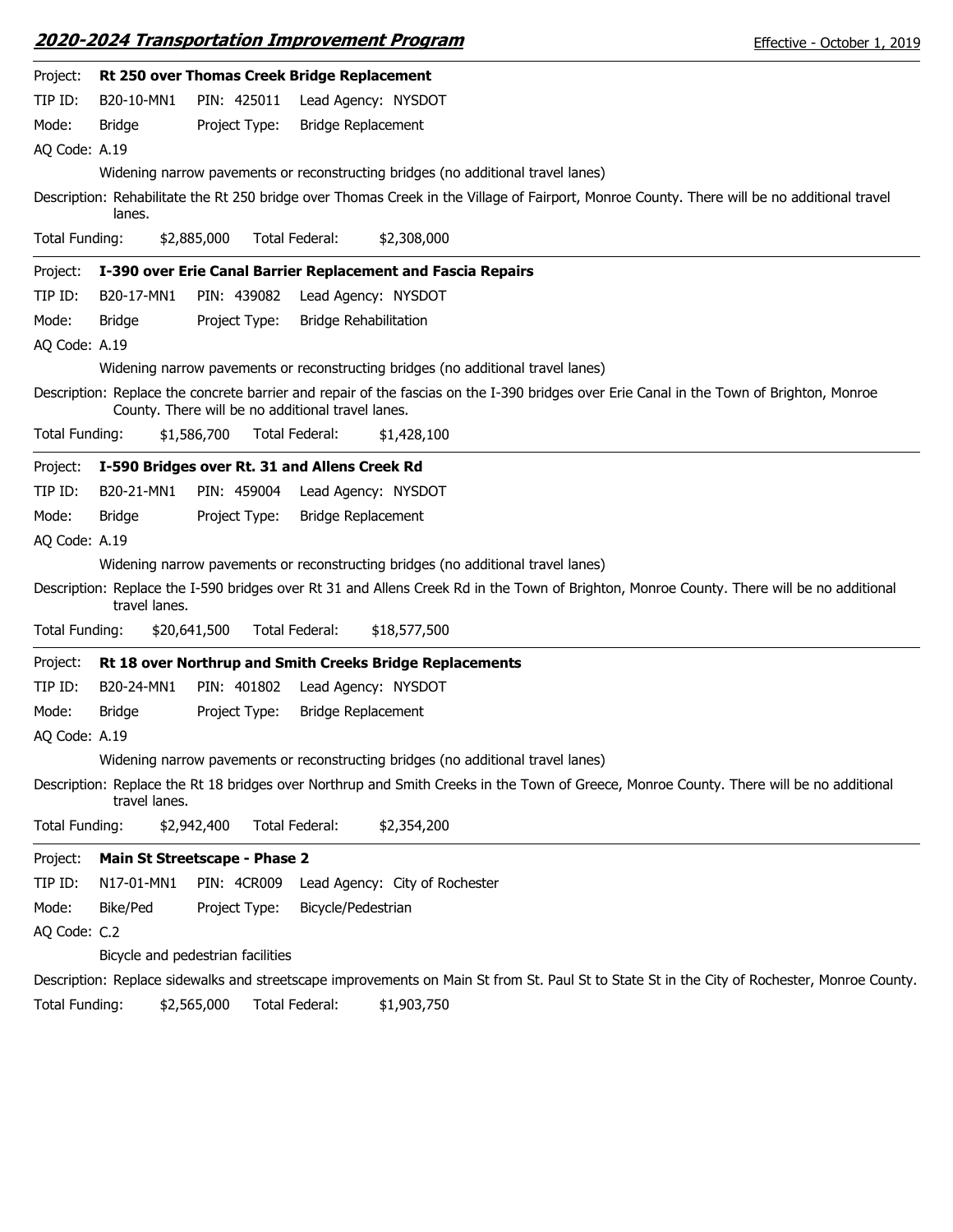| Project:              | Ridge Rd Multi-Modal Corridor        |             |               |                                                       |                                                                                                                                            |
|-----------------------|--------------------------------------|-------------|---------------|-------------------------------------------------------|--------------------------------------------------------------------------------------------------------------------------------------------|
| TIP ID:               | N17-03-MN1                           |             | PIN: 476098   |                                                       | Lead Agency: Town of Webster                                                                                                               |
| Mode:                 | Bike/Ped                             |             | Project Type: | Bicycle/Pedestrian                                    |                                                                                                                                            |
| AQ Code: C.2          |                                      |             |               |                                                       |                                                                                                                                            |
|                       | Bicycle and pedestrian facilities    |             |               |                                                       |                                                                                                                                            |
|                       |                                      |             |               | interchange in the Town of Webster, Monroe County     | Description: Construct sidewalk, bicycle lane, and transit stops on Rt 404 from Rachel Dr to 5 Mile Line Rd and at the Rt 104 at Holt Road |
| Total Funding:        |                                      | \$1,946,000 |               | <b>Total Federal:</b>                                 | \$1,480,000                                                                                                                                |
| Project:              |                                      |             |               | <b>Operation of the RTOC for Monroe County (2020)</b> |                                                                                                                                            |
| TIP ID:               | O20-01-MN1                           |             |               |                                                       | PIN: 4TMC20 Lead Agency: Monroe County                                                                                                     |
| Mode:                 | <b>TSMO</b>                          |             | Project Type: | Other                                                 |                                                                                                                                            |
| AQ Code: A.7          |                                      |             |               |                                                       |                                                                                                                                            |
|                       | incident management/safety warnings) |             |               |                                                       | Traffic control devices and operating assistance other than signalization projects (including ITS maintenance and ITS operations for       |
|                       |                                      |             |               |                                                       | Description: Annual MCDOT staffing costs for Regional Traffic Operations Center (RTOC).                                                    |
| <b>Total Funding:</b> |                                      | \$750,000   |               | Total Federal:                                        | \$600,000                                                                                                                                  |
| Project:              |                                      |             |               | <b>Operation of the RTOC for Monroe County (2021)</b> |                                                                                                                                            |
| TIP ID:               | O20-02-MN1                           |             |               |                                                       | PIN: 4TMC21 Lead Agency: Monroe County                                                                                                     |
| Mode:                 | <b>TSMO</b>                          |             | Project Type: | Other                                                 |                                                                                                                                            |
| AQ Code: A.7          |                                      |             |               |                                                       |                                                                                                                                            |
|                       | incident management/safety warnings) |             |               |                                                       | Traffic control devices and operating assistance other than signalization projects (including ITS maintenance and ITS operations for       |
|                       |                                      |             |               |                                                       | Description: Annual MCDOT staffing costs for Regional Traffic Operations Center (RTOC).                                                    |
| Total Funding:        |                                      | \$750,000   |               | Total Federal:                                        | \$600,000                                                                                                                                  |
| Project:              |                                      |             |               | <b>Operation of the RTOC for Monroe County (2022)</b> |                                                                                                                                            |
| TIP ID:               | O20-03-MN1                           |             |               |                                                       | PIN: 4TMC22 Lead Agency: Monroe County                                                                                                     |
| Mode:                 | <b>TSMO</b>                          |             | Project Type: | Other                                                 |                                                                                                                                            |
| AQ Code: A.7          |                                      |             |               |                                                       |                                                                                                                                            |
|                       | incident management/safety warnings) |             |               |                                                       | Traffic control devices and operating assistance other than signalization projects (including ITS maintenance and ITS operations for       |
|                       |                                      |             |               |                                                       | Description: Annual MCDOT staffing costs for Regional Traffic Operations Center (RTOC).                                                    |
| Total Funding:        |                                      | \$750,000   |               | Total Federal:                                        | \$600,000                                                                                                                                  |
| Project:              |                                      |             |               | <b>Operation of the RTOC for Monroe County (2023)</b> |                                                                                                                                            |
| TIP ID:               | O20-04-MN1                           |             |               |                                                       | PIN: 4TMC23 Lead Agency: Monroe County                                                                                                     |
| Mode:                 | <b>TSMO</b>                          |             | Project Type: | Other                                                 |                                                                                                                                            |
| AQ Code: A.7          |                                      |             |               |                                                       |                                                                                                                                            |
|                       | incident management/safety warnings) |             |               |                                                       | Traffic control devices and operating assistance other than signalization projects (including ITS maintenance and ITS operations for       |
|                       |                                      |             |               |                                                       | Description: Annual MCDOT staffing costs for Regional Traffic Operations Center (RTOC).                                                    |
| Total Funding:        |                                      | \$750,000   |               | Total Federal:                                        | \$600,000                                                                                                                                  |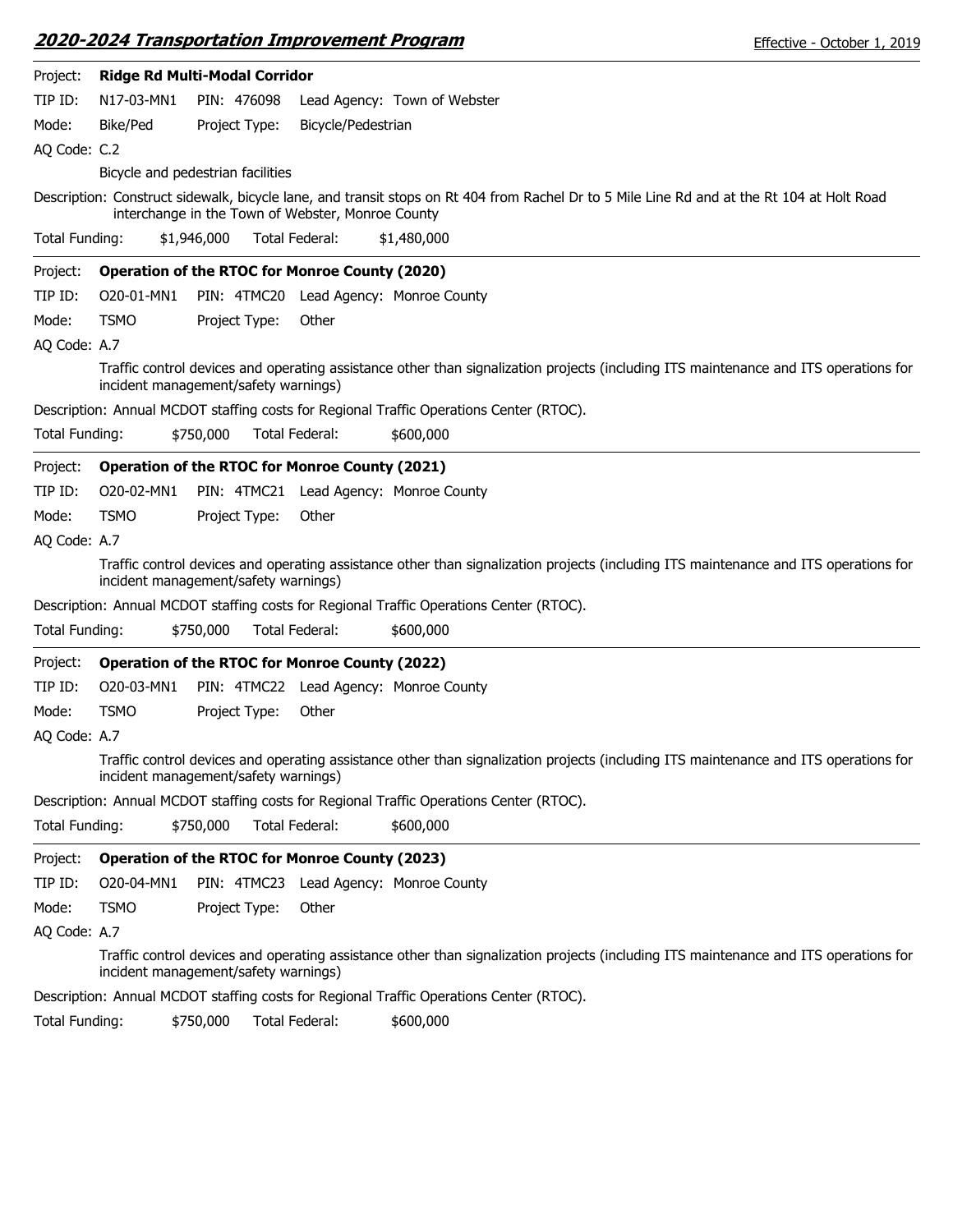|                | 2020-2024 Transportation Improvement Program        |               |                       |                     |                                                                                                        | Effective - October 1, 2019                                                                                                          |
|----------------|-----------------------------------------------------|---------------|-----------------------|---------------------|--------------------------------------------------------------------------------------------------------|--------------------------------------------------------------------------------------------------------------------------------------|
| Project:       | <b>Highway Emergency Local Patrol (2020)</b>        |               |                       |                     |                                                                                                        |                                                                                                                                      |
| TIP ID:        | O20-05-MN1                                          | PIN: 4HLP20   |                       | Lead Agency: NYSDOT |                                                                                                        |                                                                                                                                      |
| Mode:          | <b>TSMO</b>                                         | Project Type: |                       | Other               |                                                                                                        |                                                                                                                                      |
| AQ Code: A.7   |                                                     |               |                       |                     |                                                                                                        |                                                                                                                                      |
|                | incident management/safety warnings)                |               |                       |                     |                                                                                                        | Traffic control devices and operating assistance other than signalization projects (including ITS maintenance and ITS operations for |
|                |                                                     |               |                       |                     | Description: Annual operations for HELP roadside services on limited-access highways in Monroe County. |                                                                                                                                      |
| Total Funding: |                                                     | \$605,000     | Total Federal:        |                     | \$484,000                                                                                              |                                                                                                                                      |
| Project:       | <b>Highway Emergency Local Patrol (2021)</b>        |               |                       |                     |                                                                                                        |                                                                                                                                      |
| TIP ID:        | O20-06-MN1                                          | PIN: 4HLP21   |                       | Lead Agency: NYSDOT |                                                                                                        |                                                                                                                                      |
| Mode:          | <b>TSMO</b>                                         | Project Type: |                       | Other               |                                                                                                        |                                                                                                                                      |
| AQ Code: A.7   |                                                     |               |                       |                     |                                                                                                        |                                                                                                                                      |
|                | incident management/safety warnings)                |               |                       |                     |                                                                                                        | Traffic control devices and operating assistance other than signalization projects (including ITS maintenance and ITS operations for |
|                |                                                     |               |                       |                     | Description: Annual operations for HELP roadside services on limited-access highways in Monroe County. |                                                                                                                                      |
| Total Funding: |                                                     | \$605,000     | Total Federal:        |                     | \$484,000                                                                                              |                                                                                                                                      |
| Project:       | <b>Highway Emergency Local Patrol (2022)</b>        |               |                       |                     |                                                                                                        |                                                                                                                                      |
| TIP ID:        | O20-07-MN1                                          | PIN: 4HLP22   |                       | Lead Agency: NYSDOT |                                                                                                        |                                                                                                                                      |
| Mode:          | <b>TSMO</b>                                         | Project Type: |                       | Other               |                                                                                                        |                                                                                                                                      |
| AQ Code: A.7   |                                                     |               |                       |                     |                                                                                                        |                                                                                                                                      |
|                | incident management/safety warnings)                |               |                       |                     |                                                                                                        | Traffic control devices and operating assistance other than signalization projects (including ITS maintenance and ITS operations for |
|                |                                                     |               |                       |                     | Description: Annual operations for HELP roadside services on limited-access highways in Monroe County. |                                                                                                                                      |
| Total Funding: |                                                     | \$605,000     | <b>Total Federal:</b> |                     | \$484,000                                                                                              |                                                                                                                                      |
| Project:       | <b>Highway Emergency Local Patrol (2023)</b>        |               |                       |                     |                                                                                                        |                                                                                                                                      |
| TIP ID:        | O20-08-MN1                                          | PIN: 4HLP23   |                       | Lead Agency: NYSDOT |                                                                                                        |                                                                                                                                      |
| Mode:          | <b>TSMO</b>                                         | Project Type: |                       | Other               |                                                                                                        |                                                                                                                                      |
| AQ Code: A.7   |                                                     |               |                       |                     |                                                                                                        |                                                                                                                                      |
|                | incident management/safety warnings)                |               |                       |                     |                                                                                                        | Traffic control devices and operating assistance other than signalization projects (including ITS maintenance and ITS operations for |
|                |                                                     |               |                       |                     | Description: Annual operations for HELP roadside services on limited-access highways in Monroe County. |                                                                                                                                      |
| Total Funding: |                                                     | \$605,000     | Total Federal:        |                     | \$484,000                                                                                              |                                                                                                                                      |
| Project:       | <b>NYSDOT RTOC Operations (2020)</b>                |               |                       |                     |                                                                                                        |                                                                                                                                      |
| TIP ID:        | O20-09-MN1                                          | PIN: 4ITS28   |                       | Lead Agency: NYSDOT |                                                                                                        |                                                                                                                                      |
| Mode:          | <b>TSMO</b>                                         | Project Type: |                       | Other               |                                                                                                        |                                                                                                                                      |
| AQ Code: A.7   |                                                     |               |                       |                     |                                                                                                        |                                                                                                                                      |
|                | incident management/safety warnings)                |               |                       |                     |                                                                                                        | Traffic control devices and operating assistance other than signalization projects (including ITS maintenance and ITS operations for |
|                |                                                     |               |                       |                     | Description: Annual NYSDOT operations costs for Regional Traffic Operations Center (RTOC).             |                                                                                                                                      |
|                | Total Funding: the the Total Enderal: the total 000 |               |                       |                     |                                                                                                        |                                                                                                                                      |

Total Funding: \$1,155,000 Total Federal: \$924,000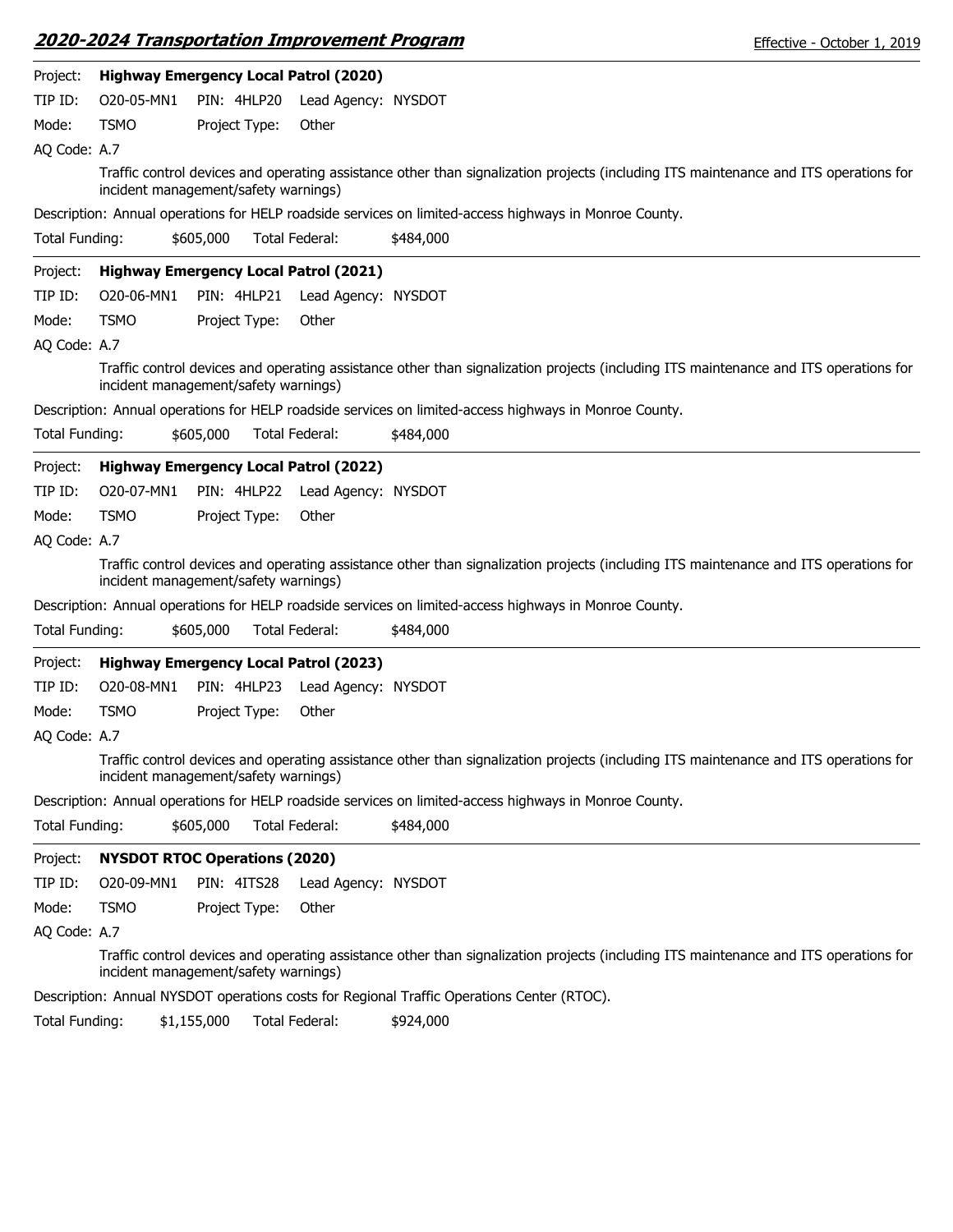|                       |                                      |                    | <b>2020-2024 Transportation Improvement Program</b> |                                                                                                | Effective - October 1, 2019                                                                                                          |
|-----------------------|--------------------------------------|--------------------|-----------------------------------------------------|------------------------------------------------------------------------------------------------|--------------------------------------------------------------------------------------------------------------------------------------|
| Project:              | <b>NYSDOT RTOC Operations (2021)</b> |                    |                                                     |                                                                                                |                                                                                                                                      |
| TIP ID:               | O20-10-MN1                           | PIN: 4ITS30        | Lead Agency: NYSDOT                                 |                                                                                                |                                                                                                                                      |
| Mode:                 | <b>TSMO</b>                          | Project Type:      | Other                                               |                                                                                                |                                                                                                                                      |
| AQ Code: A.7          |                                      |                    |                                                     |                                                                                                |                                                                                                                                      |
|                       | incident management/safety warnings) |                    |                                                     |                                                                                                | Traffic control devices and operating assistance other than signalization projects (including ITS maintenance and ITS operations for |
|                       |                                      |                    |                                                     | Description: Annual NYSDOT operations costs for Regional Traffic Operations Center (RTOC).     |                                                                                                                                      |
| <b>Total Funding:</b> |                                      | \$1,155,000        | Total Federal:                                      | \$924,000                                                                                      |                                                                                                                                      |
| Project:              | <b>NYSDOT RTOC Operations (2022)</b> |                    |                                                     |                                                                                                |                                                                                                                                      |
| TIP ID:               | O20-11-MN1                           | PIN: 4ITS31        | Lead Agency: NYSDOT                                 |                                                                                                |                                                                                                                                      |
| Mode:                 | <b>TSMO</b>                          | Project Type:      | Other                                               |                                                                                                |                                                                                                                                      |
| AQ Code: A.7          |                                      |                    |                                                     |                                                                                                |                                                                                                                                      |
|                       | incident management/safety warnings) |                    |                                                     |                                                                                                | Traffic control devices and operating assistance other than signalization projects (including ITS maintenance and ITS operations for |
|                       |                                      |                    |                                                     | Description: Annual NYSDOT operations costs for Regional Traffic Operations Center (RTOC).     |                                                                                                                                      |
| Total Funding:        |                                      | \$1,155,000        | Total Federal:                                      | \$924,000                                                                                      |                                                                                                                                      |
| Project:              | <b>NYSDOT RTOC Operations (2023)</b> |                    |                                                     |                                                                                                |                                                                                                                                      |
| TIP ID:               | O20-12-MN1                           | <b>PIN: 4ITS32</b> | Lead Agency: NYSDOT                                 |                                                                                                |                                                                                                                                      |
| Mode:                 | <b>TSMO</b>                          | Project Type:      | Other                                               |                                                                                                |                                                                                                                                      |
| AQ Code: A.7          |                                      |                    |                                                     |                                                                                                |                                                                                                                                      |
|                       | incident management/safety warnings) |                    |                                                     |                                                                                                | Traffic control devices and operating assistance other than signalization projects (including ITS maintenance and ITS operations for |
|                       |                                      |                    |                                                     | Description: Annual NYSDOT operations costs for Regional Traffic Operations Center (RTOC).     |                                                                                                                                      |
| Total Funding:        |                                      | \$1,155,000        | Total Federal:                                      | \$924,000                                                                                      |                                                                                                                                      |
| Project:              |                                      |                    |                                                     | <b>Regional Traffic Operation Center Operations Staffing (2020)</b>                            |                                                                                                                                      |
| TIP ID:               | O20-13-MN1                           | PIN: 4TCC20        | Lead Agency: NYSDOT                                 |                                                                                                |                                                                                                                                      |
| Mode:                 | <b>TSMO</b>                          | Project Type:      | Other                                               |                                                                                                |                                                                                                                                      |
| AQ Code: A.7          |                                      |                    |                                                     |                                                                                                |                                                                                                                                      |
|                       | incident management/safety warnings) |                    |                                                     |                                                                                                | Traffic control devices and operating assistance other than signalization projects (including ITS maintenance and ITS operations for |
|                       |                                      |                    |                                                     | Description: Annual supplemental staffing costs for Regional Traffic Operations Center (RTOC). |                                                                                                                                      |
| Total Funding:        |                                      | \$1,787,000        | Total Federal:                                      | \$1,429,600                                                                                    |                                                                                                                                      |
| Project:              |                                      |                    |                                                     | <b>Regional Traffic Operation Center Operations Staffing (2021)</b>                            |                                                                                                                                      |
| TIP ID:               | O20-14-MN1                           | PIN: 4TCC21        | Lead Agency: NYSDOT                                 |                                                                                                |                                                                                                                                      |
| Mode:                 | <b>TSMO</b>                          | Project Type:      | Other                                               |                                                                                                |                                                                                                                                      |
| AQ Code: A.7          |                                      |                    |                                                     |                                                                                                |                                                                                                                                      |
|                       | incident management/safety warnings) |                    |                                                     |                                                                                                | Traffic control devices and operating assistance other than signalization projects (including ITS maintenance and ITS operations for |
|                       |                                      |                    |                                                     | Description: Annual supplemental staffing costs for Regional Traffic Operations Center (RTOC). |                                                                                                                                      |
| Total Funding:        |                                      | \$1,787,000        | Total Federal:                                      | \$1,429,600                                                                                    |                                                                                                                                      |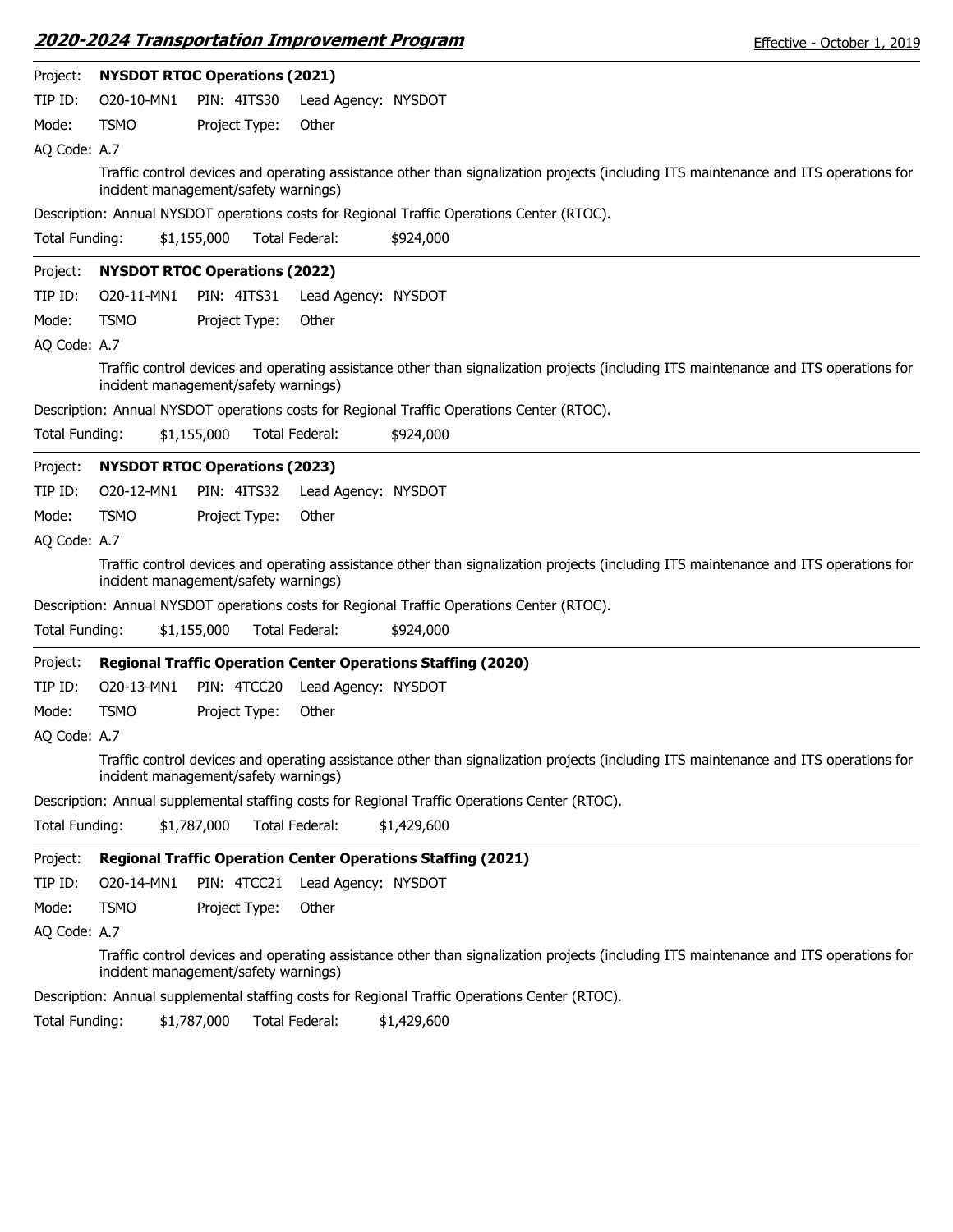|                       |             | <u> 2020-2024 Transportation Improvement Program</u>                |                                 |             | Effective - October 1, 2019                                                                                                          |  |
|-----------------------|-------------|---------------------------------------------------------------------|---------------------------------|-------------|--------------------------------------------------------------------------------------------------------------------------------------|--|
| Project:              |             | <b>Regional Traffic Operation Center Operations Staffing (2022)</b> |                                 |             |                                                                                                                                      |  |
| TIP ID:               | O20-15-MN1  |                                                                     | PIN: 4TCC22 Lead Agency: NYSDOT |             |                                                                                                                                      |  |
| Mode:                 | <b>TSMO</b> | Project Type:                                                       | Other                           |             |                                                                                                                                      |  |
| AQ Code: A.7          |             |                                                                     |                                 |             |                                                                                                                                      |  |
|                       |             | incident management/safety warnings)                                |                                 |             | Traffic control devices and operating assistance other than signalization projects (including ITS maintenance and ITS operations for |  |
|                       |             |                                                                     |                                 |             | Description: Annual supplemental staffing costs for Regional Traffic Operations Center (RTOC).                                       |  |
| Total Funding:        |             | \$1,787,000                                                         | Total Federal:                  | \$1,429,600 |                                                                                                                                      |  |
| Project:              |             | <b>Regional Traffic Operation Center Operations Staffing (2023)</b> |                                 |             |                                                                                                                                      |  |
| TIP ID:               | O20-16-MN1  | PIN: 4TCC23                                                         | Lead Agency: NYSDOT             |             |                                                                                                                                      |  |
| Mode:                 | <b>TSMO</b> | Project Type:                                                       | Other                           |             |                                                                                                                                      |  |
| AQ Code: A.7          |             |                                                                     |                                 |             |                                                                                                                                      |  |
|                       |             | incident management/safety warnings)                                |                                 |             | Traffic control devices and operating assistance other than signalization projects (including ITS maintenance and ITS operations for |  |
|                       |             |                                                                     |                                 |             | Description: Annual supplemental staffing costs for Regional Traffic Operations Center (RTOC).                                       |  |
| Total Funding:        |             | \$1,787,000                                                         | Total Federal:                  | \$1,429,600 |                                                                                                                                      |  |
| Project:              |             | <b>Operation of the RTOC for Monroe County (2024)</b>               |                                 |             |                                                                                                                                      |  |
| TIP ID:               | O20-17-MN1  |                                                                     | PIN: 4TMC24 Lead Agency: NYSDOT |             |                                                                                                                                      |  |
| Mode:                 | <b>TSMO</b> | Project Type:                                                       | Other                           |             |                                                                                                                                      |  |
| AQ Code: A.7          |             |                                                                     |                                 |             |                                                                                                                                      |  |
|                       |             | incident management/safety warnings)                                |                                 |             | Traffic control devices and operating assistance other than signalization projects (including ITS maintenance and ITS operations for |  |
|                       |             |                                                                     |                                 |             | Description: Annual MCDOT staffing costs for Regional Traffic Operations Center (RTOC).                                              |  |
| Total Funding:        |             | \$750,000                                                           | <b>Total Federal:</b>           | \$600,000   |                                                                                                                                      |  |
| Project:              |             | <b>Highway Emergency Local Patrol (2024)</b>                        |                                 |             |                                                                                                                                      |  |
| TIP ID:               | O20-18-MN1  | PIN: 4HLP24                                                         | Lead Agency: NYSDOT             |             |                                                                                                                                      |  |
| Mode:                 | <b>TSMO</b> | Project Type:                                                       | Other                           |             |                                                                                                                                      |  |
| AQ Code: A.7          |             |                                                                     |                                 |             |                                                                                                                                      |  |
|                       |             | incident management/safety warnings)                                |                                 |             | Traffic control devices and operating assistance other than signalization projects (including ITS maintenance and ITS operations for |  |
|                       |             |                                                                     |                                 |             | Description: Annual operations for HELP roadside services on limited-access highways in Monroe County.                               |  |
| <b>Total Funding:</b> |             | \$605,000                                                           | <b>Total Federal:</b>           | \$484,000   |                                                                                                                                      |  |
| Project:              |             | <b>NYSDOT RTOC Operations (2024)</b>                                |                                 |             |                                                                                                                                      |  |
| TIP ID:               | O20-19-MN1  | PIN: 4ITS33                                                         | Lead Agency: NYSDOT             |             |                                                                                                                                      |  |
| Mode:                 | <b>TSMO</b> | Project Type:                                                       | Other                           |             |                                                                                                                                      |  |
| AQ Code: A.7          |             |                                                                     |                                 |             |                                                                                                                                      |  |
|                       |             | incident management/safety warnings)                                |                                 |             | Traffic control devices and operating assistance other than signalization projects (including ITS maintenance and ITS operations for |  |
|                       |             |                                                                     |                                 |             | Description: Annual NYSDOT staffing costs for Regional Traffic Operations Center (RTOC).                                             |  |
|                       |             |                                                                     |                                 |             |                                                                                                                                      |  |

Total Funding: \$1,155,000 Total Federal: \$924,000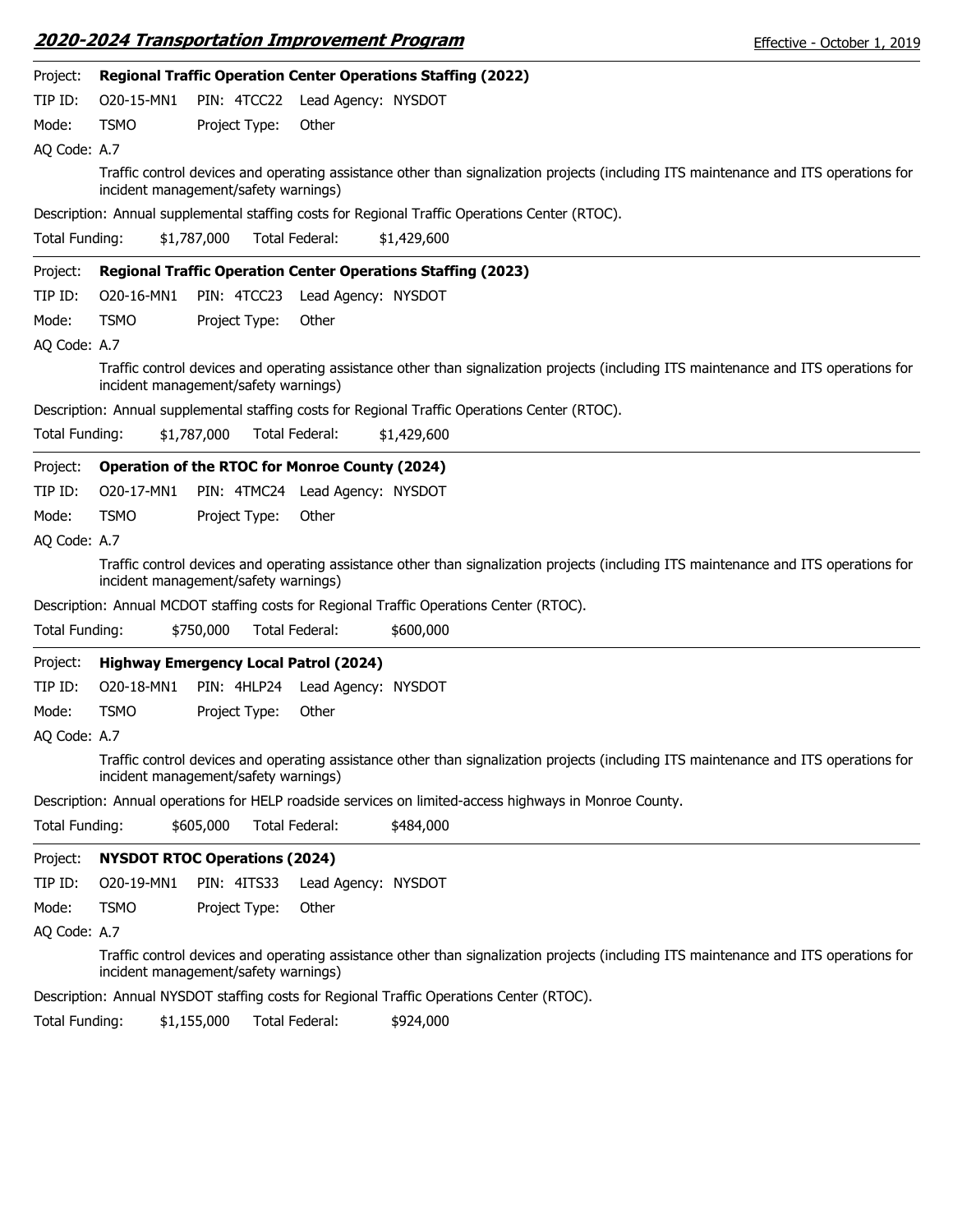|                       |             |                                      |                | 2020-2024 Transportation Improvement Program                        |                                                                                                    | Effective - October 1, 2019                                                                                                          |
|-----------------------|-------------|--------------------------------------|----------------|---------------------------------------------------------------------|----------------------------------------------------------------------------------------------------|--------------------------------------------------------------------------------------------------------------------------------------|
| Project:              |             |                                      |                | <b>Regional Traffic Operation Center Operations Staffing (2024)</b> |                                                                                                    |                                                                                                                                      |
| TIP ID:               | O20-20-MN1  | PIN: 4TCC24 Lead Agency: NYSDOT      |                |                                                                     |                                                                                                    |                                                                                                                                      |
| Mode:                 | <b>TSMO</b> | Project Type:                        | Other          |                                                                     |                                                                                                    |                                                                                                                                      |
| AQ Code: A.7          |             |                                      |                |                                                                     |                                                                                                    |                                                                                                                                      |
|                       |             | incident management/safety warnings) |                |                                                                     |                                                                                                    | Traffic control devices and operating assistance other than signalization projects (including ITS maintenance and ITS operations for |
|                       |             |                                      |                |                                                                     | Description: Annual supplemental staffing costs for Regional Traffic Operations Center (RTOC).     |                                                                                                                                      |
| <b>Total Funding:</b> |             | \$1,787,000                          | Total Federal: | \$1,429,600                                                         |                                                                                                    |                                                                                                                                      |
| Project:              |             |                                      |                | Preventive Maintenance - RTS & RTS Access for FFY 2020 (RGRTA)      |                                                                                                    |                                                                                                                                      |
| TIP ID:               | T20-01-MN1  | PIN: 482238                          |                | Lead Agency: RGRTA                                                  |                                                                                                    |                                                                                                                                      |
| Mode:                 | Transit     | Project Type:                        | Transit        |                                                                     |                                                                                                    |                                                                                                                                      |
| AQ Code: B.3          |             |                                      |                |                                                                     |                                                                                                    |                                                                                                                                      |
|                       |             | Rehabilitation of transit vehicles   |                |                                                                     |                                                                                                    |                                                                                                                                      |
|                       |             |                                      |                |                                                                     | Description: Preventive maintenance of Regional Transit Service buses to extend their useful life. |                                                                                                                                      |
| Total Funding:        |             | \$5,799,272                          | Total Federal: | \$4,639,418                                                         |                                                                                                    |                                                                                                                                      |
| Project:              |             |                                      |                | Preventive Maintenance - RTS & RTS Access for FFY 2021 (RGRTA)      |                                                                                                    |                                                                                                                                      |
| TIP ID:               | T20-02-MN1  | PIN: 482275                          |                | Lead Agency: RGRTA                                                  |                                                                                                    |                                                                                                                                      |
| Mode:                 | Transit     | Project Type:                        | Transit        |                                                                     |                                                                                                    |                                                                                                                                      |
| AQ Code: B.3          |             |                                      |                |                                                                     |                                                                                                    |                                                                                                                                      |
|                       |             | Rehabilitation of transit vehicles   |                |                                                                     |                                                                                                    |                                                                                                                                      |
|                       |             |                                      |                |                                                                     | Description: Preventive maintenance of Regional Transit Service buses to extend their useful life. |                                                                                                                                      |
| Total Funding:        |             | \$6,148,448                          | Total Federal: | \$4,918,758                                                         |                                                                                                    |                                                                                                                                      |
| Project:              |             |                                      |                | Preventive Maintenance - RTS & RTS Access for FFY 2022 (RGRTA)      |                                                                                                    |                                                                                                                                      |
| TIP ID:               | T20-03-MN1  | PIN: 482276                          |                | Lead Agency: RGRTA                                                  |                                                                                                    |                                                                                                                                      |
| Mode:                 | Transit     | Project Type:                        | Transit        |                                                                     |                                                                                                    |                                                                                                                                      |
| AQ Code: B.3          |             |                                      |                |                                                                     |                                                                                                    |                                                                                                                                      |
|                       |             | Rehabilitation of transit vehicles   |                |                                                                     |                                                                                                    |                                                                                                                                      |
|                       |             |                                      |                |                                                                     | Description: Preventive maintenance of Regional Transit Service buses to extend their useful life. |                                                                                                                                      |
| <b>Total Funding:</b> |             | \$6,014,177                          | Total Federal: | \$4,811,341                                                         |                                                                                                    |                                                                                                                                      |
| Project:              |             |                                      |                | Preventive Maintenance - RTS & RTS Access for FFY 2023 (RGRTA)      |                                                                                                    |                                                                                                                                      |
| TIP ID:               | T20-04-MN1  | PIN: 482277                          |                | Lead Agency: RGRTA                                                  |                                                                                                    |                                                                                                                                      |
| Mode:                 | Transit     | Project Type:                        | Transit        |                                                                     |                                                                                                    |                                                                                                                                      |
| AQ Code: B.3          |             |                                      |                |                                                                     |                                                                                                    |                                                                                                                                      |
|                       |             | Rehabilitation of transit vehicles   |                |                                                                     |                                                                                                    |                                                                                                                                      |
|                       |             |                                      |                |                                                                     | Description: Preventive maintenance of Regional Transit Service buses to extend their useful life. |                                                                                                                                      |
| Total Funding:        |             | \$5,914,771                          | Total Federal: | \$4,731,817                                                         |                                                                                                    |                                                                                                                                      |
| Project:              |             |                                      |                | Preventive Maintenance - RTS & RTS Access for FFY 2024 (RGRTA)      |                                                                                                    |                                                                                                                                      |
| TIP ID:               | T20-05-MN1  | PIN: 482278                          |                | Lead Agency: RGRTA                                                  |                                                                                                    |                                                                                                                                      |
| Mode:                 | Transit     | Project Type:                        | Transit        |                                                                     |                                                                                                    |                                                                                                                                      |
| AQ Code: B.3          |             |                                      |                |                                                                     |                                                                                                    |                                                                                                                                      |
|                       |             | Rehabilitation of transit vehicles   |                |                                                                     |                                                                                                    |                                                                                                                                      |
|                       |             |                                      |                |                                                                     | Description: Preventive maintenance of Regional Transit Service buses to extend their useful life. |                                                                                                                                      |
| Total Funding:        |             | \$5,985,078                          | Total Federal: | \$4,788,062                                                         |                                                                                                    |                                                                                                                                      |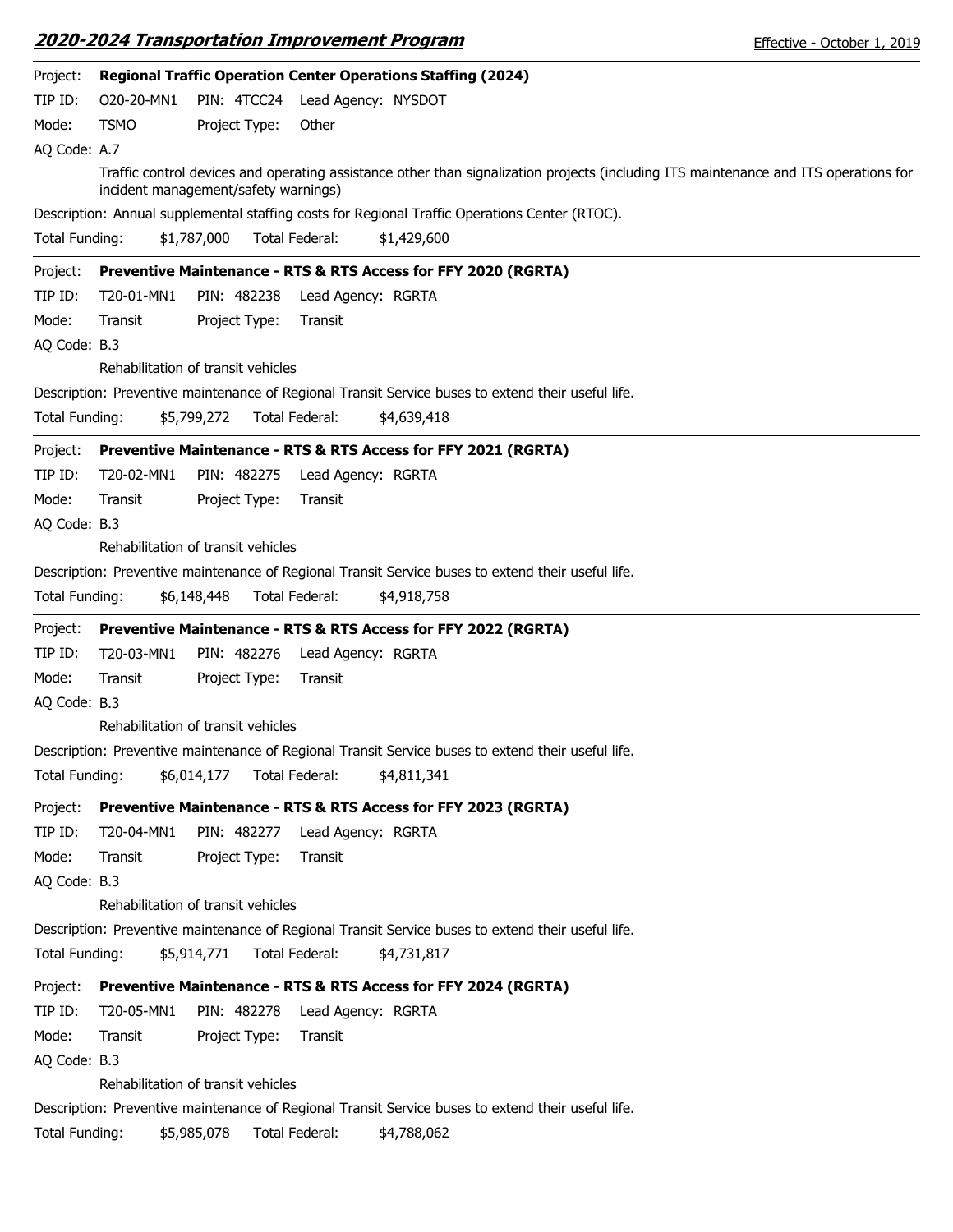| Project:              | <b>Associated Transit Improvements (FFY 20)</b>                                                                                                                                   |
|-----------------------|-----------------------------------------------------------------------------------------------------------------------------------------------------------------------------------|
| TIP ID:               | PIN: 482254<br>T20-06-MN1<br>Lead Agency: RGRTA                                                                                                                                   |
| Mode:                 | Project Type:<br>Transit<br>Transit                                                                                                                                               |
| AQ Code: B.7          |                                                                                                                                                                                   |
|                       | Construction of small passenger shelters and information kiosks                                                                                                                   |
|                       | Description: Purchase and install bus shelters, real-time transit information signs, bus stop signs, and other amenities                                                          |
| <b>Total Funding:</b> | \$147,326<br>Total Federal:<br>\$117,860                                                                                                                                          |
| Project:              | <b>Associated Transit Improvements (FFY 21)</b>                                                                                                                                   |
| TIP ID:               | PIN: 482279<br>T20-07-MN1<br>Lead Agency: RGRTA                                                                                                                                   |
| Mode:                 | Transit<br>Project Type:<br>Transit                                                                                                                                               |
| AQ Code: B.7          |                                                                                                                                                                                   |
|                       | Construction of small passenger shelters and information kiosks                                                                                                                   |
|                       | Description: Purchase and install bus shelters, real-time transit information signs, bus stop signs, and other amenities                                                          |
| Total Funding:        | <b>Total Federal:</b><br>\$150,271<br>\$120,217                                                                                                                                   |
| Project:              | <b>Associated Transit Improvements (FFY 22)</b>                                                                                                                                   |
| TIP ID:               | T20-08-MN1<br>PIN: 482280<br>Lead Agency: RGRTA                                                                                                                                   |
| Mode:                 | Transit<br>Project Type:<br>Transit                                                                                                                                               |
| AQ Code: B.7          |                                                                                                                                                                                   |
|                       | Construction of small passenger shelters and information kiosks                                                                                                                   |
|                       | Description: Purchase and install bus shelters, real-time transit information signs, bus stop signs, and other amenities                                                          |
| Total Funding:        | \$150,271<br>Total Federal:<br>\$120,217                                                                                                                                          |
| Project:              | <b>Associated Transit Improvements (FFY 23)</b>                                                                                                                                   |
| TIP ID:               | T20-09-MN1<br>PIN: 482281<br>Lead Agency: RGRTA                                                                                                                                   |
| Mode:                 | Project Type:<br>Transit<br>Transit                                                                                                                                               |
| AQ Code: B.7          |                                                                                                                                                                                   |
|                       | Construction of small passenger shelters and information kiosks                                                                                                                   |
|                       | Description: Purchase and install bus shelters, real-time transit information signs, bus stop signs, and other amenities                                                          |
| Total Funding:        | \$150,271<br>\$120,217<br>Total Federal:                                                                                                                                          |
| Project:              | <b>Associated Transit Improvements (FFY 24)</b>                                                                                                                                   |
| TIP ID:               | T20-10-MN1<br>PIN: 482282<br>Lead Agency: RGRTA                                                                                                                                   |
| Mode:                 | Transit<br>Project Type:<br>Transit                                                                                                                                               |
| AQ Code: B.7          |                                                                                                                                                                                   |
|                       | Construction of small passenger shelters and information kiosks                                                                                                                   |
|                       | Description: Purchase and install bus shelters, real-time transit information signs, bus stop signs, and other amenities                                                          |
| Total Funding:        | Total Federal:<br>\$150,271<br>\$120,217                                                                                                                                          |
| Project:              | Replace 40-ft Buses (FY 21/22)                                                                                                                                                    |
| TIP ID:               | T20-11-MN1<br>PIN: 482240<br>Lead Agency: RGRTA                                                                                                                                   |
| Mode:                 | Transit<br>Project Type:<br>Transit                                                                                                                                               |
| AQ Code: B.10         |                                                                                                                                                                                   |
|                       | Purchase new buses and rail cars to replace existing vehicles or for minor expansions (<10%) of the fleet. (NOTE: ICG<br>recommends case-by-case consultation for all expansions) |
|                       | Description: Replace 25 40-foot Regional Transit Service buses that have reached the end of their useful life.                                                                    |
| Total Funding:        | \$13,280,643<br>Total Federal:<br>\$4,791,616                                                                                                                                     |
|                       |                                                                                                                                                                                   |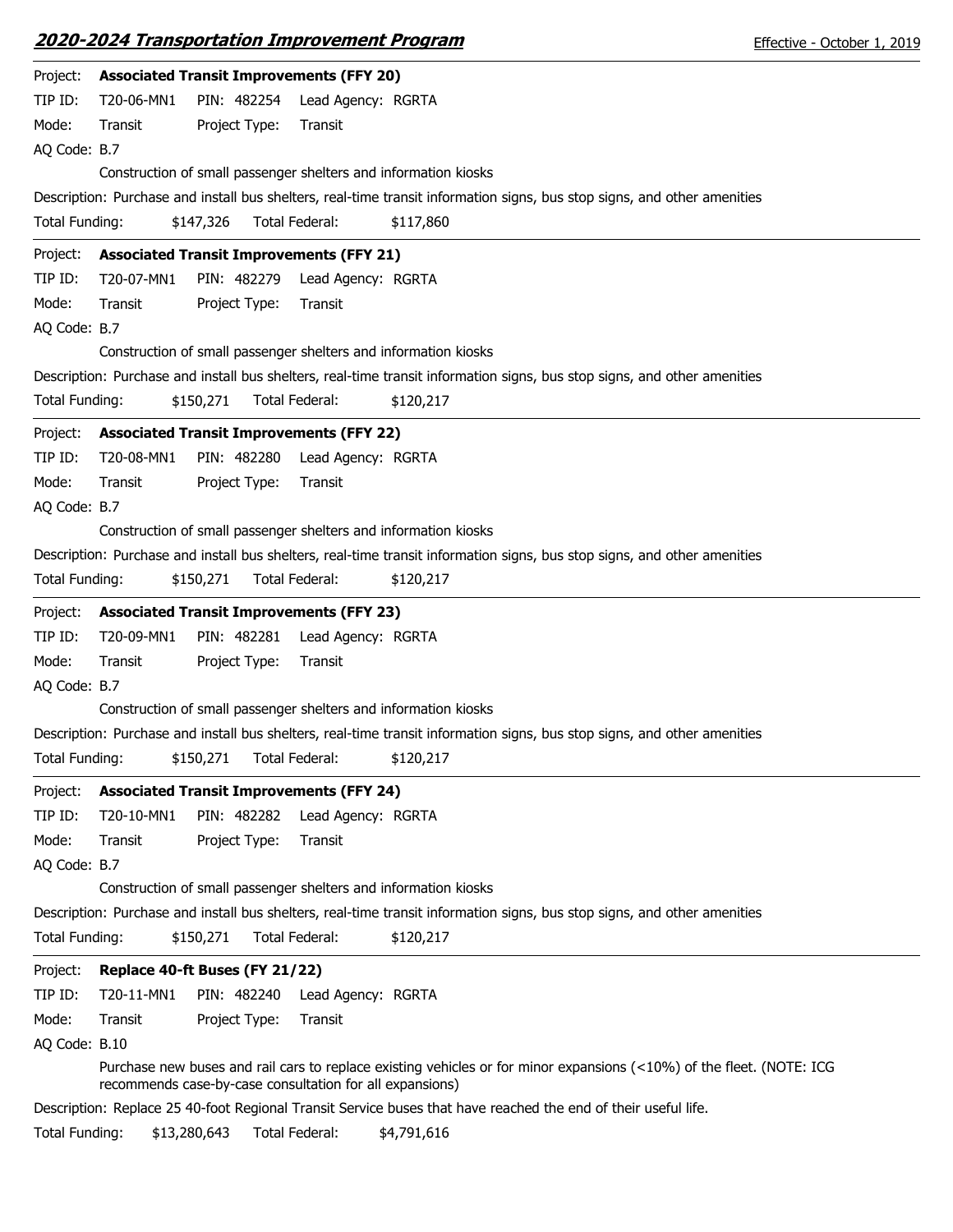|                       |            | <u> 2020-2024 Transportation Improvement Program</u>     |                       |                                                                                                                       | Effective - October 1, 2019 |
|-----------------------|------------|----------------------------------------------------------|-----------------------|-----------------------------------------------------------------------------------------------------------------------|-----------------------------|
| Project:              |            | Replace 40-ft Buses (FY 23/24)                           |                       |                                                                                                                       |                             |
| TIP ID:               | T20-14-MN1 | PIN: 482283                                              | Lead Agency: RGRTA    |                                                                                                                       |                             |
| Mode:                 | Transit    | Project Type:                                            | Transit               |                                                                                                                       |                             |
| AQ Code: B.10         |            |                                                          |                       |                                                                                                                       |                             |
|                       |            | recommends case-by-case consultation for all expansions) |                       | Purchase new buses and rail cars to replace existing vehicles or for minor expansions (<10%) of the fleet. (NOTE: ICG |                             |
|                       |            |                                                          |                       | Description: Replace 14 40-foot Regional Transit Service buses that have reached the end of their useful life.        |                             |
| Total Funding:        |            | \$7,319,250                                              | Total Federal:        | \$5,855,400                                                                                                           |                             |
| Project:              |            | Replace 40-ft Buses (FFY 24/25)                          |                       |                                                                                                                       |                             |
| TIP ID:               | T20-15-MN1 | PIN: 482284                                              | Lead Agency: RGRTA    |                                                                                                                       |                             |
| Mode:                 | Transit    | Project Type:                                            | Transit               |                                                                                                                       |                             |
| AQ Code: B.10         |            |                                                          |                       |                                                                                                                       |                             |
|                       |            | recommends case-by-case consultation for all expansions) |                       | Purchase new buses and rail cars to replace existing vehicles or for minor expansions (<10%) of the fleet. (NOTE: ICG |                             |
|                       |            |                                                          |                       | Description: Replace 13 40-foot Regional Transit Service buses that have reached the end of their useful life.        |                             |
| Total Funding:        |            | \$7,472,641                                              | Total Federal:        | \$5,978,113                                                                                                           |                             |
| Project:              |            | Replace paratransit buses (FY 21/22)                     |                       |                                                                                                                       |                             |
| TIP ID:               | T20-16-MN1 | PIN: 482285                                              | Lead Agency: RGRTA    |                                                                                                                       |                             |
| Mode:                 | Transit    | Project Type:                                            | Transit               |                                                                                                                       |                             |
| AQ Code: B.10         |            |                                                          |                       |                                                                                                                       |                             |
|                       |            | recommends case-by-case consultation for all expansions) |                       | Purchase new buses and rail cars to replace existing vehicles or for minor expansions (<10%) of the fleet. (NOTE: ICG |                             |
|                       |            |                                                          |                       | Description: Replace 22 40-foot RTS Access paratransit buses that have reached the end of their useful life.          |                             |
| Total Funding:        |            | \$1,964,097                                              | Total Federal:        | \$1,571,277                                                                                                           |                             |
| Project:              |            | Replace paratransit buses (FY 22/23)                     |                       |                                                                                                                       |                             |
| TIP ID:               | T20-17-MN1 | PIN: 482286                                              | Lead Agency: RGRTA    |                                                                                                                       |                             |
| Mode:                 | Transit    | Project Type:                                            | Transit               |                                                                                                                       |                             |
| AQ Code: B.10         |            |                                                          |                       |                                                                                                                       |                             |
|                       |            | recommends case-by-case consultation for all expansions) |                       | Purchase new buses and rail cars to replace existing vehicles or for minor expansions (<10%) of the fleet. (NOTE: ICG |                             |
|                       |            |                                                          |                       | Description: Replace 8 40-foot RTS Access paratransit buses that have reached the end of their useful life.           |                             |
| <b>Total Funding:</b> |            | \$724,068                                                | <b>Total Federal:</b> | \$579,254                                                                                                             |                             |
| Project:              |            | Replace paratransit buses (FY 23/24)                     |                       |                                                                                                                       |                             |
| TIP ID:               | T20-18-MN1 | PIN: 482287                                              | Lead Agency: RGRTA    |                                                                                                                       |                             |
| Mode:                 | Transit    | Project Type:                                            | Transit               |                                                                                                                       |                             |
| AQ Code: B.10         |            |                                                          |                       |                                                                                                                       |                             |
|                       |            | recommends case-by-case consultation for all expansions) |                       | Purchase new buses and rail cars to replace existing vehicles or for minor expansions (<10%) of the fleet. (NOTE: ICG |                             |
|                       |            |                                                          |                       | Description: Replace 10 40-foot RTS Access paratransit buses that have reached the end of their useful life.          |                             |
| Total Funding:        |            | \$947,426                                                | Total Federal:        | \$757,940                                                                                                             |                             |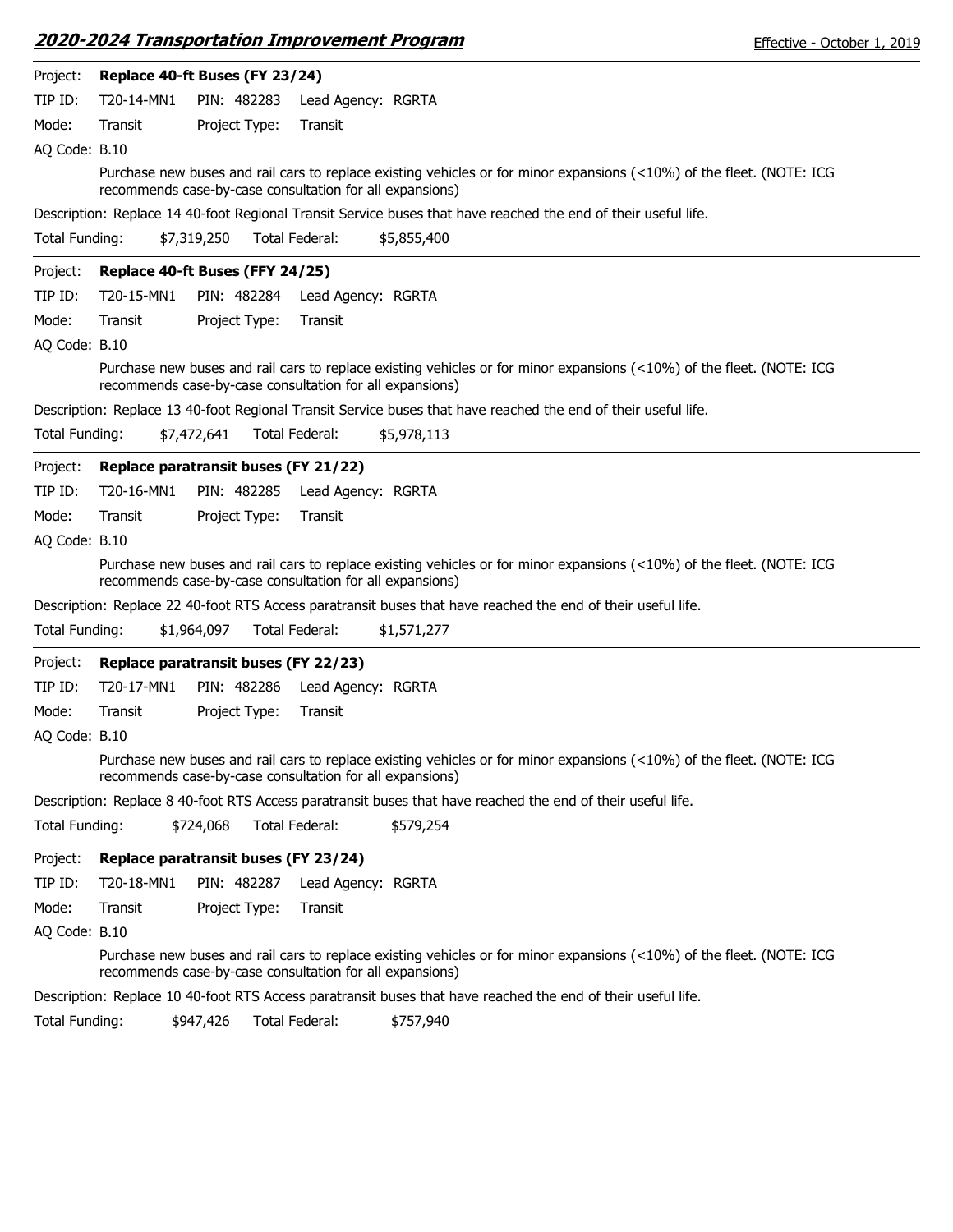|               |            | Project: Replace paratransit buses (FY 24/25) |                                                                                                                                                                                   |
|---------------|------------|-----------------------------------------------|-----------------------------------------------------------------------------------------------------------------------------------------------------------------------------------|
| TIP ID:       | T20-19-MN1 | PIN: 482288                                   | Lead Agency: RGRTA                                                                                                                                                                |
| Mode:         | Transit    | Project Type:                                 | Transit                                                                                                                                                                           |
| AO Code: B.10 |            |                                               |                                                                                                                                                                                   |
|               |            |                                               | Purchase new buses and rail cars to replace existing vehicles or for minor expansions (<10%) of the fleet. (NOTE: ICG<br>recommends case-by-case consultation for all expansions) |
|               |            |                                               | Description: Replace 8 40-foot RTS Access paratransit buses that have reached the end of their useful life.                                                                       |

Total Funding: \$759,307 Total Federal: \$607,445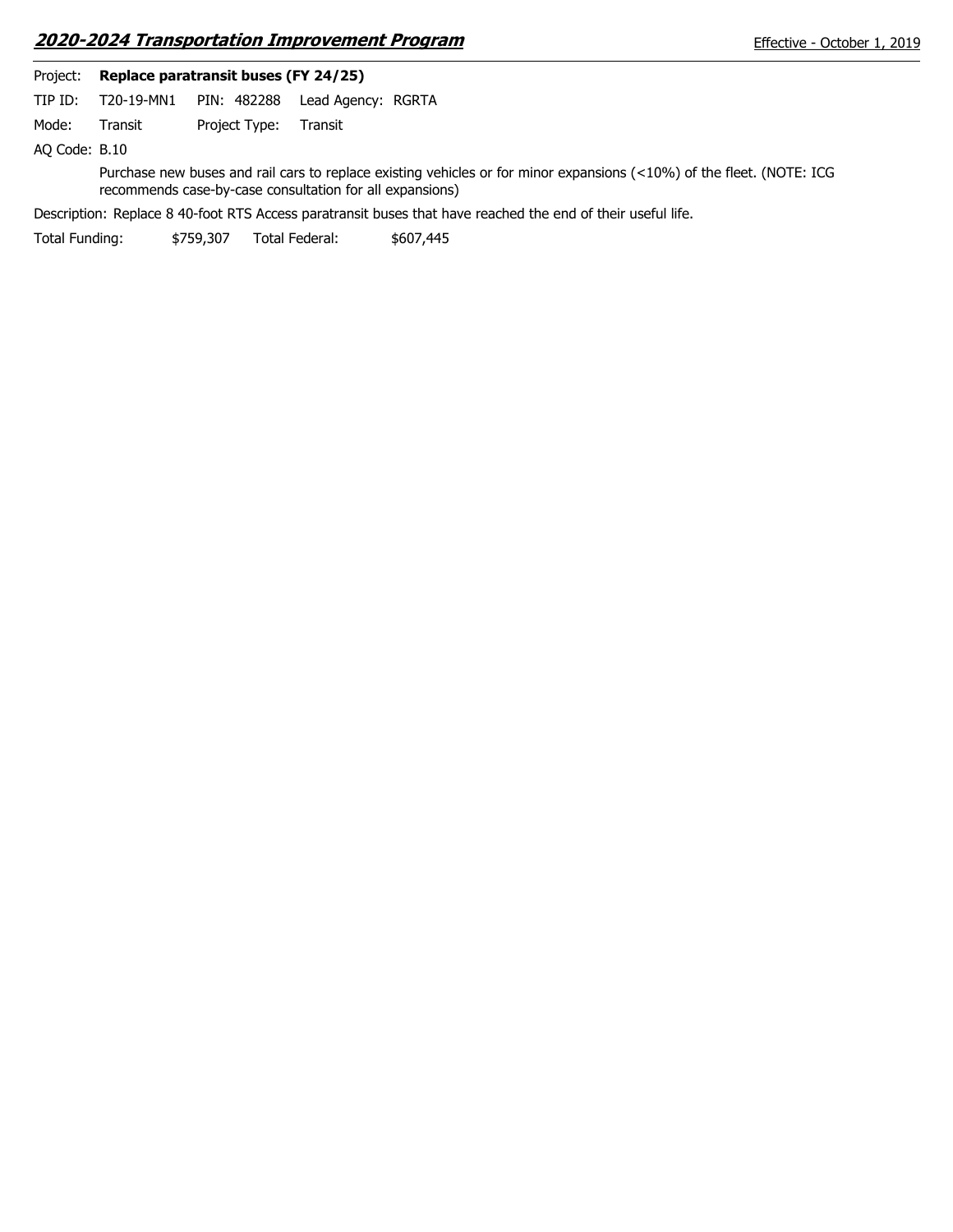| 2020-2024 Transportation Improvement Program |  |  |
|----------------------------------------------|--|--|
|                                              |  |  |

| <b>Ontario</b>        |            |                                            |                                                                                                                                                                                                      |
|-----------------------|------------|--------------------------------------------|------------------------------------------------------------------------------------------------------------------------------------------------------------------------------------------------------|
| Project:              |            |                                            | CR 28 at Shortsville Road Intersection Improvements                                                                                                                                                  |
| TIP ID:               | H17-35-ON1 |                                            | PIN: 40N003 Lead Agency: Ontario County                                                                                                                                                              |
| Mode:                 | Highway    | Project Type:                              | Safety                                                                                                                                                                                               |
| AQ Code: A.6          |            |                                            |                                                                                                                                                                                                      |
|                       |            |                                            | Highway Safety Improvement Program implementation                                                                                                                                                    |
|                       |            |                                            | Description: Reconstruct the intersection of CR 28 with Shortsville Rd to reduce crashes in the Town of Farmington, Ontario County.                                                                  |
| Total Funding:        |            | \$2,977,400                                | Total Federal:<br>\$2,679,660                                                                                                                                                                        |
| Project:              |            |                                            | <b>CR 46 at Smith Road Intersection Improvements</b>                                                                                                                                                 |
| TIP ID:               | H20-01-ON1 |                                            | PIN: 40N004 Lead Agency: Ontario County                                                                                                                                                              |
| Mode:                 | Highway    | Project Type:                              | Safety                                                                                                                                                                                               |
| AQ Code: A.6          |            |                                            |                                                                                                                                                                                                      |
|                       |            |                                            | Highway Safety Improvement Program implementation                                                                                                                                                    |
|                       |            |                                            | Description: Reconstruct the intersection of CR 46 at Smith Rd to reduce crashes in the Town of Hopewell, Ontario County.                                                                            |
| Total Funding:        |            | \$3,184,600                                | Total Federal:<br>\$2,866,200                                                                                                                                                                        |
| Project:              |            |                                            | <b>CR 4 at CR 20 Intersection Improvements</b>                                                                                                                                                       |
| TIP ID:               | H20-02-ON2 |                                            | PIN: 4ON005 Lead Agency: Ontario County                                                                                                                                                              |
| Mode:                 | Highway    | Project Type:                              | Safety                                                                                                                                                                                               |
| AQ Code: A.6          |            |                                            |                                                                                                                                                                                                      |
|                       |            |                                            | Highway Safety Improvement Program implementation                                                                                                                                                    |
|                       |            |                                            | Description: Reconstruct the intersection of CR 4 at CR 20 to reduce crashes in the Town of Seneca, Ontario County.                                                                                  |
| <b>Total Funding:</b> |            | \$3,313,300                                | Total Federal:<br>\$2,982,000                                                                                                                                                                        |
| Project:              |            | <b>CR 50 Preventive Maintenance</b>        |                                                                                                                                                                                                      |
| TIP ID:               | H20-03-ON1 |                                            | PIN: 40N007 Lead Agency: Ontario County                                                                                                                                                              |
| Mode:                 | Highway    | Project Type:                              | Highway Preventive Maintenance                                                                                                                                                                       |
| AQ Code: A.10         |            |                                            |                                                                                                                                                                                                      |
|                       |            | Pavement resurfacing and/or rehabilitation |                                                                                                                                                                                                      |
|                       |            |                                            | Description: Conduct preventive maintenance of CR 50 from the City of Canandaigua to Rt 5/US 20 in the Towns of Canandaigua & Hopewell,<br>Ontario County. There will be no additional travel lanes. |
| Total Funding:        |            | \$704,500                                  | Total Federal:<br>\$563,500                                                                                                                                                                          |
| Project:              |            | Rt 5/US 20 from RR Bridge to Seneca CL     |                                                                                                                                                                                                      |
| TIP ID:               | H20-23-ON2 | PIN: 400500                                | Lead Agency: NYSDOT                                                                                                                                                                                  |
| Mode:                 | Highway    | Project Type:                              | Highway Preventive Maintenance                                                                                                                                                                       |
| AQ Code: A.10         |            |                                            |                                                                                                                                                                                                      |
|                       |            | Pavement resurfacing and/or rehabilitation |                                                                                                                                                                                                      |
|                       |            |                                            | Description: Conduct preventive maintenance on Rt 5/US 20 from the RR bridge to Seneca County Line in the City of Geneva, Ontario<br>County. There will be no additional travel lanes.               |
| Total Funding:        |            | \$4,229,300                                | Total Federal:<br>\$3,383,400                                                                                                                                                                        |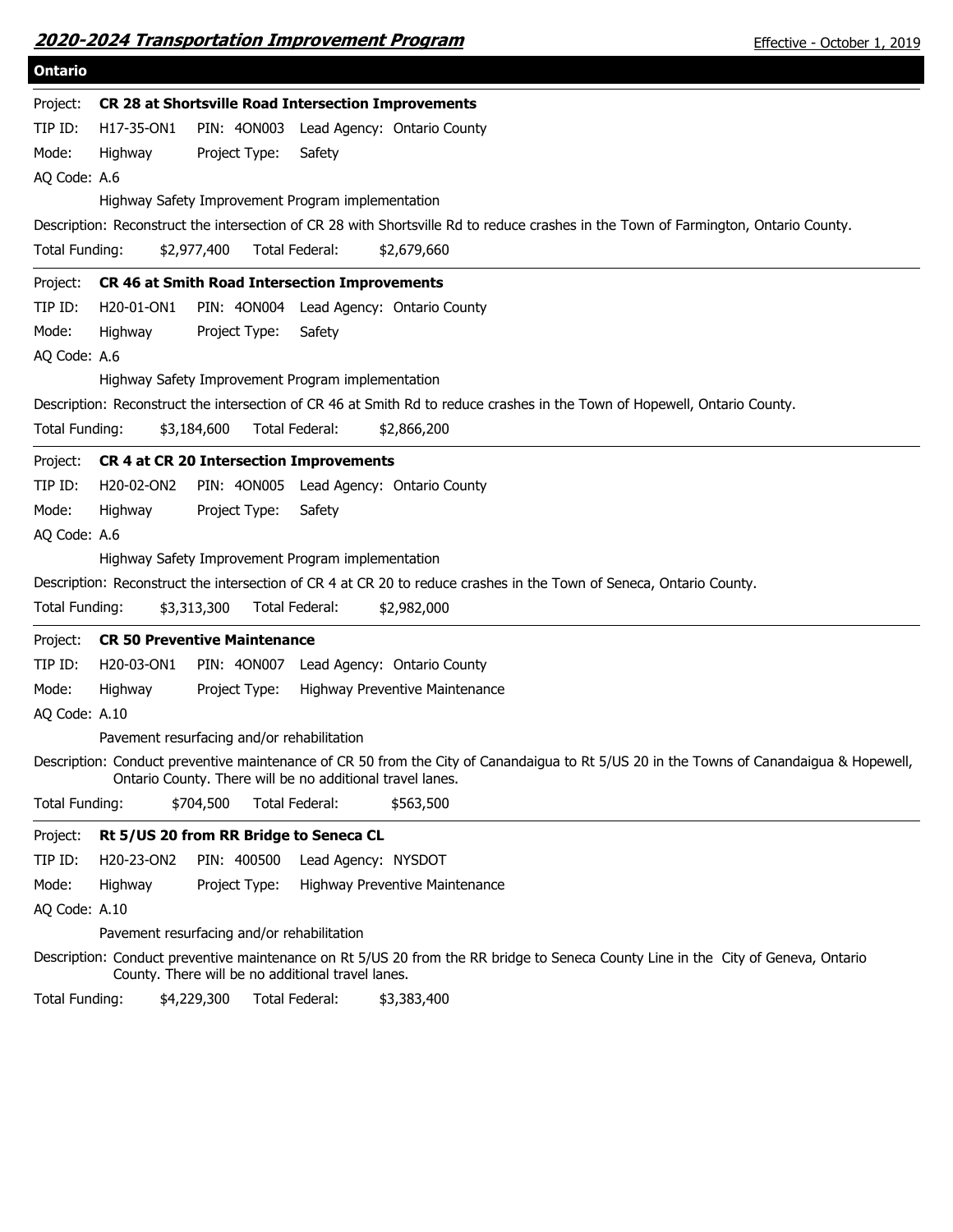| Project:       |               | Rt 5/US 20 Intersection Improvements                    |                           |                                                                                                                                               |
|----------------|---------------|---------------------------------------------------------|---------------------------|-----------------------------------------------------------------------------------------------------------------------------------------------|
| TIP ID:        | H20-42-ON1    | PIN: 400575                                             | Lead Agency: NYSDOT       |                                                                                                                                               |
| Mode:          | Highway       | Project Type:                                           | Safety                    |                                                                                                                                               |
| AQ Code: A.6   |               |                                                         |                           |                                                                                                                                               |
|                |               | Highway Safety Improvement Program implementation       |                           |                                                                                                                                               |
|                |               | Hopewell, Ontario County to reduce crashes.             |                           | Description: Construct intersection improvements at Rt 5/US 20 and Middle Chesire Rd in the Town of Canandaigua and Rt 247 in the Town of     |
| Total Funding: |               | \$417,000                                               | Total Federal:            | \$375,300                                                                                                                                     |
| Project:       |               | <b>Bridge Preventive Maintenance - Group #2</b>         |                           |                                                                                                                                               |
| TIP ID:        | B17-24-ON3    |                                                         |                           | PIN: 40N001 Lead Agency: Ontario County                                                                                                       |
| Mode:          | <b>Bridge</b> | Project Type:                                           |                           | <b>Bridge Preventive Maintenance</b>                                                                                                          |
| AQ Code: A.19  |               |                                                         |                           |                                                                                                                                               |
|                |               |                                                         |                           | Widening narrow pavements or reconstructing bridges (no additional travel lanes)                                                              |
|                |               |                                                         |                           | Description: Conduct preventive maintenance on four bridges in various locations in Ontario County. There will be no additional travel lanes. |
| Total Funding: |               | \$945,700                                               | <b>Total Federal:</b>     | \$756,560                                                                                                                                     |
| Project:       |               | <b>Tileyard Rd over Flint Creek Bridge Replacement</b>  |                           |                                                                                                                                               |
| TIP ID:        | B20-01-ON2    |                                                         |                           | PIN: 40N006 Lead Agency: Ontario County                                                                                                       |
| Mode:          | <b>Bridge</b> | Project Type:                                           | <b>Bridge Replacement</b> |                                                                                                                                               |
| AQ Code: A.19  |               |                                                         |                           |                                                                                                                                               |
|                |               |                                                         |                           | Widening narrow pavements or reconstructing bridges (no additional travel lanes)                                                              |
|                |               |                                                         |                           | Description: Replace Tileyard Rd bridge over Flint Creek in the Town of Gorham, Ontario County. There will be no additional travel lanes.     |
| Total Funding: |               | \$1,860,600                                             | Total Federal:            | \$1,488,400                                                                                                                                   |
| Project:       |               | <b>Cumming Nature Center Trails Improvement Project</b> |                           |                                                                                                                                               |
| TIP ID:        | N17-06-ON2    | PIN: 4RT004                                             |                           | Lead Agency: OPRHP Genesee Region                                                                                                             |
| Mode:          | Bike/Ped      | Project Type:                                           | Bicycle/Pedestrian        |                                                                                                                                               |
| AQ Code: C.2   |               |                                                         |                           |                                                                                                                                               |
|                |               | Bicycle and pedestrian facilities                       |                           |                                                                                                                                               |
|                |               |                                                         |                           | Description: Implement trail improvements at the Cumming Nature Center (Rochester Museum and Science Center) in Ontario County.               |
| Total Funding: |               | \$63,000                                                | Total Federal:            | \$50,400                                                                                                                                      |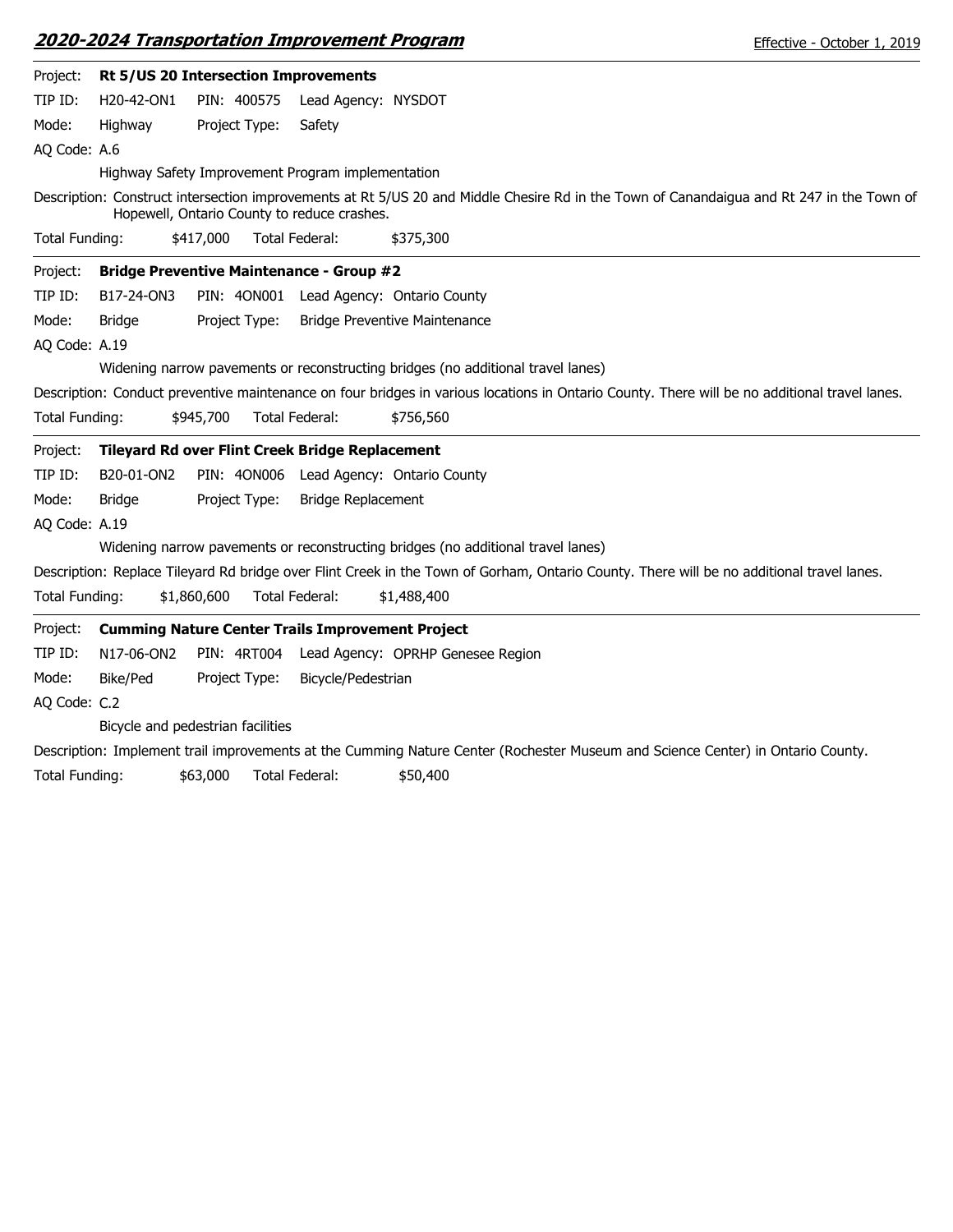|                |                          | <b>2020-2024 Transportation Improvement Program</b> |                           |                                                                                                                                            | Effective - October 1, 2019                                                                                                                    |
|----------------|--------------------------|-----------------------------------------------------|---------------------------|--------------------------------------------------------------------------------------------------------------------------------------------|------------------------------------------------------------------------------------------------------------------------------------------------|
| <b>Orleans</b> |                          |                                                     |                           |                                                                                                                                            |                                                                                                                                                |
| Project:       |                          | Village of Holley Pavement Preservation, Rt 237     |                           |                                                                                                                                            |                                                                                                                                                |
| TIP ID:        | H17-71-OR2               | PIN: 423710                                         | Lead Agency: NYSDOT       |                                                                                                                                            |                                                                                                                                                |
| Mode:          | Highway                  | Project Type:                                       |                           | Highway Preventive Maintenance                                                                                                             |                                                                                                                                                |
| AQ Code: A.10  |                          |                                                     |                           |                                                                                                                                            |                                                                                                                                                |
|                |                          | Pavement resurfacing and/or rehabilitation          |                           |                                                                                                                                            |                                                                                                                                                |
|                |                          |                                                     |                           | Description: Conduct preventive maintenance of Rt. 237 in the Village of Holley, Orleans County. There will be no additional travel lanes. |                                                                                                                                                |
| Total Funding: |                          | \$1,056,000                                         | Total Federal:            | \$844,800                                                                                                                                  |                                                                                                                                                |
| Project:       |                          | East Oak Orchard St Bridge over Erie Canal          |                           |                                                                                                                                            |                                                                                                                                                |
| TIP ID:        | B17-36-OR3               |                                                     |                           | PIN: 4OR002 Lead Agency: Orleans County                                                                                                    |                                                                                                                                                |
| Mode:          | <b>Bridge</b>            | Project Type:                                       |                           | <b>Bridge Preventive Maintenance</b>                                                                                                       |                                                                                                                                                |
| AQ Code: A.19  |                          |                                                     |                           |                                                                                                                                            |                                                                                                                                                |
|                |                          |                                                     |                           | Widening narrow pavements or reconstructing bridges (no additional travel lanes)                                                           |                                                                                                                                                |
|                |                          | There will be no additional travel lanes.           |                           | Description: Conduct preventive maintenance on the East Oak Orchard St bridge over Erie Canal in the Village of Medina, Orleans County.    |                                                                                                                                                |
| Total Funding: |                          | \$594,114                                           | Total Federal:            | \$475,291                                                                                                                                  |                                                                                                                                                |
| Project:       |                          | Rt 104 over Oak Orchard Creek Bridge Replacement    |                           |                                                                                                                                            |                                                                                                                                                |
| TIP ID:        | B17-47-OR2               | PIN: 410491                                         | Lead Agency: NYSDOT       |                                                                                                                                            |                                                                                                                                                |
| Mode:          | <b>Bridge</b>            | Project Type:                                       | <b>Bridge Replacement</b> |                                                                                                                                            |                                                                                                                                                |
| AQ Code: A.19  |                          |                                                     |                           |                                                                                                                                            |                                                                                                                                                |
|                |                          |                                                     |                           | Widening narrow pavements or reconstructing bridges (no additional travel lanes)                                                           |                                                                                                                                                |
|                | lanes.                   |                                                     |                           | Description: Replace the Rt 104 bridge over Oak Orchard Creek in the Town of Ridgeway, Orleans County. There will be no additional travel  |                                                                                                                                                |
| Total Funding: |                          | \$3,287,100                                         | Total Federal:            | \$2,629,700                                                                                                                                |                                                                                                                                                |
| Project:       |                          | Yates Carlton Townline Rd over Johnson Creek Bridge |                           |                                                                                                                                            |                                                                                                                                                |
| TIP ID:        | B20-05-OR2               | PIN: 40R004                                         |                           | Lead Agency: Orleans County                                                                                                                |                                                                                                                                                |
| Mode:          | <b>Bridge</b>            | Project Type:                                       | <b>Bridge Replacement</b> |                                                                                                                                            |                                                                                                                                                |
| AQ Code: A.19  |                          |                                                     |                           |                                                                                                                                            |                                                                                                                                                |
|                |                          |                                                     |                           | Widening narrow pavements or reconstructing bridges (no additional travel lanes)                                                           |                                                                                                                                                |
|                | additional travel lanes. |                                                     |                           | Description: Replace the Yates Carlton Townline Rd bridge over Johnson Creek in the Town of Carlton, Orleans County. There will be no      |                                                                                                                                                |
| Total Funding: |                          | \$1,669,000                                         | Total Federal:            | \$1,335,100                                                                                                                                |                                                                                                                                                |
| Project:       |                          | Rt 237 over Bald Eagle Creek Bridge Replacement     |                           |                                                                                                                                            |                                                                                                                                                |
| TIP ID:        | B20-06-OR2               | PIN: 40R003                                         |                           | Lead Agency: Orleans County                                                                                                                |                                                                                                                                                |
| Mode:          | <b>Bridge</b>            | Project Type:                                       | Bridge Replacement        |                                                                                                                                            |                                                                                                                                                |
| AQ Code: A.19  |                          |                                                     |                           |                                                                                                                                            |                                                                                                                                                |
|                |                          |                                                     |                           | Widening narrow pavements or reconstructing bridges (no additional travel lanes)                                                           |                                                                                                                                                |
|                |                          |                                                     |                           |                                                                                                                                            | Description: Replace the Rt 237 over Bald Eagle Creek bridge in the Town of Kendall, Orleans County. There will be no additional travel lanes. |

Total Funding: \$1,201,300 Total Federal: \$960,900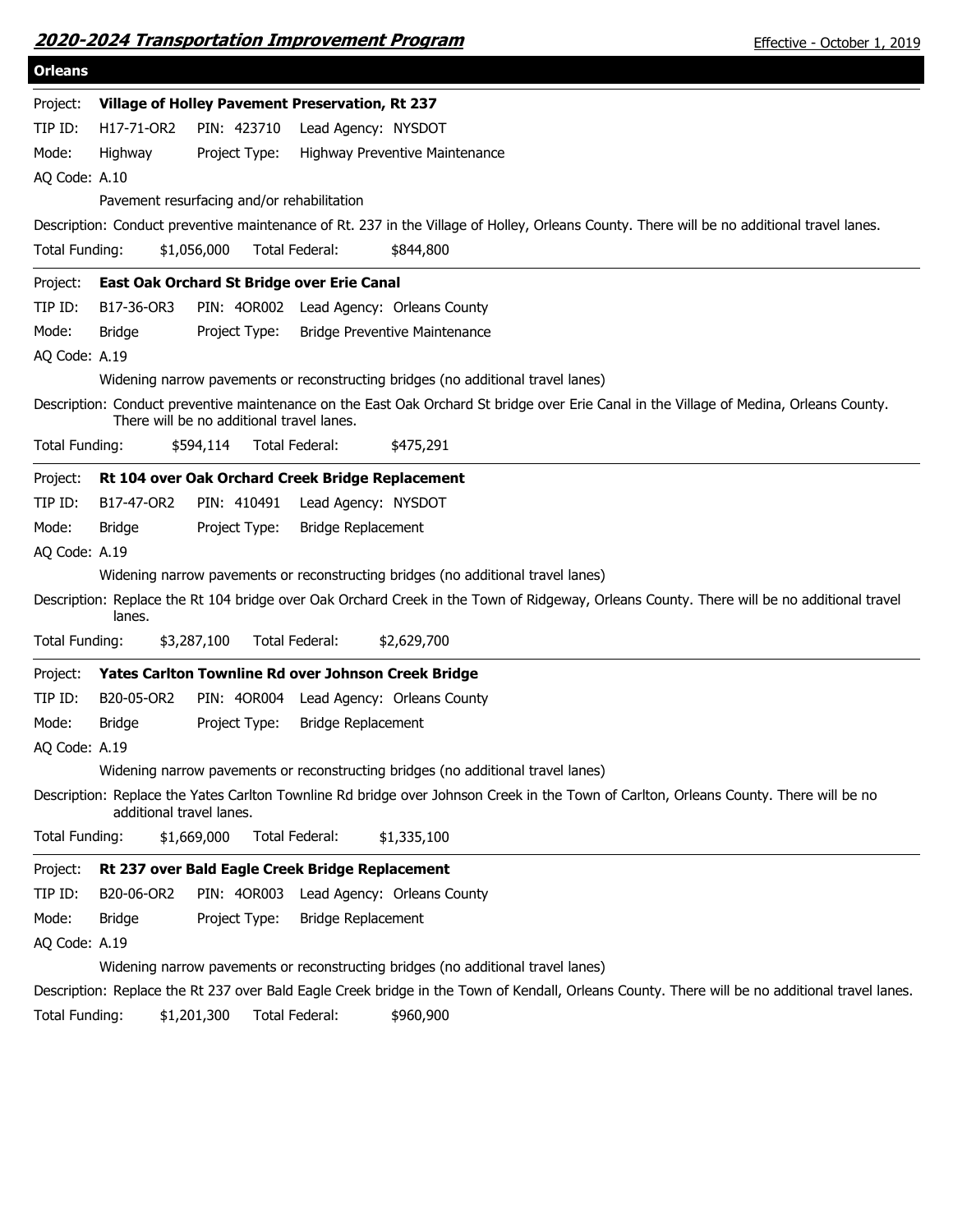| <b>Wayne</b>                                                                                                                                                                                                    |
|-----------------------------------------------------------------------------------------------------------------------------------------------------------------------------------------------------------------|
| Rt 104 Intersection Improvements at Knickerbocker Rd<br>Project:                                                                                                                                                |
| TIP ID:<br>H17-27-WA1<br>PIN: 410492<br>Lead Agency: NYSDOT                                                                                                                                                     |
| Mode:<br>Highway<br>Project Type:<br>Safety                                                                                                                                                                     |
| AQ Code: A.6                                                                                                                                                                                                    |
| Highway Safety Improvement Program implementation                                                                                                                                                               |
| Description: Reconstruct the intersection of Rt 104 intersection at Knickerbocker Rd to reduce crashes in the Town of Ontario, Wayne County.                                                                    |
| Total Funding:<br>Total Federal:<br>\$425,000<br>\$348,700                                                                                                                                                      |
| Rt 104, Rotterdam Rd to Cayuga County Line<br>Project:                                                                                                                                                          |
| TIP ID:<br>H17-29-WA2<br>PIN: 410486<br>Lead Agency: NYSDOT                                                                                                                                                     |
| Mode:<br>Highway<br>Project Type:<br>Highway Preventive Maintenance                                                                                                                                             |
| AQ Code: A.10                                                                                                                                                                                                   |
| Pavement resurfacing and/or rehabilitation                                                                                                                                                                      |
| Description: Conduct preventive maintenance on Rt 104 from Rotterdam Rd to the Cayuga County Line in the Towns of Sodus, Huron, Butler,<br>and Wolcott, Wayne County. There will be no additional travel lanes. |
| Total Funding:<br>\$2,976,750<br>Total Federal:<br>\$2,381,400                                                                                                                                                  |
| Rt 104, Pound Rd to Rotterdam Rd<br>Project:                                                                                                                                                                    |
| TIP ID:<br>H17-30-WA3<br>PIN: 410487<br>Lead Agency: NYSDOT                                                                                                                                                     |
| Project Type:<br>Mode:<br>Highway<br>Highway Preventive Maintenance                                                                                                                                             |
| AQ Code: A.10                                                                                                                                                                                                   |
| Pavement resurfacing and/or rehabilitation                                                                                                                                                                      |
| Description: Conduct preventive maintenance on Rt 104 from Pound Rd to Rotterdam Rd in the Towns of Williamson and Sodus, Wayne<br>County. There will be no additional travel lanes.                            |
| Total Funding:<br>\$2,562,950<br>Total Federal:<br>\$2,050,360                                                                                                                                                  |
| Rt 31, from Monroe CL to V. of Macedon<br>Project:                                                                                                                                                              |
| TIP ID:<br>H20-22-WA1<br>PIN: 403104<br>Lead Agency: NYSDOT                                                                                                                                                     |
| Mode:<br>Highway<br>Project Type:<br>Highway Preventive Maintenance                                                                                                                                             |
| AQ Code: A.10                                                                                                                                                                                                   |
| Pavement resurfacing and/or rehabilitation                                                                                                                                                                      |
| Description: Conduct preventive maintenance of Rt 31 from Monroe County Line to the Village of Macedon, Wayne County. There will be no<br>additional travel lanes.                                              |
| \$3,713,000<br>\$2,970,200<br>Total Funding:<br>Total Federal:                                                                                                                                                  |
| Project:<br>Rt 104, from Monroe CL to Furnace Rd                                                                                                                                                                |
| TIP ID:<br>H20-27-WA1<br>PIN: 410485<br>Lead Agency: NYSDOT                                                                                                                                                     |
| Mode:<br>Project Type:<br>Highway<br>Highway Preventive Maintenance                                                                                                                                             |
| AQ Code: A.10                                                                                                                                                                                                   |
| Pavement resurfacing and/or rehabilitation                                                                                                                                                                      |
| Description: Conduct preventive maintenance of Rt 104 from Monroe County Line to Furnace Rd in the Town of Ontario, Wayne County.<br>There will be no additional travel lanes.                                  |

Total Funding: \$6,638,800 Total Federal: \$5,311,160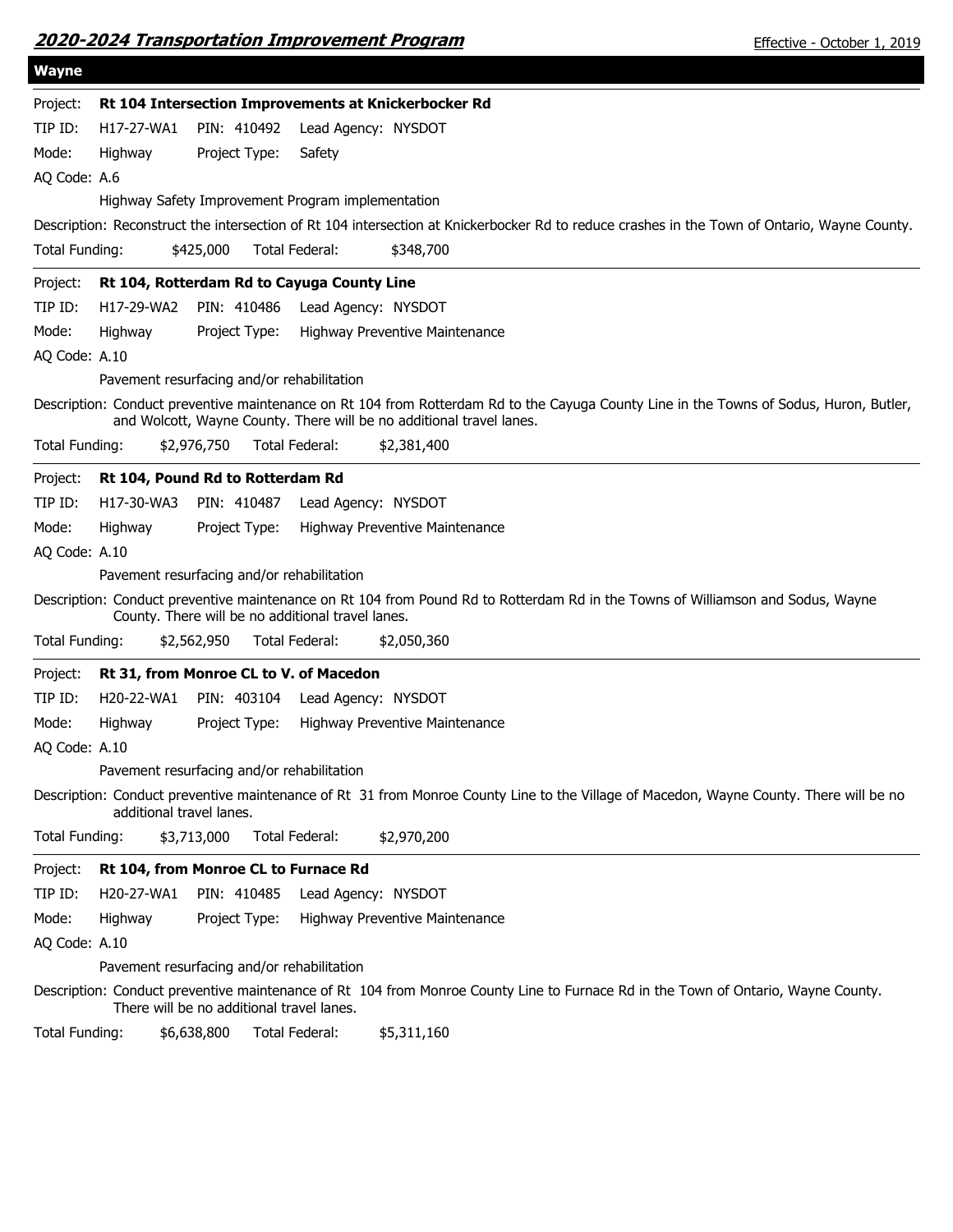| Project:       | <b>Rt 104 Intersection Improvements</b>                                                                                                                   |
|----------------|-----------------------------------------------------------------------------------------------------------------------------------------------------------|
| TIP ID:        | PIN: 410494<br>H20-41-WA1<br>Lead Agency: NYSDOT                                                                                                          |
| Mode:          | Highway<br>Project Type:<br>Safety                                                                                                                        |
| AQ Code: A.6   |                                                                                                                                                           |
|                | Highway Safety Improvement Program implementation                                                                                                         |
|                | Description: Construct intersection improvements on Rt 104 at multiple intersections in the Town of Ontario, Wayne County to reduce crashes.              |
| Total Funding: | \$1,568,000<br>Total Federal:<br>\$370,400                                                                                                                |
| Project:       | Ridge Road Bridge over Salmon Creek                                                                                                                       |
| TIP ID:        | B17-28-WA2<br>PIN: 4WA001 Lead Agency: Wayne County                                                                                                       |
| Mode:          | Project Type:<br><b>Bridge Replacement</b><br>Bridge                                                                                                      |
| AQ Code: A.19  |                                                                                                                                                           |
|                | Widening narrow pavements or reconstructing bridges (no additional travel lanes)                                                                          |
|                | Description: Replace the Ridge Road bridge over Salmon Creek in the Town of Sodus, Wayne County. There will be no additional travel lanes.                |
| Total Funding: | \$1,525,150<br><b>Total Federal:</b><br>\$1,220,120                                                                                                       |
| Project:       | Rt 414 over CSX Bridge Rehabilitation                                                                                                                     |
| TIP ID:        | B17-29-WA2<br>PIN: 441408<br>Lead Agency: NYSDOT                                                                                                          |
| Mode:          | <b>Bridge Rehabilitation</b><br><b>Bridge</b><br>Project Type:                                                                                            |
| AQ Code: A.19  |                                                                                                                                                           |
|                | Widening narrow pavements or reconstructing bridges (no additional travel lanes)                                                                          |
|                | Description: Rehabilitate the Rt 414 bridge over CSX RR in the Town of Galen, Wayne County. There will be no additional travel lanes.                     |
| Total Funding: | \$4,504,200<br>Total Federal:<br>\$3,593,500                                                                                                              |
| Project:       | Farmington Rd Bridge over Ganargua Creek                                                                                                                  |
| TIP ID:        | B20-03-WA1<br>PIN: 4WA003 Lead Agency: Wayne County                                                                                                       |
| Mode:          | <b>Bridge</b><br>Project Type:<br><b>Bridge Rehabilitation</b>                                                                                            |
| AQ Code: A.19  |                                                                                                                                                           |
|                | Widening narrow pavements or reconstructing bridges (no additional travel lanes)                                                                          |
|                | Description: Rehabilitate the Farmington Rd bridge over Ganargua Creek in the Town of Macedon, Wayne County. There will be no additional<br>travel lanes. |
| Total Funding: | \$861,500<br>Total Federal:<br>\$689,200                                                                                                                  |
| Project:       | <b>School St over Salmon Creek Bridge</b>                                                                                                                 |
| TIP ID:        | B20-07-WA2<br>PIN: 476092<br>Lead Agency: Town of Sodus                                                                                                   |
| Mode:          | <b>Bridge</b><br>Project Type:<br><b>Bridge Rehabilitation</b>                                                                                            |
| AQ Code: A.19  |                                                                                                                                                           |
|                | Widening narrow pavements or reconstructing bridges (no additional travel lanes)                                                                          |
|                | Description: Rehabilitate School St bridge over Salmon Creek in the Town of Sodus, Wayne County. There will be no additional travel lanes.                |
| Total Funding: | \$1,283,900<br>Total Federal:<br>\$1,027,200                                                                                                              |
| Project:       | Rt 14 over CSX Bridge Deck Replacement                                                                                                                    |
| TIP ID:        | Lead Agency: NYSDOT<br>B20-11-WA2<br>PIN: 401445                                                                                                          |
| Mode:          | Project Type:<br><b>Bridge Rehabilitation</b><br><b>Bridge</b>                                                                                            |
| AQ Code: A.19  |                                                                                                                                                           |
|                | Widening narrow pavements or reconstructing bridges (no additional travel lanes)                                                                          |
|                | Description: Replace the deck of the Rt 14 bridge over CSX RR in the Town of Lyons, Wayne County. There will be no additional travel lanes.               |
| Total Funding: | \$2,380,000<br>Total Federal:<br>\$1,904,100                                                                                                              |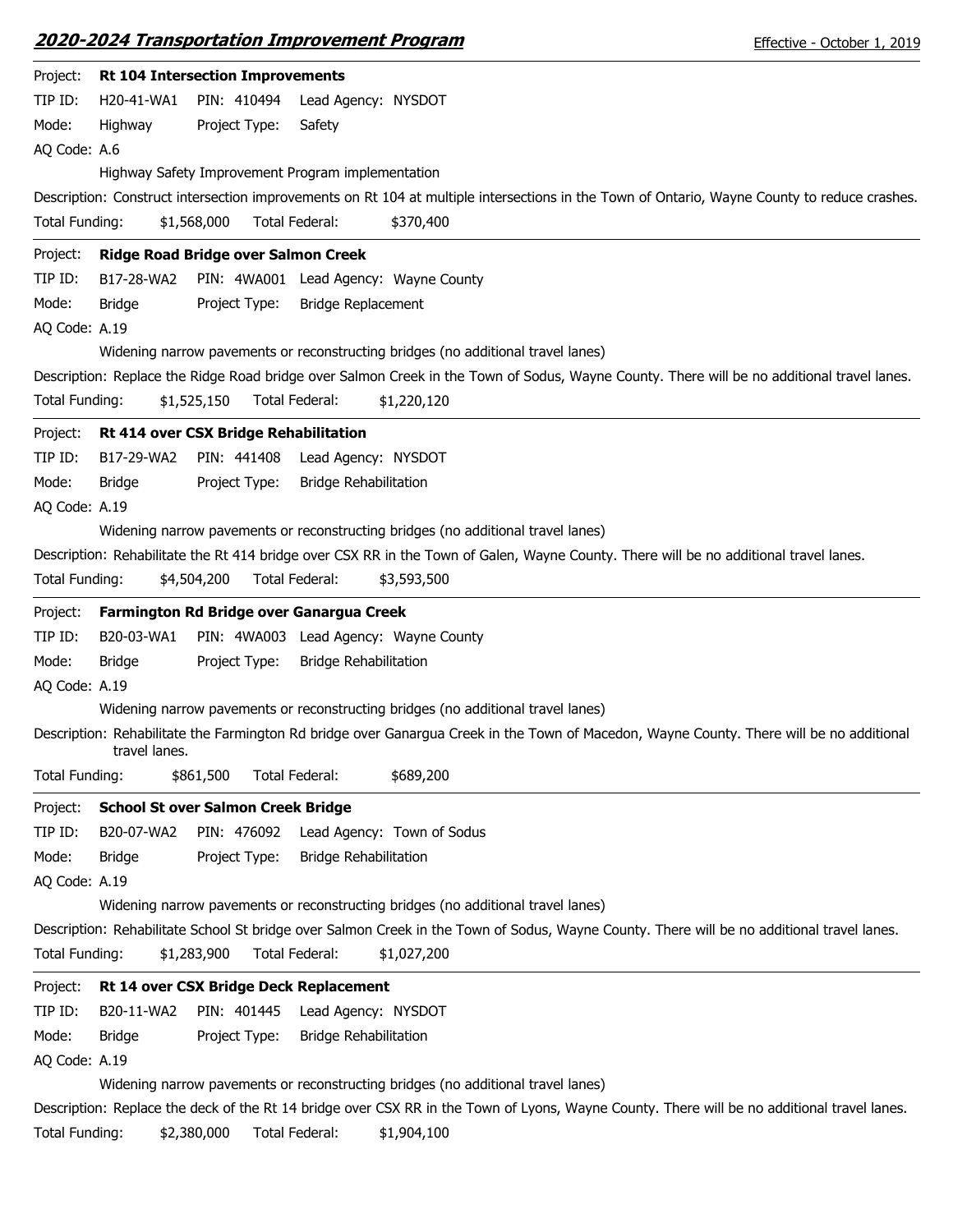|--|

| <b>Wyoming</b> |                                 |                                                   |                           |                                                                                                                                             |
|----------------|---------------------------------|---------------------------------------------------|---------------------------|---------------------------------------------------------------------------------------------------------------------------------------------|
| Project:       | CR 30 (Oatka Rd) Rehabilitation |                                                   |                           |                                                                                                                                             |
| TIP ID:        | H20-06-WY2                      |                                                   |                           | PIN: 4WY007 Lead Agency: Wyoming County                                                                                                     |
| Mode:          | Highway                         | Project Type:                                     | Highway Rehabilitation    |                                                                                                                                             |
| AQ Code: A.10  |                                 |                                                   |                           |                                                                                                                                             |
|                |                                 | Pavement resurfacing and/or rehabilitation        |                           |                                                                                                                                             |
|                | travel lanes.                   |                                                   |                           | Description: Rehabilitate the CR 30 (Oatka Rd) from W Lake Rd to Rt 246 in the Town of Perry, Wyoming County. There will be no additional   |
| Total Funding: |                                 | \$941,200                                         | Total Federal:            | \$753,000                                                                                                                                   |
| Project:       |                                 | <b>CR 31 (Exchange St) Preventive Maintenance</b> |                           |                                                                                                                                             |
| TIP ID:        | H20-07-WY2                      |                                                   |                           | PIN: 4WY006 Lead Agency: Wyoming County                                                                                                     |
| Mode:          | Highway                         | Project Type:                                     |                           | Highway Preventive Maintenance                                                                                                              |
| AQ Code: A.10  |                                 |                                                   |                           |                                                                                                                                             |
|                |                                 | Pavement resurfacing and/or rehabilitation        |                           |                                                                                                                                             |
|                |                                 | County. There will be no additional travel lanes. |                           | Description: Conduct preventive maintenance on CR 31 (Exchange St) from Rt 238 to north of Dunbar Road in the Town of Attica, Wyoming       |
| Total Funding: |                                 | \$525,600                                         | Total Federal:            | \$420,400                                                                                                                                   |
| Project:       |                                 | Rt 19 over Oatka Creek Bridge Replacement         |                           |                                                                                                                                             |
| TIP ID:        | B17-38-WY2                      | PIN: 401979                                       | Lead Agency: NYSDOT       |                                                                                                                                             |
| Mode:          | <b>Bridge</b>                   | Project Type:                                     | <b>Bridge Replacement</b> |                                                                                                                                             |
| AQ Code: A.19  |                                 |                                                   |                           |                                                                                                                                             |
|                |                                 |                                                   |                           | Widening narrow pavements or reconstructing bridges (no additional travel lanes)                                                            |
|                |                                 |                                                   |                           | Description: Replace the Rt 19 bridge over Oatka Creek in the Town of Middlebury, Wyoming County. There will be no additional travel lanes. |
| Total Funding: |                                 | \$3,198,080                                       | Total Federal:            | \$2,558,464                                                                                                                                 |
| Project:       |                                 | <b>Simmons Rd over Little Beards Creek</b>        |                           |                                                                                                                                             |
| TIP ID:        | B17-39-WY2                      |                                                   |                           | PIN: 4WY002 Lead Agency: Wyoming County                                                                                                     |
| Mode:          | <b>Bridge</b>                   | Project Type:                                     | <b>Bridge Replacement</b> |                                                                                                                                             |
| AQ Code: A.19  |                                 |                                                   |                           |                                                                                                                                             |
|                |                                 |                                                   |                           | Widening narrow pavements or reconstructing bridges (no additional travel lanes)                                                            |
|                | travel lanes.                   |                                                   |                           | Description: Replace the Simmons Road bridge over Little Beards Creek in the Town of Perry, Wyoming County. There will be no additional     |
| Total Funding: |                                 | \$1,056,535                                       | Total Federal:            | \$845,228                                                                                                                                   |
| Project:       |                                 | <b>Hillside Road Bridge Replacement</b>           |                           |                                                                                                                                             |
| TIP ID:        | B17-49-WY2                      |                                                   |                           | PIN: 4BNY30 Lead Agency: Wyoming County                                                                                                     |
| Mode:          | <b>Bridge</b>                   | Project Type:                                     | <b>Bridge Replacement</b> |                                                                                                                                             |
| AQ Code: A.19  |                                 |                                                   |                           |                                                                                                                                             |
|                |                                 |                                                   |                           | Widening narrow pavements or reconstructing bridges (no additional travel lanes)                                                            |
|                | lanes.                          |                                                   |                           | Description: Replace the Hillside Road bridge over Wiscoy Creek in the Town of Eagle, Wyoming County. There will be no additional travel    |
| Total Funding: |                                 | \$1,433,558                                       | Total Federal:            | \$1,360,596                                                                                                                                 |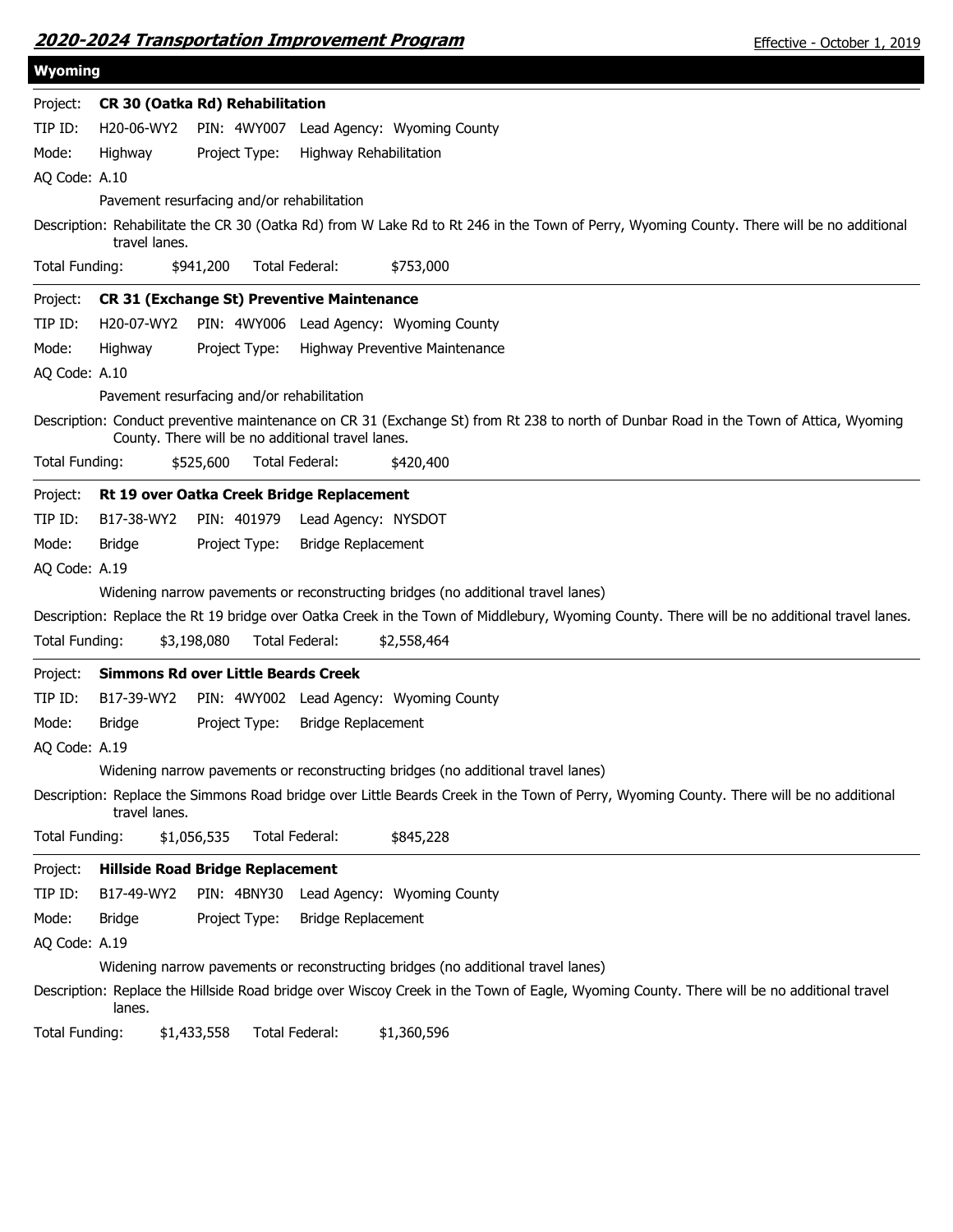## **2020-2024 Transportation Improvement Program**

| Project: |            | <b>Schoellkopf Rd over Cayuga Creek Bridge Rehabilitation</b> |  |
|----------|------------|---------------------------------------------------------------|--|
| TIP ID:  | B20-02-WY2 | PIN: 4WY003 Lead Agency: Wyoming County                       |  |

Mode: Bridge Project Type: Bridge Rehabilitation Bridge

AQ Code: A.19

Widening narrow pavements or reconstructing bridges (no additional travel lanes)

Description: Rehabilitate the Schoellkopf Rd bridge over Cayuga Creek in the Town of Bennington, Wyoming County. There will be no additional travel lanes.

Total Funding: \$1,513,410 Total Federal: \$1,210,820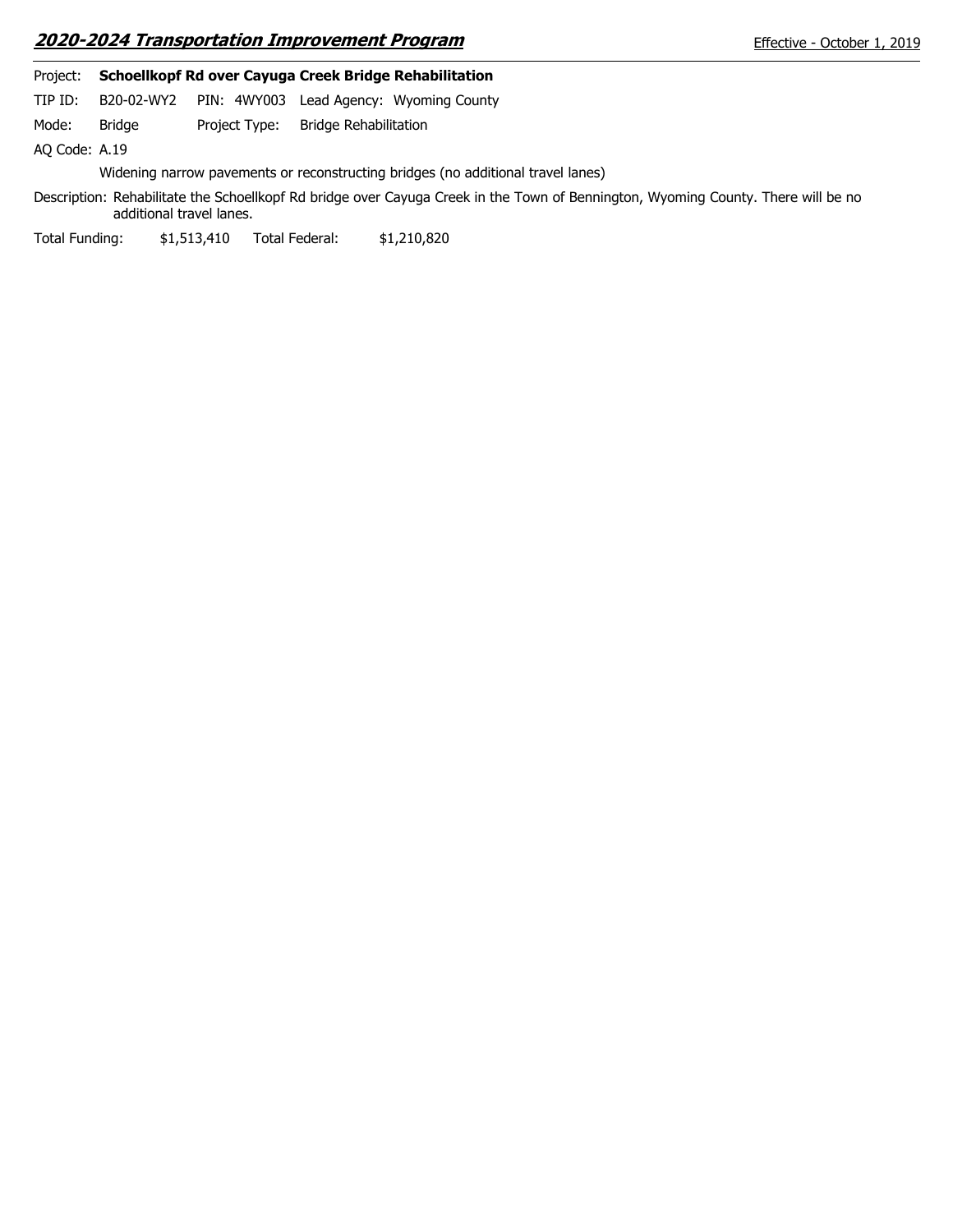|  | 2020-2024 Transportation Improvement Program |  |
|--|----------------------------------------------|--|
|  |                                              |  |

| <b>Multiple</b>                                                                                                                                                                                                       |  |
|-----------------------------------------------------------------------------------------------------------------------------------------------------------------------------------------------------------------------|--|
| Pavement Markings (2020-2021)<br>Project:                                                                                                                                                                             |  |
| TIP ID:<br>PIN: 4T3520<br>H20-39-R43<br>Lead Agency: NYSDOT                                                                                                                                                           |  |
| Mode:<br>Highway<br>Project Type:<br>Highway Preventive Maintenance                                                                                                                                                   |  |
| AQ Code: A.11                                                                                                                                                                                                         |  |
| Pavement marking                                                                                                                                                                                                      |  |
| Description: Replace and modify pavement markings for safety or operational reasons.                                                                                                                                  |  |
| \$4,629,600<br>Total Federal:<br>Total Funding:<br>\$2,314,800                                                                                                                                                        |  |
| Pavement Markings (2022-2023)<br>Project:                                                                                                                                                                             |  |
| TIP ID:<br>H20-40-R43<br>PIN: 4T3521 Lead Agency: NYSDOT                                                                                                                                                              |  |
| Mode:<br>Project Type:<br>Highway Preventive Maintenance<br>Highway                                                                                                                                                   |  |
| AQ Code: A.11                                                                                                                                                                                                         |  |
| Pavement marking                                                                                                                                                                                                      |  |
| Description: Replace and modify pavement markings for safety or operational reasons.                                                                                                                                  |  |
| Total Funding:<br>\$4,722,200<br>Total Federal:<br>\$2,361,100                                                                                                                                                        |  |
| Project:<br>Pavement Markings (2024-2025)                                                                                                                                                                             |  |
| TIP ID:<br>H20-41-R43<br>PIN: 4T3522 Lead Agency: NYSDOT                                                                                                                                                              |  |
| Mode:<br>Project Type:<br>Highway Preventive Maintenance<br>Highway                                                                                                                                                   |  |
| AQ Code: A.11                                                                                                                                                                                                         |  |
| Pavement marking                                                                                                                                                                                                      |  |
| Description: Replace and modify pavement markings for safety or operational reasons.                                                                                                                                  |  |
| Total Federal:<br>Total Funding:<br>\$4,816,600<br>\$2,408,300                                                                                                                                                        |  |
|                                                                                                                                                                                                                       |  |
|                                                                                                                                                                                                                       |  |
| <b>NYSDOT Bridge Deck Preventative Maintenance (9 Locations)</b><br>Project:<br>TIP ID:                                                                                                                               |  |
| PIN: 480649<br>B17-14-R43<br>Lead Agency: NYSDOT                                                                                                                                                                      |  |
| Mode:<br>Project Type:<br><b>Bridge</b><br><b>Bridge Preventive Maintenance</b>                                                                                                                                       |  |
| AQ Code: A.19<br>Widening narrow pavements or reconstructing bridges (no additional travel lanes)                                                                                                                     |  |
| Description: Conduct bridge deck preventive maintenance on 9 bridges in various locations. There will be no additional travel lanes.                                                                                  |  |
| Total Federal:<br>Total Funding:<br>\$7,467,200<br>\$5,973,760                                                                                                                                                        |  |
|                                                                                                                                                                                                                       |  |
| Rt 19 and Rt 98 over the Erie Canal Rehabilitation<br>Project:                                                                                                                                                        |  |
| TIP ID:<br>B17-43-OR2<br>PIN: 4940X5<br>Lead Agency: NYSDOT                                                                                                                                                           |  |
| Mode:<br>Project Type:<br><b>Bridge Rehabilitation</b><br><b>Bridge</b>                                                                                                                                               |  |
| AQ Code: A.19                                                                                                                                                                                                         |  |
| Widening narrow pavements or reconstructing bridges (no additional travel lanes)                                                                                                                                      |  |
| Description: Rehabilitate the Rt 19 bridge in the Village of Albion, Orleans County and the Rt 98 bridge in the Village of Brockport, Monroe<br>County over the Erie Canal. There will be no additional travel lanes. |  |
| Total Funding:<br>\$19,306,000<br>Total Federal:<br>\$6,961,000                                                                                                                                                       |  |
|                                                                                                                                                                                                                       |  |
| <b>Bridge Joint Replacements at 18 Locations</b><br>Project:<br>TIP ID:                                                                                                                                               |  |
| PIN: 480662<br>B20-14-R43<br>Lead Agency: NYSDOT                                                                                                                                                                      |  |
| Mode:<br><b>Bridge</b><br>Project Type:<br><b>Bridge Preventive Maintenance</b>                                                                                                                                       |  |
| AQ Code: A.19<br>Widening narrow pavements or reconstructing bridges (no additional travel lanes)                                                                                                                     |  |
| Description: Replace bridge joints at various locations throughout the region.                                                                                                                                        |  |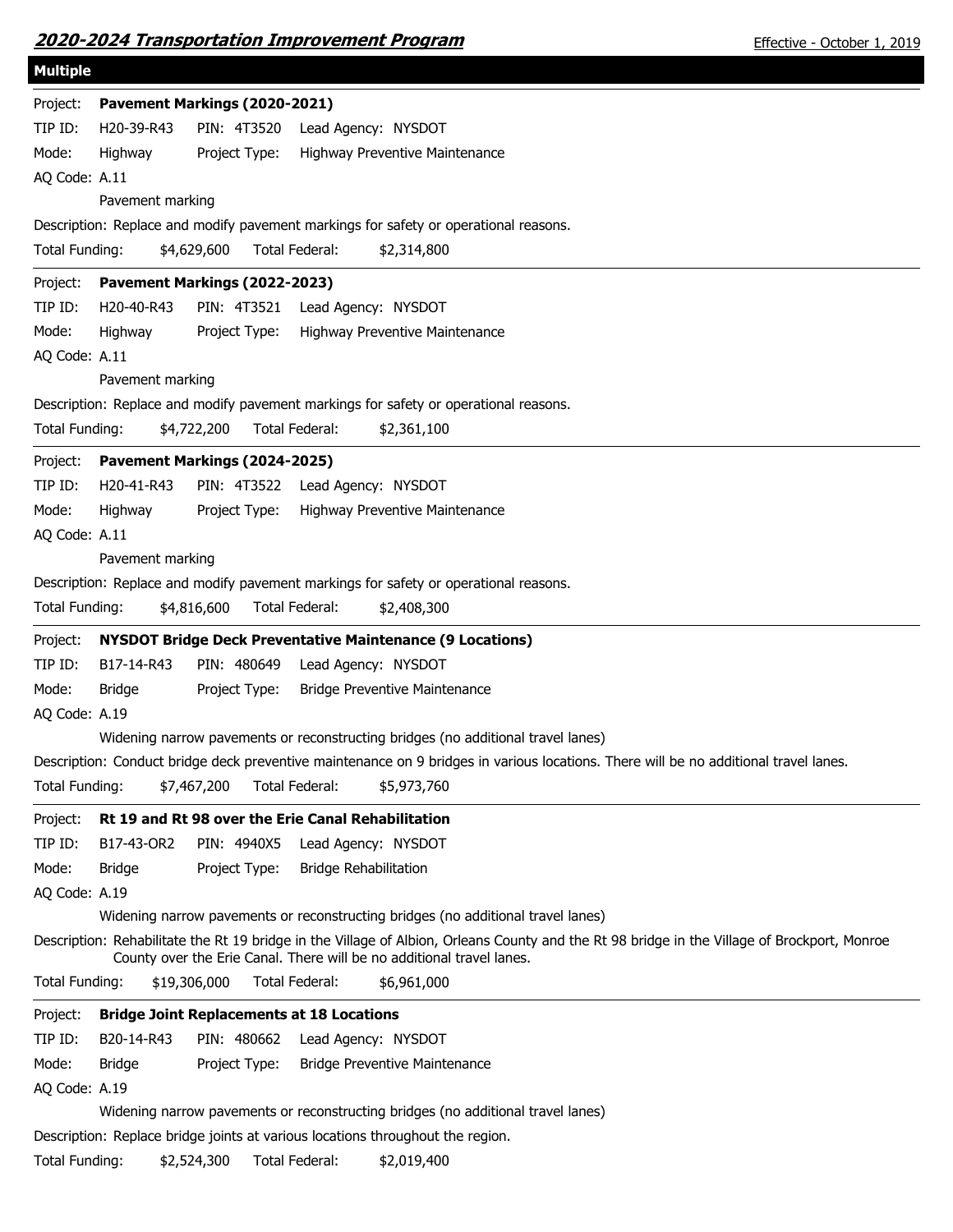| 2020-2024 Transportation Improvement Program | Effective - October 1, 2019 |
|----------------------------------------------|-----------------------------|
|                                              |                             |

| Project:       |               | <b>Bridge Steel Repairs at 17 Locations</b> |                                                                                                                                             |
|----------------|---------------|---------------------------------------------|---------------------------------------------------------------------------------------------------------------------------------------------|
| TIP ID:        | B20-18-R43    | PIN: 480659                                 | Lead Agency: NYSDOT                                                                                                                         |
| Mode:          | <b>Bridge</b> | Project Type:                               | <b>Bridge Preventive Maintenance</b>                                                                                                        |
| AQ Code: A.19  |               |                                             |                                                                                                                                             |
|                |               |                                             | Widening narrow pavements or reconstructing bridges (no additional travel lanes)                                                            |
|                | travel lanes. |                                             | Description: Conduct preventive maintenance on structures at various bridges in Monroe and Livingston Counties. There will be no additional |
| Total Funding: |               | \$1,941,300                                 | \$1,553,000<br>Total Federal:                                                                                                               |
| Project:       |               | <b>Bridge Steel Repairs at 23 Locations</b> |                                                                                                                                             |
| TIP ID:        | B20-19-R43    | PIN: 480661                                 | Lead Agency: NYSDOT                                                                                                                         |
| Mode:          | Bridge        | Project Type:                               | <b>Bridge Preventive Maintenance</b>                                                                                                        |
| AQ Code: A.19  |               |                                             |                                                                                                                                             |
|                |               |                                             | Widening narrow pavements or reconstructing bridges (no additional travel lanes)                                                            |
|                |               |                                             | Description: Conduct preventive maintenance on structures at various bridges. There will be no additional travel lanes.                     |
| Total Funding: |               | \$2,182,200                                 | Total Federal:<br>\$1,745,700                                                                                                               |
|                |               |                                             |                                                                                                                                             |
| Project:       |               |                                             | <b>Substructure Repair or Replacement at 9 Locations</b>                                                                                    |
| TIP ID:        | B20-20-R43    | PIN: 480665                                 | Lead Agency: NYSDOT                                                                                                                         |
| Mode:          | Bridge        | Project Type:                               | <b>Bridge Rehabilitation</b>                                                                                                                |
| AQ Code: A.19  |               |                                             |                                                                                                                                             |
|                |               |                                             | Widening narrow pavements or reconstructing bridges (no additional travel lanes)                                                            |
|                |               |                                             | Description: Repair or replace bridge substructure piers at various locations. There will be no additional travel lanes.                    |
| Total Funding: |               | \$6,801,800                                 | Total Federal:<br>\$5,441,300                                                                                                               |
| Project:       |               |                                             | Large Culvert Replacement/Rehabilitation                                                                                                    |
| TIP ID:        | B20-26-R43    | PIN: 4T3800                                 | Lead Agency: NYSDOT                                                                                                                         |
| Mode:          | Bridge        | Project Type:                               | <b>Bridge Replacement</b>                                                                                                                   |
| AQ Code: A.2   |               |                                             |                                                                                                                                             |
|                |               |                                             | Projects that correct, improve, or eliminate a hazardous location or feature                                                                |
|                |               |                                             | Description: Rehabilitate or replace 6 large culverts under roads at various locations in Monroe and Livingston Counties.                   |
| Total Funding: |               | \$2,583,000                                 | Total Federal:<br>\$2,066,400                                                                                                               |
|                |               |                                             |                                                                                                                                             |
| Project:       |               |                                             | Large Culvert Replacement/Rehabilitation                                                                                                    |
| TIP ID:        | B20-27-R43    | PIN: 4T3801                                 | Lead Agency: NYSDOT                                                                                                                         |
| Mode:          | <b>Bridge</b> | Project Type:                               | <b>Bridge Replacement</b>                                                                                                                   |
|                |               |                                             |                                                                                                                                             |
| AQ Code: A.2   |               |                                             |                                                                                                                                             |
|                |               |                                             | Projects that correct, improve, or eliminate a hazardous location or feature                                                                |
|                |               |                                             | Description: Rehabilitate or replace 4 large culverts under roads in Monroe, Wayne and Ontario Counties.                                    |
| Total Funding: |               | \$2,378,900                                 | Total Federal:<br>\$1,903,100                                                                                                               |
| Project:       |               |                                             | <b>Region 4 Vehicle Detection &amp; ITS Maintenance Project</b>                                                                             |
| TIP ID:        | I17-07-R43    | PIN: 4T4818                                 | Lead Agency: NYSDOT                                                                                                                         |
| Mode:          | <b>TSMO</b>   | Project Type:                               | Other                                                                                                                                       |
| AQ Code: A.7   |               |                                             |                                                                                                                                             |
|                |               | incident management/safety warnings)        | Traffic control devices and operating assistance other than signalization projects (including ITS maintenance and ITS operations for        |
|                |               |                                             | Description: Maintenance and deployment of NYSDOT ITS vehicle detection field instrumentation.                                              |